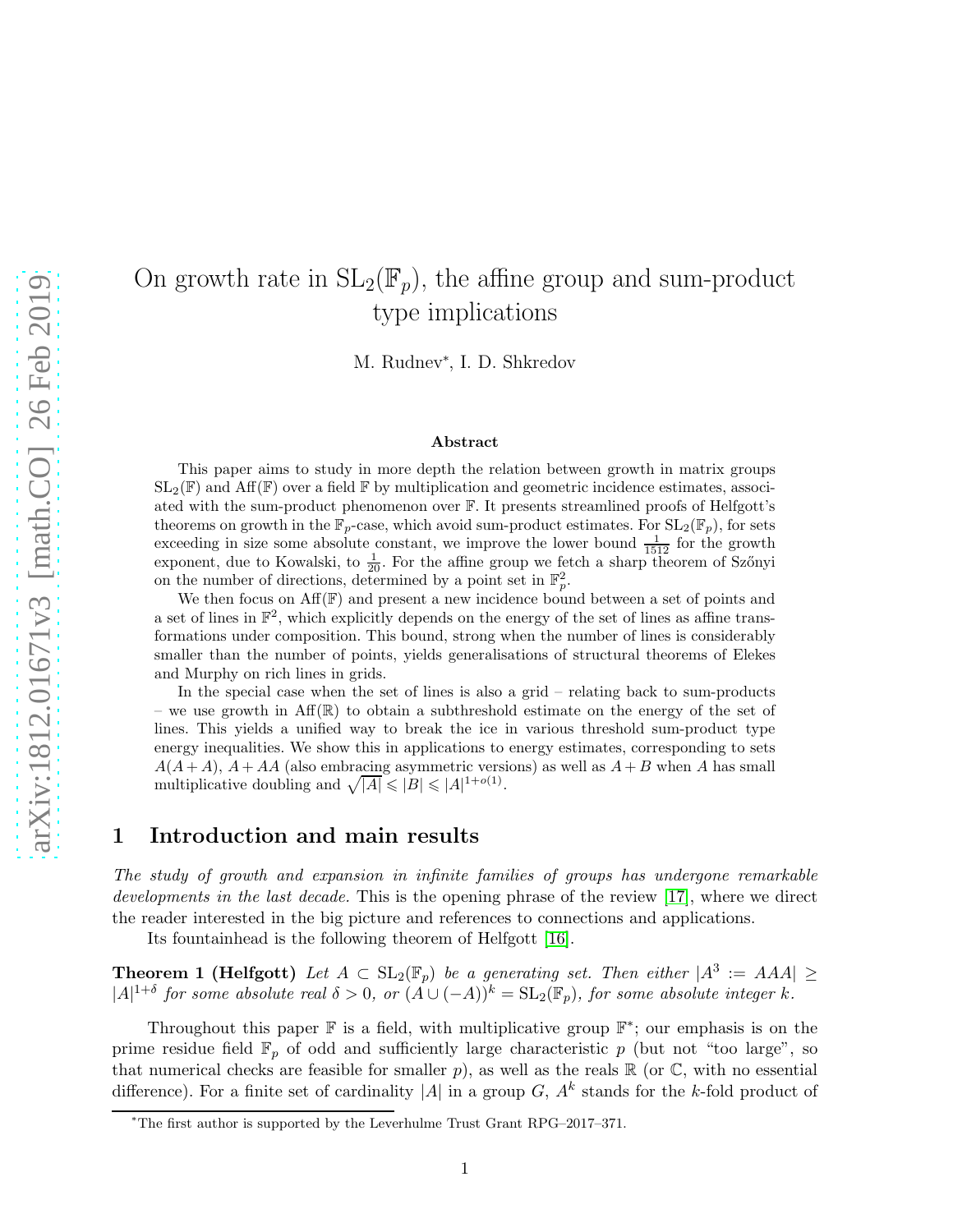with itself (which can be also kA if G is abelian and the usual sumset notation  $A+A$  for  $k=2$ ), and we define

$$
K[A] := \frac{|A^3|}{|A|}.
$$

Throughout K will stand, in various contexts, for various growth-related quantities;  $A$  is always a finite set of more than one element, the universe changing with the context. Further notation is introduced as it becomes necessary.

Kowalski [\[19\]](#page-40-2) proved a quantitative version of Theorem [1,](#page-0-0) which claimed that for a symmetric A, containing identity  $1_G$ , one could take  $k = 3$  and, most importantly,

$$
K[A] \ge \frac{1}{\sqrt{2}} |A|^{\frac{1}{1512}} \, .
$$

An upper bound  $\delta \leq (\log_2 7 - 1)/6 < 0.3012$  on the growth exponent  $\delta$  in Helfgott's theorem was shown by Button and Roney-Dougal [\[4\]](#page-39-0), along with some argument that this may be the least upper bound.

It easy to see that symmetry constraints on A are not too restrictive (see, e.g., [\[16,](#page-40-1) Lemma 2.2]), nor is the assumption that, say  $|A| \ge 100$ , that is some "reasonable" constant. We do assume this in this paper, and with some dedication one can extract other reasonable constants, buried in the standard symbols  $\ll$ ,  $\gg$  and  $\sim$ .

One of the reasons that Hefgott's original work did not offer quantitative bounds on the growth exponent  $\delta$  was that part of its argument was based on the at the time state-of-the-art sum-product inequality

<span id="page-1-0"></span>
$$
|AA| + |A + A| \ge |A|^{1+\epsilon},\tag{1}
$$

with some absolute  $\epsilon > 0$ , for all sufficiently large  $A \subset \mathbb{F}_p$ , with say  $|A| < p^{.99}$ , to keep away from the case  $AA = A + A = \mathbb{F}_p$ . We use the standard notations, say

$$
A + A := \{a + a' : a, a' \in A\},\
$$

in the ratio set case  $A/A$  forbidding to division by zero.

Inequality [\(1\)](#page-1-0), having originated in a well-known paper of Bourgain, Katz and Tao [\[3\]](#page-39-1) and Konyagin [\[20\]](#page-40-3) had itself initially lacked a lower bound on  $\epsilon$ , for it was based at the time on a rather lengthy arithmetic and additive-combinatorial lemmata. Even though this lemmata subsequently got simplified, see e.g. [\[14\]](#page-40-4), the contrast to the real case was stark: after the 1997 paper [\[7\]](#page-40-5) by Elekes, the geometric incidence approach, largely based on the Szemerédi-Trotter theorem became the one of choice and immediately granted in [\[7\]](#page-40-5) the value  $\epsilon = \frac{1}{4}$  $\frac{1}{4}$  in the sumproduct inequality over R.

Sum-product estimates in  $\mathbb{F}_p$  have considerably caught up with R since 2014, owing to the new geometric incidence tools stemming from the first author's point-plane theorem [\[31\]](#page-41-0) – here the incidence estimate  $(21)$  – in particular a theorem by Stevens and de Zeeuw [\[39\]](#page-42-0), here the incidence estimate [\(22\)](#page-22-0). Today one can take any  $\epsilon < \frac{2}{9}$  in the sum-product inequality [\(1\)](#page-1-0) over  $\mathbb{F}_p$  for, say  $|A| < \sqrt{p}$ , see [\[32\]](#page-41-1), versus the supremum value of  $\epsilon$  slightly exceeding  $\frac{1}{3}$  for reals, see in particular [\[37\]](#page-41-2), [\[18\]](#page-40-6).

Since Helfgott's foundational paper  $[16]$ , the two phenomena – growth in non-commutative groups and sum-product type growth in fields – have been mentioned in folklore as closely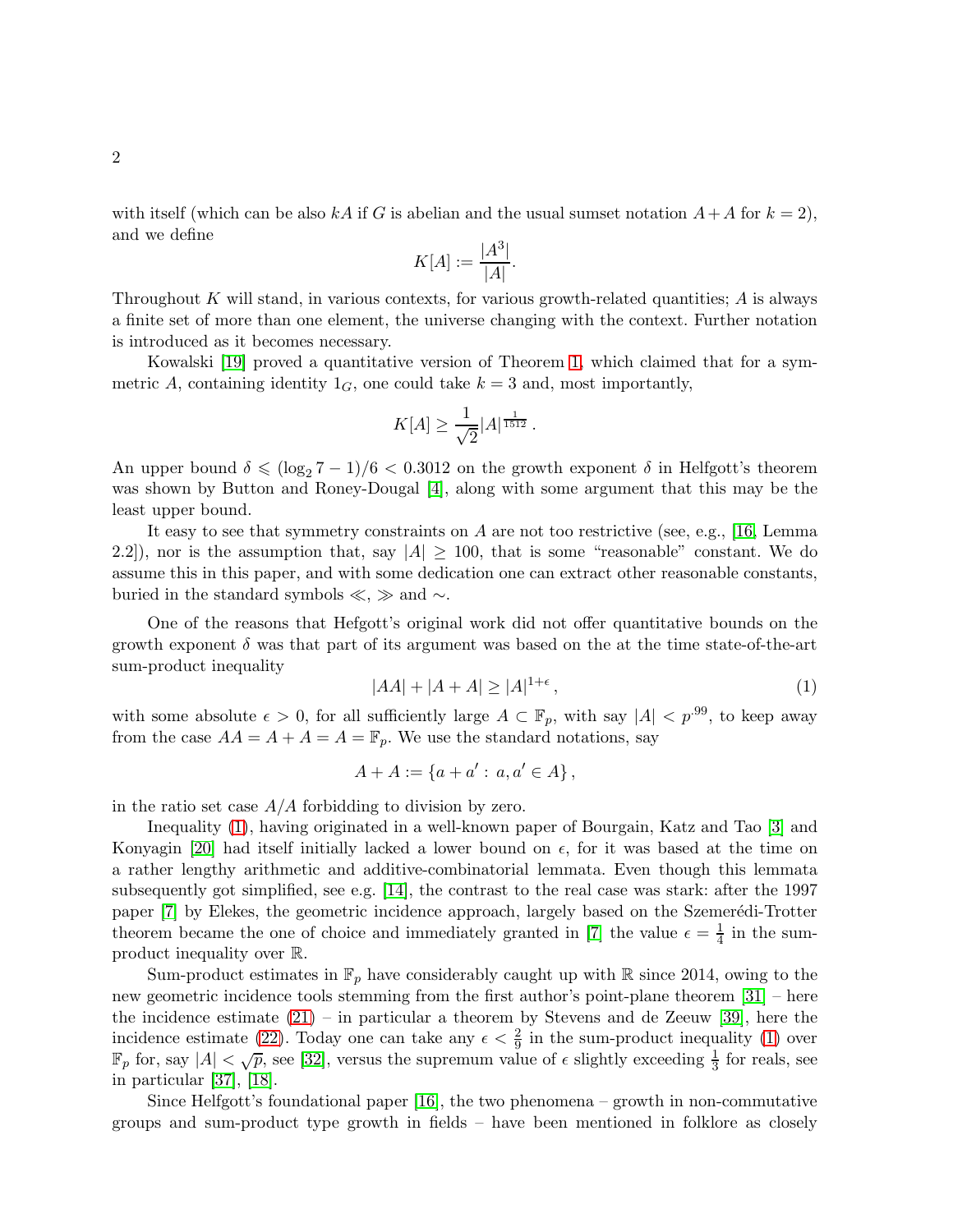related, the latter, in some sense, creating the onset for the former, for one sure does multiply and add scalars when multiplying matrices. The connection is most straightforward the affine group  $\text{Aff}(\mathbb{F})$  and was studied in depth and at length in a recent paper by Murphy [\[23\]](#page-41-3). The latter work, in particular, applied incidence geometry tools in  $\mathbb{F}_p$  and  $\mathbb C$  to derive structural theorems on lines in grids, which originate in a series of late 1990s works by Elekes [\[6\]](#page-40-7), [\[8\]](#page-40-8), [\[9\]](#page-40-9), see Theorem [6](#page-5-0) below. Furthermore, it was first to reverse the connection, having shown that the latter structural theorems, in turn, yield sum-product inequalities which could embrace three different sets. These inequalities were inferior in strength to those arising from immediate applications of incidence theorems when the sets were of comparable size but gained comparable strength as the set cardinalities drifted apart. Earlier asymmetric sum-product inequalities were due to Bourgain [\[2\]](#page-39-2) and the second author [\[35\]](#page-41-4); they call for somewhat elaborate dyadic induction schemes with an application of an incidence bound on each step.

Kowalski made the proof of Theorem [1](#page-0-0) seemingly independent of the sum-product phenomenon. Over all, his account of growth in  $SL_2(\mathbb{F}_p)$  reads as more geometric, with emphasis on what is nowadays referred to as dimensional Larsen-Pink type inequalities  $[21]$  – here they are Lemmata [7,](#page-11-0) [11,](#page-12-0) which roughly assert that a putative set A with a small  $K[A]$  behaves in some ways like a three-dimensional ball, roughly that one can control its cross-sections by certain straight lines and hyperplanes by the corresponding power of its volume.

This study started as an attempt to clarify the relation between geometric incidence bounds of sum-product type and aspects of growth in the groups  $SL_2(\mathbb{F}_p)$  and  $Aff(\mathbb{F}_p)$ . One of its conclusions is that for the specific purpose of a quantitative version of Theorem [1](#page-0-0) in  $SL_2(\mathbb{F}_p)$ and its simplified version in  $\text{Aff}(\mathbb{F}_p)$ , cited as the forthcoming Theorem [4,](#page-4-0) one may be better off without, rather than with even full-strength sum-product estimates. Our proofs of stronger quantitative versions of these theorems are based on cruder geometric estimates. Heuristically, one might expect to benefit by addition and multiplication being incorporated into a single group multiplication operation without disassembling the latter.

On the other hand, there is a "higher level" of growth questions, namely those, necessitating energy estimates, that is bounding the number of solutions of equations with several variables in A, where the connection with geometric incidence estimates is immediate. We address a variety of such questions, in the context of the affine group only, exploring the relationship in both directions. In some instances this involves using as a shortcut the non-commutative Balog-Szemerédi-Gowers theorem, which tends to level out quantitative estimates. This is probably too general for our purposes and can potentially be replaced and improved via a direct argument in the affine group but would inevitably make exposition longer and more technical.

The first result in this paper is an improvement of Kowalski's bound, which follows the lines of his proof but makes its every component work more efficiently, making more emphasis on the geometric-dimensional aspect of Larsen-Pink bounds. A similar attempt to follow Helfgott's original proof, equipped with today's sum-product type incidence bounds appears to yield a much more demure improvement, if any.

<span id="page-2-0"></span>**Theorem 2** Let A be a symmetric generating set of  $SL_2(\mathbb{F}_p)$ , with  $|A^3| = K|A|$ . Then, if  $|A|$ exceeds some absolute constant, either  $A^3 = SL_2(\mathbb{F}_p)$ , or  $K \gg |A|^{\frac{1}{20}}$ .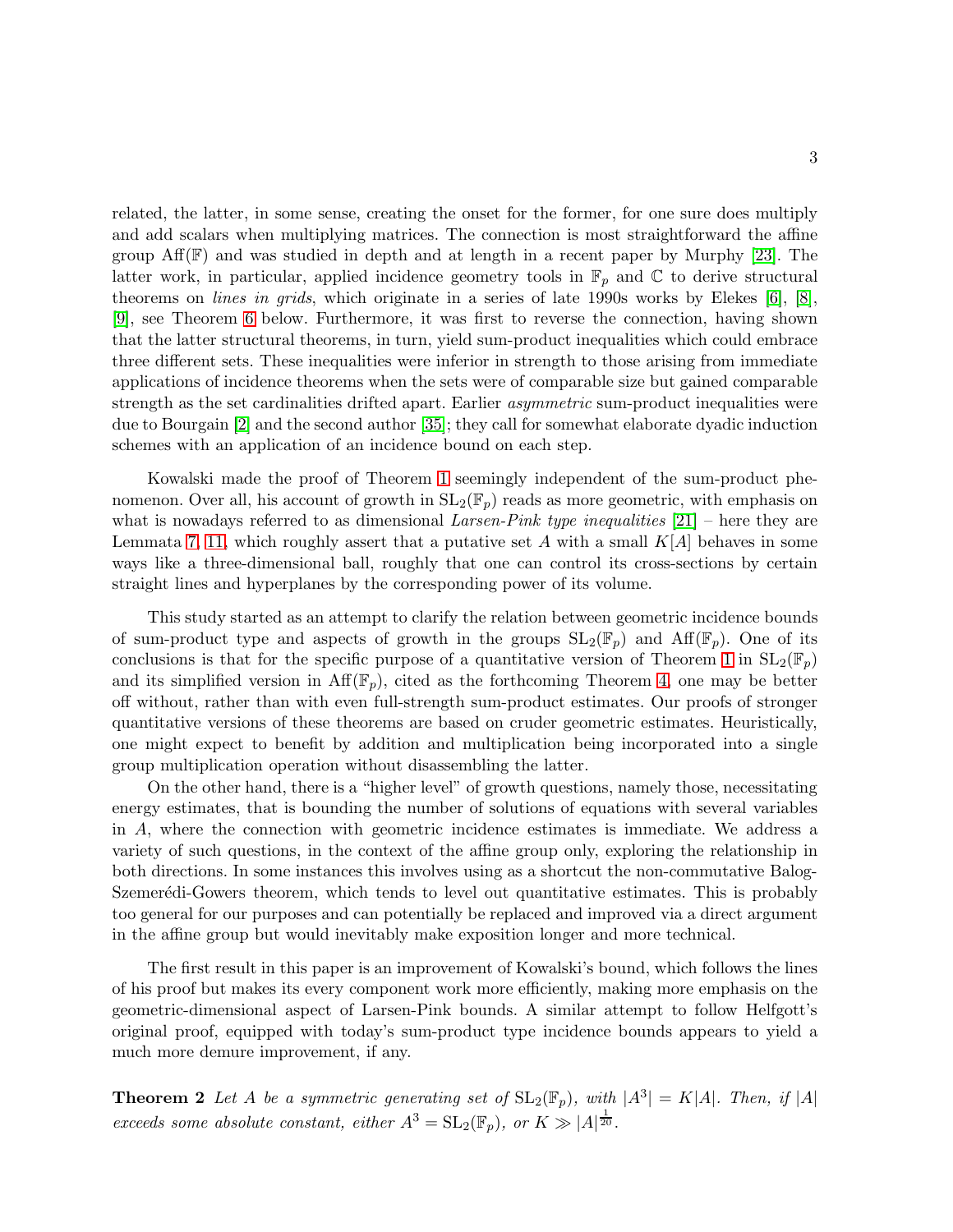Theorem [2](#page-2-0) enables the following corollary, concerning the diameter<sup>[1](#page-3-0)</sup> of the Cayley graph of  $G = SL_2(\mathbb{F}_p)$ . We remark that C in the next corollary is "reasonable" and can be computed explicitly from constants buried throughout the proof of Theorem [2.](#page-2-0)

<span id="page-3-2"></span>**Corollary 1** Let  $C > 1$  be an absolute constant and A symmetric generating set of  $G = SL_2(\mathbb{F}_p)$ with  $N > C$  elements. Let  $d = \log_{\frac{3}{2}} 8 \approx 5.13$ . Then the Cayley graph of G, relative to A, has

diameter at most 
$$
C \left( \frac{\log |G|}{\log(N/C)} \right)^d
$$
.

The only allusion Kowalski makes to the sum-product phenomenon in his proof of Helfgott's theorem is that at some point (indicated explicitly in the forthcoming proof of Theorem [2\)](#page-2-0) the proof takes advantage of a "clever observation, the idea of which goes back to work of Glibichuk and Konyagin [\[14\]](#page-40-4) on the sum-product phenomenon" (orthography has been changed). The original observation by Glibichuk and Konyagin has been often referred to as additive pivot, and Helfgott's review [\[17\]](#page-40-0) discusses at some length its essence and generalisations.

The aim of the original additive pivot by Glibichuk and Konyagin was, for a set  $A \subset \mathbb{F}_p$ , with say  $|A| \leq \sqrt{p}$ , to find some  $\xi \in \mathbb{F}_p$ , such that  $|A + \xi A| \gg |A|^2$  and  $\xi$  could be easily expressed algebraically in terms of just several elements of A. The "clever observation" was that one can take  $\xi = 1+$  some element of  $\frac{A-A}{A-A}$ . This trick has been subsequently used and developed in quite a few papers, written on the sum-product phenomenon in  $\mathbb{F}_p$  in 2007–2014 prior to [\[31\]](#page-41-0) and a new generation of estimates it gave rise to, beginning with [\[28\]](#page-41-5). Authors of the former series of papers (including both authors of this article) seem to have been unaware of a beautiful theorem of Szőnyi  $[41]$ [Theorem 5.2] from as early as the mid-1990s, which readily implies that that, in fact, a positive proportion of  $\xi \in \frac{A-A}{A-A}$  would have the desired property.

<span id="page-3-1"></span>**Theorem 3** A non-collinear set  $A \subset \mathbb{F}_p^2$  of  $1 < |A| \leq p$  points determines at least  $\frac{|A|+3}{2}$  distinct directions.

The estimate of the theorem is sharp, the answer differing from just  $|A|$  (for an even  $|A|$ ) in the real case, due to Ungar [\[43\]](#page-42-2) by roughly a factor of 2. This reflects the fact that  $\mathbb{F}_p^*$  has sets, not growing under multiplication, that is cosets of multiplicative subgroups, while over the reals the minimum size of the product set is roughly twice the size of the set. Also note that for  $|A| > p$  all the  $p + 1$  directions are determined simply by the pigeonhole principle, for then the equation  $a + l = a' + l'$ , with  $a, a' \in A$  and  $l, l'$  lying on a line through the origin, always has non-trivial solutions.

However, the cost in terms of the outcome sum-product estimate in  $\mathbb{F}_p$  of the implementation of the additive pivot trick itself (but for superfluous and somewhat lengthy arguments, to which there is still no replacement in  $\mathbb{F}_q$ ) was eventually brought down to almost nothing, see the range of papers between Garaev's foundational work [\[12\]](#page-40-11) and [\[30\]](#page-41-6). The latter paper would have had the same quantitative outcome as it does, had its author known Theorem [3,](#page-3-1) which would have only made it considerably shorter.

<span id="page-3-0"></span><sup>&</sup>lt;sup>1</sup>We thank H. Helfgott for pointing out that owing to the structure of the proof of Theorem [2,](#page-2-0) the outcome of Corollary [1](#page-3-2) is almost as strong as if we had  $K \gg |A|^{\frac{1}{12}}$  in Theorem [2.](#page-2-0)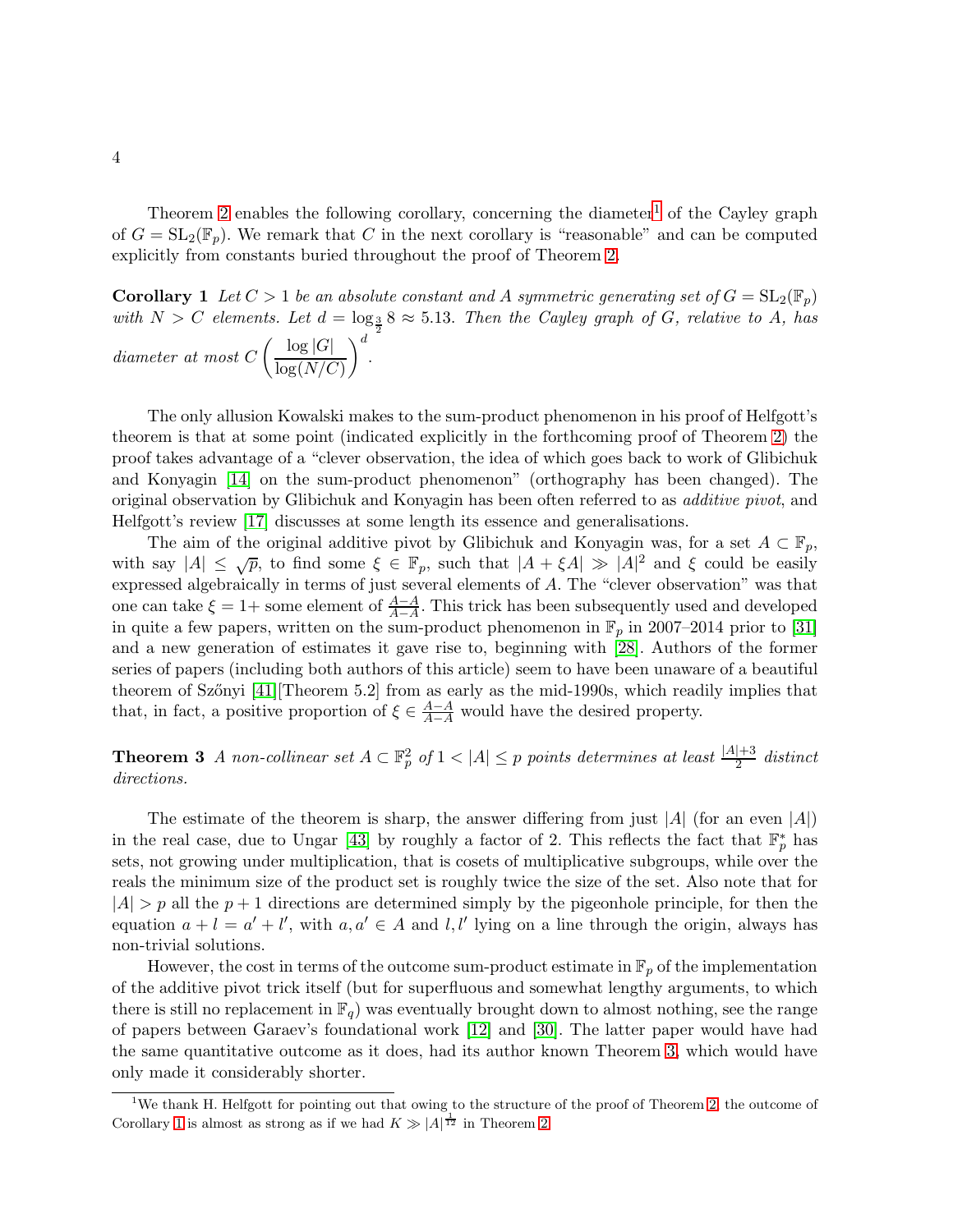In contrast, the relative of the additive pivot used in the proof of Theorem [2](#page-2-0) – to which we still, following Helfgott, refer to as a pivot – comes at no technical cost. If one assumes a suitable analogue of Theorem [3](#page-3-1) to hold in  $SL_2(\mathbb{F}_p)$ , so that one can morph the corresponding parts of the  $SL_2(\mathbb{F}_p)$  Theorem [2](#page-2-0) and the Aff $(\mathbb{F}_p)$  Theorem [5,](#page-4-1) then the exponent  $\frac{1}{20}$  in Theorem 2 would only improve to  $\frac{1}{15}$ . On the other hand, as far as the diameter of the Cayley graph is concerned in Corollary [1,](#page-3-2) the pivot argument in the proof of Theorem [2](#page-2-0) yields, in fact, a stronger result, namely "as if" there were exponent  $\frac{1}{12}$  in Theorem [2.](#page-2-0) See the forthcoming proofs.

As an illustration of the additive pivot argument adapted to growth in groups, Helfgott [\[17\]](#page-40-0) discusses the model case of the affine group  $\text{Aff}(\mathbb{F}_p)$ , its element  $(a, b)$  acting on  $x \in \mathbb{F}_p$  as  $ax + b$ , the stabiliser Stab(x) of x – geometrically a non-vertical line through the identity (1,0) – being defined by the condition  $ax + b = x$ . The following statement is an amalgamation of [\[17,](#page-40-0) Proposition 4.8], and [\[23,](#page-41-3) Theorem 27] by Murphy.

<span id="page-4-0"></span>**Theorem 4** Let  $A = \{(a, b) \subset \mathbb{F}_p^* \times \mathbb{F}_p\} \subset \text{Aff}(\mathbb{F}_p)$  be symmetric, contain identity, and  $a \neq 1$ for some  $(a, b) \in A$ . Let  $\pi(A)$  be the projection of A on the a-axis  $\{(\mathbb{F}_p^*, 0)\}$  and  $K = K[A]$ . There exists an integer  $C > 1$ , such that

(i) either  $A \subseteq$  Stab $(x)$ , for some  $x \in \mathbb{F}_p$ , (ii) or  $|\pi(A)| \ll K^C$ , (iii) or  $|\pi(A)|p \ll K^C|A|$  and  $A^C$  contains the b-axis  $\{(1, \mathbb{F}_p)\}.$ 

Theorem [4](#page-4-0) is a structural statement, claiming roughly that if  $K[A]$  is small, then A, as a set of points in the  $(a, b)$ -plane looks like as follows: either (i) A lies on a single non-vertical line through the group identity element  $(1, 0)$ , or  $(ii)$  A lies on a small number of vertical lines, and (iii) a similar claim if  $|A| \gg p$ , where the vertical lines tend to get full as  $|A|$  gets bigger.

In  $[17,$  Proposition 4.8  $\overline{C}$  is, in fact, two constants, equal 57 and 112. The proposition has an arguably lengthy, although elementary proof, based on the pivot argument, much in the spirit of the original sum-product additive pivot in [\[14\]](#page-40-4).

In [\[23,](#page-41-3) Theorem 27]  $C = 20$ , and the claim (i) is slightly weaker: a positive proportion of A lies in Stab(x). The outset of the proof is similar to [\[17\]](#page-40-0), its quantitative part is based on the new generation of geometric incidence theorems over  $\mathbb{F}_p$ .

One observation we make in this paper is that Theorem [3](#page-3-1) appears to be ideally suited to yield a much stronger quantitative statement about the affine group than Theorem [4](#page-4-0) and used as a "black box" reduces the proof of the claims (i) and (ii) of the corresponding forthcoming Theorem [5](#page-4-1) to but a few lines, while the case (iii), dealing with  $|A| \gg p$  follows easily from wellknown and optimal up to constants Beck-type theorem for large point sets in  $\mathbb{F}_p^2$ , which goes back to Alon's 1980s paper [\[1\]](#page-39-3). Morally, the improvement we gain is due, once again, to avoiding any explicit ties with the sum-product phenomenon, which both proofs of Helfgott and Murphy relate to, even though in different ways: the former by way of the variation of the additive pivot argument, the latter by using geometric incidence estimates.

<span id="page-4-1"></span>**Theorem 5** Let  $A = \{(a, b) \subset \mathbb{F}_p^* \times \mathbb{F}_p\}$   $\subset$  Aff $(\mathbb{F}_p)$  be symmetric. Let  $\pi(A)$  be the projection of A on the a-axis  $\{(\mathbb{F}_p^*,0)\}.$  Then

- (i) either  $A \subseteq$  Stab $(x)$ , for some  $x \in \mathbb{F}_p$ ,
- (ii) or, for  $0 < \epsilon < 1$ , if  $|A| \leq (1 + \epsilon)p$ , one has  $|\pi(A)| \leq 2K^4$ ,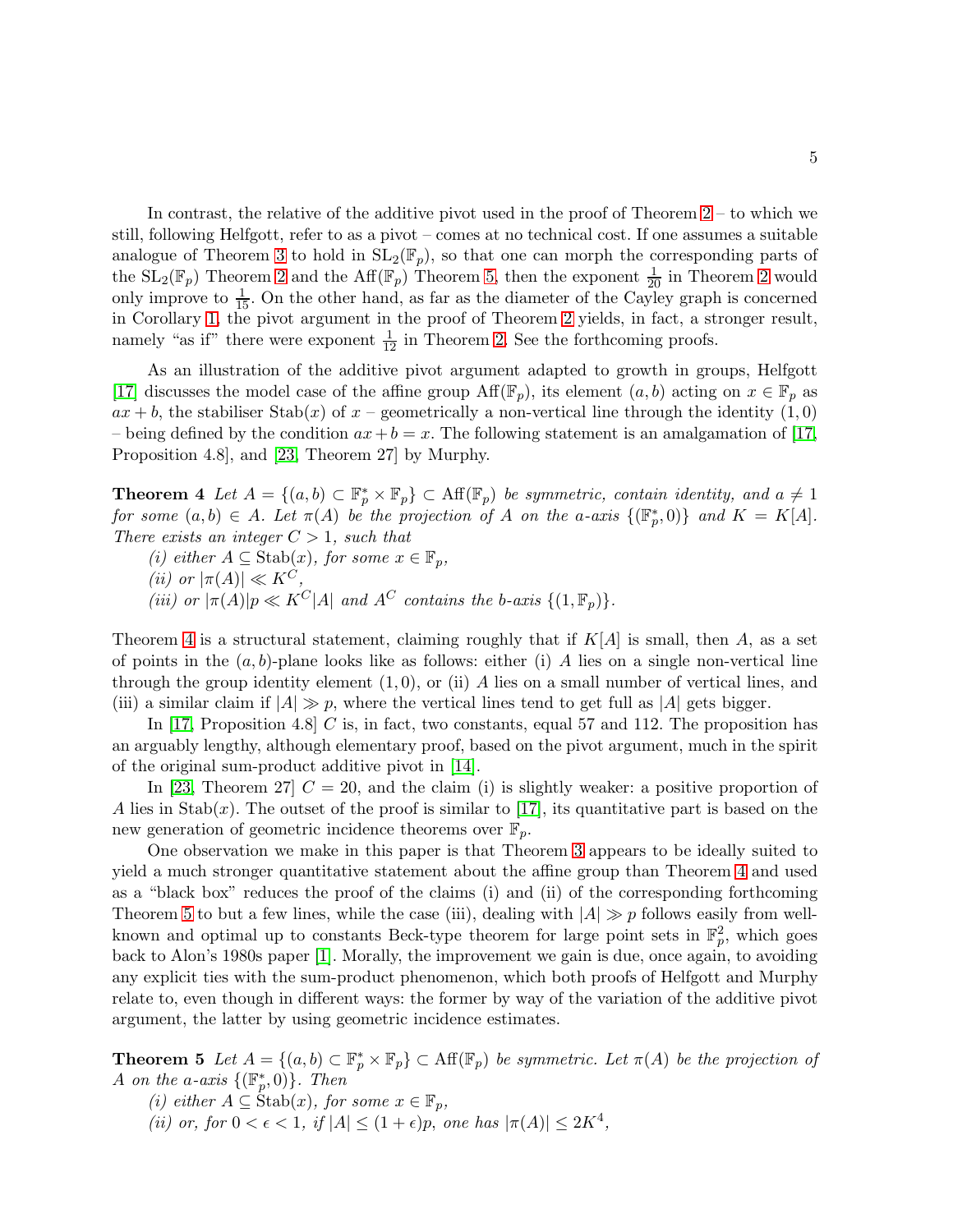(iii) or otherwise  $|\pi(A)| \ll_{\epsilon} K^3 \frac{|A|}{p}$ ; in particular, for  $|A| > 4p$ , we have  $|\pi(A)| \leq 2K^3 \frac{|A|}{p}$ and  $A^8$  contains the b-axis  $\{(1, \mathbb{F}_p)\}.$ Claims (i), (ii) also apply to  $\mathbb R$ .

Above and further throughout the paper we hide powers of an additional parameter, say  $\epsilon$ as above, into the notation  $\ll_{\epsilon, \gg_{\epsilon}}$ .

### More on the affine group

<span id="page-5-0"></span>The group of affine transformation  $\text{Aff}(\mathbb{R})$  was studied by Elekes, see [\[6\]](#page-40-7)–[\[9\]](#page-40-9). In particular, Elekes proved the following structural result on rich lines in grids.

**Theorem 6 (Elekes)** Let  $\alpha \in (0,1)$ , n be a positive integer and there are n lines intersecting  $n \times n$  grid in  $\mathbb{R}^2$  at most an points. Then either

- at least  $\gg \alpha^C n$  of these lines are parallel, or
- at least  $\gg \alpha^C n$  of these lines are incident to a common point.

Here  $C > 0$  is an absolute constant.

Parallel and concurrent lines are in correspondence with coset families in  $\text{Aff}(\mathbb{R})$  and hence Theorem [6](#page-5-0) is a result on affine transformations. The theorem and underlying ideas were further developed by several authors, having inspired Murphy's work [\[23\]](#page-41-3), which deals with  $Aff(F)$ , F being C or finite. Murphy, in particular, used and combined ideas of both Helfgott and Elekes.

We strengthen Theorem [6](#page-5-0) apropos of the grid  $A \times A$ ,  $A \subset \mathbb{F}$ . As usual, additive energy is defined as

$$
E^+(A, B) := |\{(a, a', b, b') \in A \times A \times B \times B : a - b = a' - b'\}|,
$$

 $E^+(A, A)$  being shortened as  $E^+(A)$ , and multiplicative energy  $E^{\times}(A)$  is defined similarly.

We show that under the assumptions of Theorem [6,](#page-5-0)  $E^+(A)$  or  $E^{\times}(A-s)$ , for some shift  $s \in \mathbb{F}$ , must be close to its maximum value  $|A|^3$ , and hence the set itself must have additive or multiplicative structure. So not only the set of rich lines is structured as stated by Elekes theorem, but the grid-forming scalar set is also structured. (This answers a question of B. Hanson.)

<span id="page-5-1"></span>Let us formulate a particular case of the result in the  $\mathbb{F}_p$ -setting, for more details see Corollary [16](#page-28-0) in the sequel.

**Theorem 7** Let  $\alpha \in (0,1)$ ,  $A \subseteq \mathbb{F}_p$  be a set and there are  $|A| \leq p$  lines intersecting  $A \times A$  in  $\mathbb{F}_p^2$  at most  $\alpha |A|$  points. Then, for some absolute constant  $C > 1$ , either

• at least  $\gg \alpha^C |A|$  of these lines are parallel and  $\mathsf{E}^+(A) \gg \alpha^C |A|^3$ , or

• at least  $\gg \alpha^C |A|$  of these lines are incident to a common point and for some  $s \in \mathbb{F}_p$ , one has  $\mathsf{E}^{\times}(A-s)\gg\alpha^C|A|^3.$ 

Moreover, in the former case the set of y–intercepts has additive energy  $\gg \alpha^C |A|^3$ , and in the latter case the set of slopes has multiplicative energy  $\gg \alpha^C |A|^3$ .

It is easy to see that both cases are realised: in the first case one can take, say  $A =$  $\{1, 2, \ldots, n\}$  and the set of lines  $y = x + b$ ,  $b \leq n/2$ ; in the second case take  $A = s +$  $\{1, 2, 2^2, \ldots, 2^{n-1}\}\$ and the lines  $y = s + 2^j(x - s)$ , with  $j \leq n/2$ .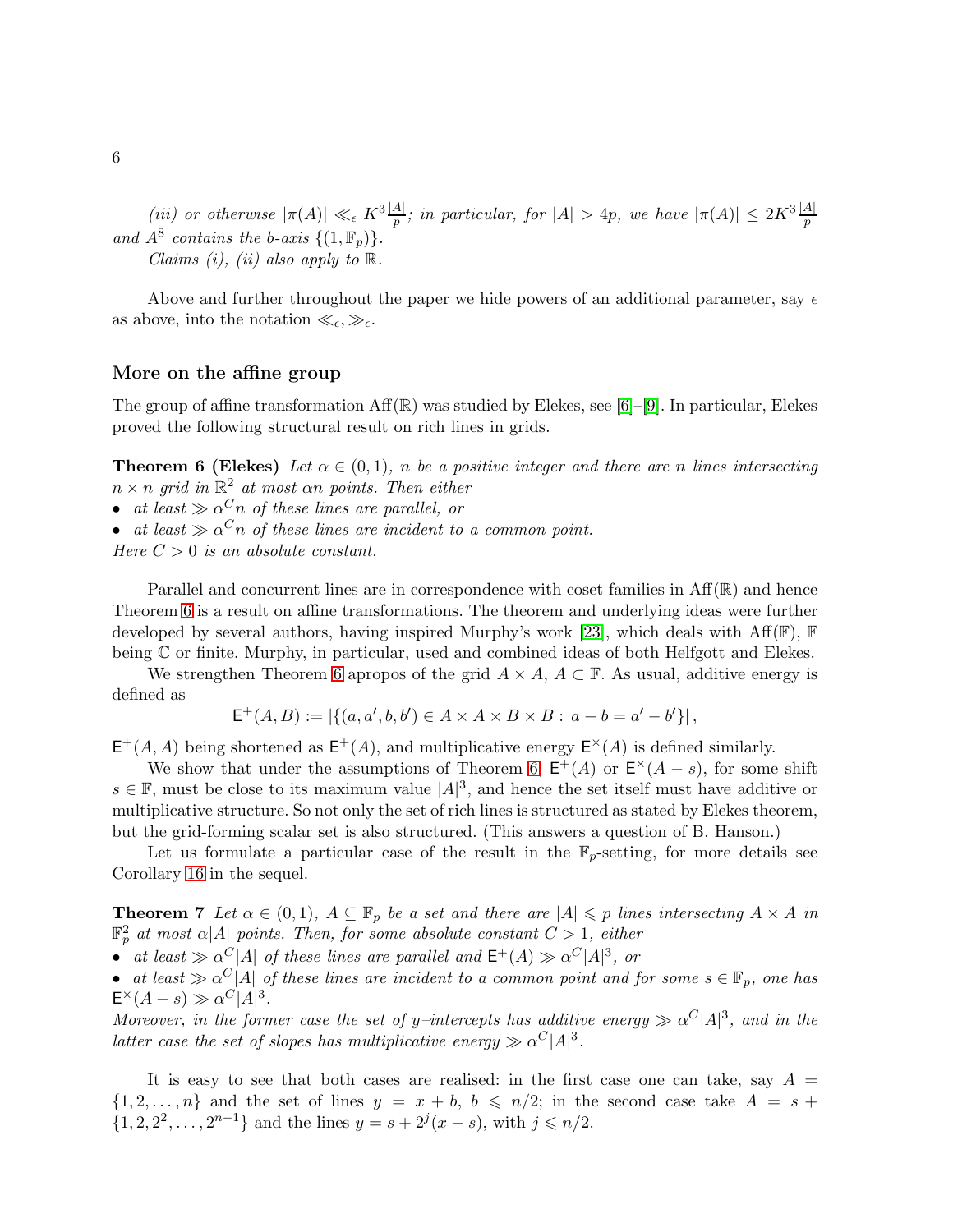We also prove a more technical result, generalising Theorem [6](#page-5-0) and improving Murphy's [\[23,](#page-41-3) Theorem 24] in the appendix to this paper, Theorem [13.](#page-36-0) Although this theorem is not used explicitly for main conclusions of this paper, we feel it might be of independent interest and use elsewhere.

Our main question as to the affine group is how growth therein can related to point-line incidence estimates in  $\mathbb{F}^2$ , in both directions. Given a set L of non-vertical lines we identify it with a set in  $\text{Aff}(\mathbb{F})$  and define its energy  $\mathsf{E}(L)$  as

$$
\mathsf{E}(L) := |\{l_1^{-1} \circ l_2 = l_1'^{-1} \circ l_2' : l_1, l_2, l_1', l_2' \in L\}| = \sum_h r_{L^{-1}L}^2(h),
$$

with the standard realisation number notation. Similarly, for an integer  $k \geq 3$ ,

$$
\mathsf{E}_k(L) := \sum_h r_{L^{-1}L}^k(h).
$$

The same higher energy notation applies to the additive and multiplicative energies in the scalar case  $A \subset \mathbb{F}$ . Our base statement is the following fairly "cheap" incidence theorem: its proof is essentially the Cauchy-Schwarz inequality, followed by standard applications of Szemerédi-Trotter type incidence bounds, summarised in the forthcoming Section [3.1.](#page-21-1)

The number of incidences for a point set  $P$  and a line set  $L$  is defined throughout by

$$
I(P, L) := |\{(q, l) \in P \times L : p \in l\}|,
$$

and similarly if L is replaced by other geometric objects.

**Theorem 8** Let  $A, B \subseteq \mathbb{F}$  be scalar sets and L a set of non-vertical lines in  $\mathbb{F}^2$ . If  $\mathbb{F} = \mathbb{R}$ , then either  $I(A \times B, L) \ll |B|^{1/2} |L|$ , or

<span id="page-6-2"></span>
$$
I(A \times B, L) \ll |B|^{1/2} |A|^{2/3} \mathsf{E}^{1/6}(L) |L|^{1/3}.
$$
 (2)

If  $\mathbb{F} = \mathbb{F}_p$ , then either  $I(A \times B, L) \ll |B|^{1/2} |L| \cdot \sqrt{\max\{1, |A|^2/p\}},$  or

<span id="page-6-0"></span>
$$
I(A \times B, L) \ll |B|^{1/2} |A|^{5/8} \mathsf{E}^{1/8}(L) |L|^{1/2}.
$$
 (3)

To test whether Theorem [8](#page-6-0) can be useful for sum-product type estimates we consider a common special case when L is also a grid, represented by Cartesian product  $C \times D$ . Clearly, the main task is estimating  $E(L)$ . For that one can use a point-plane theorem of the first author [\[31\]](#page-41-0) for a "threshold" estimate

<span id="page-6-1"></span>
$$
E(L) \ll |C|^{\frac{5}{2}}|D|^3\,,\tag{4}
$$

as long as C and D do not differ vastly in cardinality and in the  $\mathbb{F}_p$  case are sufficiently small, see the forthcoming Theorem [11](#page-25-0) and Corollary [18.](#page-32-0) Substituting this into the bounds of Theorem [8](#page-6-0) and comparing with the standard incidence bounds coming from the Szemerédi-Trotter theorem [\[40\]](#page-42-3) over R and Stevens-de-Zeeuw theorem [\[39\]](#page-42-0) over  $\mathbb{F}_p$ , one readily sees that Theorem [8](#page-6-0) is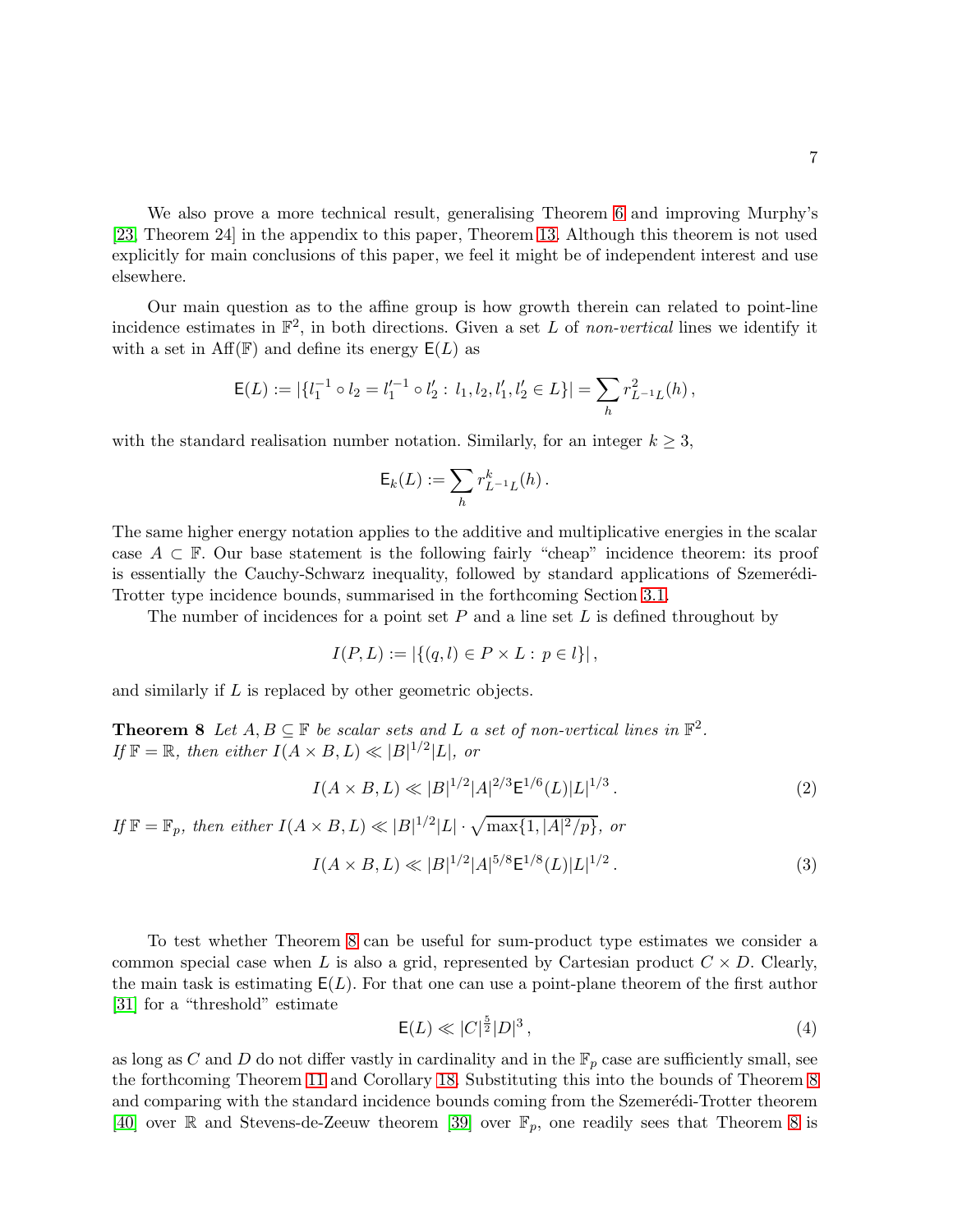asymmetric: in the case  $|A| = |B| = n$  and  $|C| = |D| = m$ , it becomes stronger than the above results when  $m < n^{\frac{2}{3}}$  and remains nontrivial (surpassing from what one gets merely by Cauchy-Schwarz) as long as  $m > n^{\frac{2}{5}}$ . (This is in essence why the above Theorem [7](#page-5-1) says something nontrivial when  $|L| \sim n$ , although L there is not a grid.)

Thus, in general one can benefit by using Theorem [8](#page-6-0) for sum-product type questions when the sets involved have inherently different cardinalities. We give some applications in the final Section [3.4](#page-29-0) and anticipate more to come.

Furthermore, in the real (complex) case we succeed in improving the exponent of  $|C|$  in the threshold estimate [\(4\)](#page-6-1). Lemma [21](#page-34-0) delivers a subthreshold energy bound by using (a noncommutative version of) a theorem by the second author, presented here as Theorem [12,](#page-33-0) which relies of the non-commutative version of the Balog-Szemerédi-Gowers theorem. (In the affine group, with some effort, the parameter dependencies subsumed in its statement can be made explicit.)

This yields a unified and essentially non-commutable way to establish sum-product type energy estimates, which so far have not been accessible to the existing, in their essence abelian, methods. We illustrate this by the next two theorems, with a few words of discussion.

<span id="page-7-0"></span>The next theorem is stated in the symmetric case, i.e., involving one set  $A$  only, although one can see from its proof that it extends to the non-symmetric case.

**Theorem 9** Let  $A \subseteq \mathbb{R}$  be a finite set. There exists an absolute constant  $c > 0$ , such that

$$
\sum_{x} r_{A(A \pm A)}^2(x) \ll |A|^{9/2 - c},
$$

and

$$
\sum_x r_{AA\pm A}^2(x) \ll |A|^{9/2-c}
$$

.

Note that the threshold estimate  $O(|A|^{5/2})$  for the above quantities (known for some 20 years) follows readily by the Szemerédi-Trotter theorem or even the more general point-plane incidence bound. However, it has seen no improvement so far, despite a fair amount of effort, dealing with closely related questions.

The first estimate of Theorem [9](#page-7-0) is the energy version of [\[25,](#page-41-7) Theorem 2.6], which established that  $|A(A \pm A)| \gg |A|^{3/2+c}$  (with a "reasonable" explicit value of c). The second estimate implies the main result of [\[29\]](#page-41-8), namely that  $|AA+A| \gg |A|^{3/2+c}$  (with a very small explicit lower bound for c). The method of proof of [\[29,](#page-41-8) Theorem 1.4] relies on Solymosi's construction  $[37]$  – which does not allow replacing the + by the − sign. Here, however, we present a higher level and more general proof, which relies on the Szemerédi–Trotter theorem, pure combinatorics and most importantly the affine group growth Theorem [5](#page-4-1) and Lemma [21,](#page-34-0) therefore, in some sense, reversing the causal connection between the two phenomena this paper is concerned with.

The next theorem provides a new additive energy bound for  $\mathsf{E}^+(A, B)$ , where the set A has small multiplicative doubling, that is  $|AA| \leq M|A|$ , with some  $M > 1$ . Heuristically, this scenario is often referred to as FPMS (few products - many sums), see [\[26\]](#page-41-9) for discussion and state of the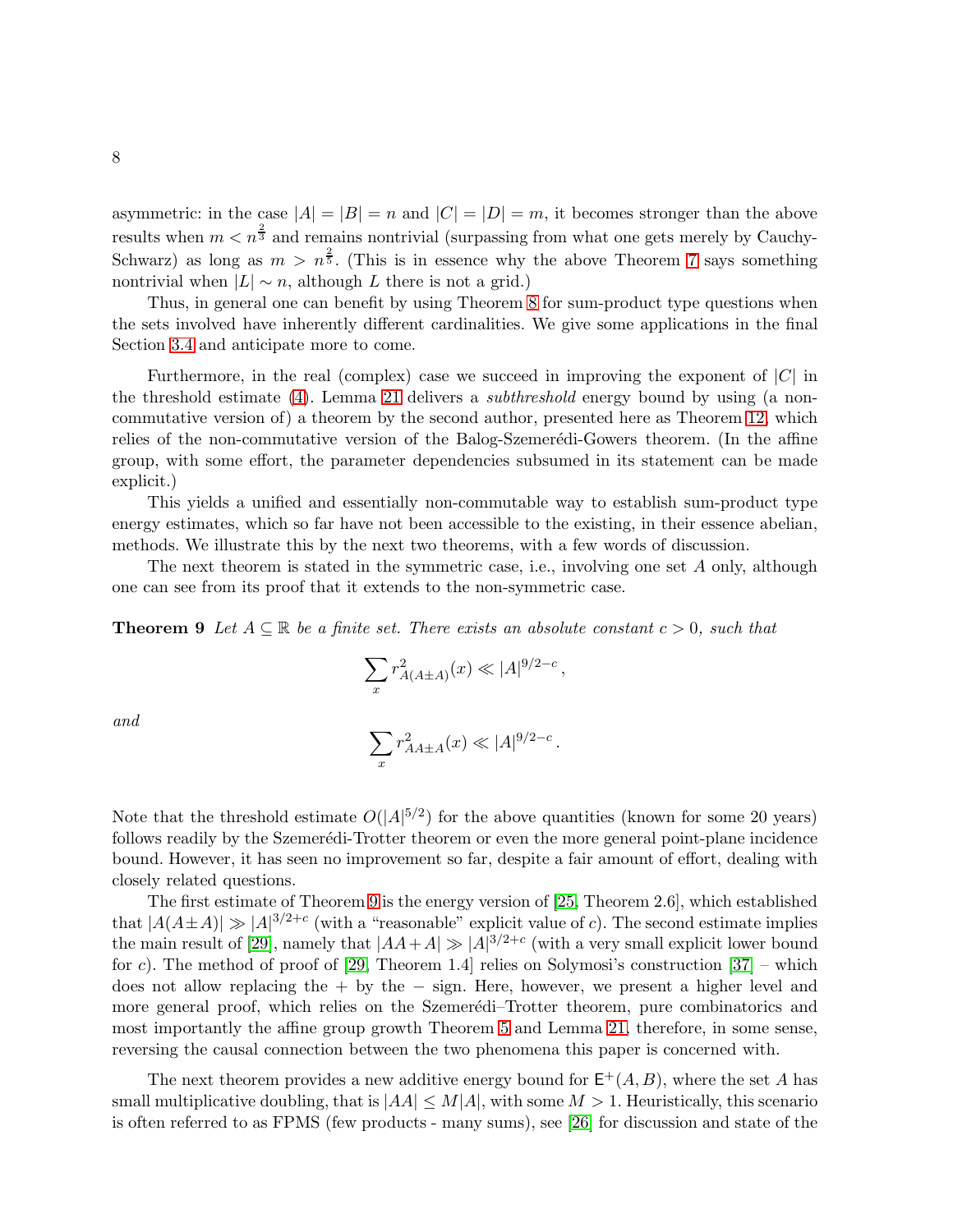art results, and is believed to be the cornerstone of the Erdős-Szemerédi conjecture. A threshold estimate  $\mathsf{E}^+(A, B) \ll_M |A||B|^{3/2}$  has been known for a long time. Here the symbol  $\ll_M$  subsumes a power of M. In the symmetric case  $B = A$  it has been shown by the second author [\[34\]](#page-41-10) that this can be improved by using the commutative Balog-Szemerédi-Gowers theorem combined with so–called "the operator method", see, e.g., [\[26\]](#page-41-9), [\[34\]](#page-41-10). The best known quantitative bound is in [\[26\]](#page-41-9). However, the asymmetric case has been out of reach by methods developed in the above and other papers – see the references contained in  $[26]$  – spanning the effort of roughly past ten years. The following Theorem [10](#page-8-0) breaks the ice in the pivotal for applications case  $\sqrt{|A|} \leq |B| \leq |A|^{1+o(1)}$ , which automatically yields a small improvement to many quantitative bounds that used the threshold asymmetric additive energy bound.

<span id="page-8-0"></span>**Theorem 10** Let  $A, B \subset \mathbb{R}$  be sets,  $|AA| \le M|A|$ , and  $|A| \le |B|^2$ . Then there is an absolute  $c > 0$  such that

$$
\mathsf{E}^+(A,B) \ll_M |B|^{5/3} |A|^{5/6 - c} \,. \tag{5}
$$

The latter two theorems, even though they address the commutative sum-product type estimates are due to taking advantage of non-commutativity of the affine group multiplication. For the abelian methods, used so far exclusively to deal with the sum-product phenomenon, they have been out of reach. Hence, non-commutativity appears to offer a new clue to understanding of the sum-product phenomenon.

**Remark 2** We expect that the methods of this paper will lead to further novel sum-product type applications. Consider, for instance the following interesting question, asked by O. Roche-Newton. Suppose  $A \subset \mathbb{R}$  has small additive doubling, that is  $|A + A| \leq K |A|$ , for some  $K > 1$ . Is it possible to improve a threshold estimate  $|AB| \gg_K |A||B|^{1/2}$ , for any B? Roche-Newton communicated to us that the machinery developed here in Section [3.4](#page-29-0) shall indeed lead to an improvement.

# <span id="page-8-1"></span>2 Growth in  $\mathrm{SL}_2(\mathbb{F}_p)$

Throughout this section  $\mathbb{F} = \mathbb{F}_p$ ,  $G = SL_2(\mathbb{F}_p)$ .

# 2.1 Background

To write down elements of G we use, as usual, matrices  $g = \begin{pmatrix} a & b \\ c & d \end{pmatrix}$ , with  $ad - bc = 1$  in the standard basis. A change of basis in  $\mathbb{F}^4$  arises as a linear map, corresponding to taking a conjugate  $h \to ghg^{-1}$ , with some  $g \in G$ .

Consider lines through the identity (further denoted as  $1_G$ ) in the quadric  $G \subset \mathbb{F}^4$ . The tangent space to G at the identity is the affine hyperplane of traceless matrices (invariant to basis changes). The intersection of G with its tangent space at the identity is a cone  $\mathcal{C}$ , consisting of conjugates of the unipotent subgroup

$$
U_0 = \left\{ \begin{pmatrix} 1 & t \\ 0 & 1 \end{pmatrix}, \quad t \in \mathbb{F} \right\}.
$$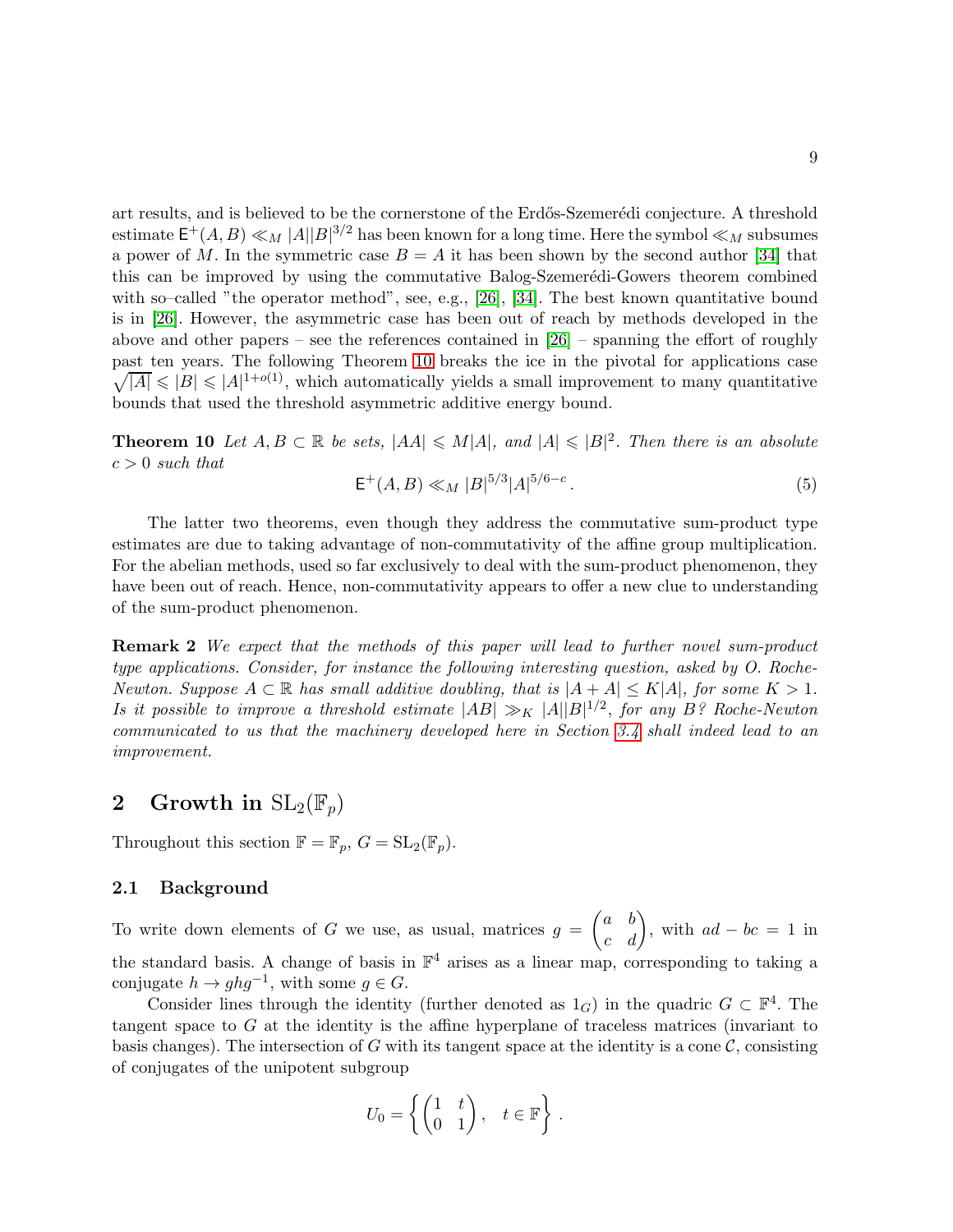We will also denote  $U_0 = l_1$ , for it is geometrically a line. All lines in C arise as conjugates of  $U_0$ by elements of  $G$ . The normaliser of  $U_0$  is the standard Borel subgroup

<span id="page-9-2"></span>
$$
B_0 = \left\{ \begin{pmatrix} \gamma & t \\ 0 & \gamma^{-1} \end{pmatrix}, \quad \gamma \in \mathbb{F}^*, \, t \in \mathbb{F} \right\} \tag{6}
$$

of upper-triangular matrices. Note that the subgroup of lower-triangular matrices is conjugate to  $B_0$ , via  $\begin{pmatrix} 0 & -1 \\ 1 & 0 \end{pmatrix}$ .

Even though, clearly, not all  $SL_2(\mathbb{F}_p)$  matrices have eigenvalues in  $\mathbb{F}^*$ , for our purposes it will suffice to conjugate with elements of  $G$  only. Further, by a unipotent subgroup we mean the one in the form  $U = gU_0g^{-1}$  for some  $g \in G$ , and by a Borel subgroup the one in the form  $B = gB_0g^{-1}$ , for some  $g \in G$ . Hence, having identified B means knowing  $U \subset B$  and conversely.

Elements  $g \in G \backslash \{\pm \mathcal{C}\}\$ are called *regular semisimple*. A regular semisimple g lies in a unique maximal torus  $T$  - a maximum commutative subgroup containing g. The torus T is split if g is diagonalisable in some basis, then  $T$  is given by a set of all unideterminant diagonal matrices,  $\begin{pmatrix} x & -ay \\ y & x \end{pmatrix}$ , for some  $a \in \mathbb{F}^*$ , such that  $-a$  is a non-square and  $x^2 + ay^2 = 1$ . in this basis. Otherwise  $T$  is non-split or anisotropic and given by a set of matrices in the form

It is easy to calculate that the normaliser of a maximal torus in  $G$  has twice its size. In the split case it is the union of T with the the set of traceless matrices in the form  $\begin{pmatrix} 0 & x \\ -1 & 0 \end{pmatrix}$  $-x^{-1}$  0  $\big)$  in the same basis over  $G$ , where  $T$  is given by diagonal matrices. In the the non-split case it is the union of T as above with matrices in the form  $\begin{pmatrix} -x & ay \\ y & x \end{pmatrix}$ , with  $x^2 + ay^2 = -1$ . It follows, and it is to be used in the proof of Theorem [2,](#page-2-0) that given a torus  $T \subset G$  (with  $T \not\subset C$ ),

<span id="page-9-1"></span>
$$
\left|\{hTh^{-1}:\ h\in G\}\right|\gg p^2\,. \tag{7}
$$

Indeed, two distinct  $h, h' \in G$  yield distinct conjugate to T tori, unless  $h'h^{-1}$  lies in the normaliser of T.

Given  $g \in G$ , its conjugacy class Conj $(g)$  is the set  $\{hgh^{-1} : h \in G\}$ . If g a regular semisimple element, the conjugacy class is in 1-1 correspondence with the trace value  $\text{tr } g = \tau$ . See, e.g., [\[11\]](#page-40-12). In particular, for  $\tau \neq 0$ , g is diagonalisable if and only if  $\tau = \gamma + \gamma^{-1}$ , for some  $\gamma \in \mathbb{F}^*$ . A traceless g is diagonalisable if  $-1 = \iota^2$ ,  $\iota \in \mathbb{F}_p$ , that is for odd  $p = 4n + 1$ .

If  $\text{tr } g = \tau = \pm 2$ , then say with  $\tau = 2$ , the cone C is the union of three conjugacy classes:  ${1_G}$ , the conjugates of  $\begin{pmatrix} 1 & 1 \\ 0 & 1 \end{pmatrix}$ , and the conjugates of  $\begin{pmatrix} 1 & a \\ 0 & 1 \end{pmatrix}$ , where a is some non-square.

Geometrically, the three-dimensional variety of lines in the quadric  $G \subset \mathbb{F}^4$  arise as translates (i.e. cosets) of those in  $\mathcal C$  by group multiplication. However, we are interested and will use the notation  $l_{\gamma}$  only for members of a two-dimensional subvariety of lines in G, which arise as conjugates of cosets of  $U_0$  in  $B_0$ .

That is, for  $\gamma \in \mathbb{F}^*$ ,

<span id="page-9-0"></span>
$$
l_{\gamma} := \left\{ \begin{pmatrix} \gamma & t \\ 0 & \gamma^{-1} \end{pmatrix} : \quad t \in \mathbb{F} \right\},\tag{8}
$$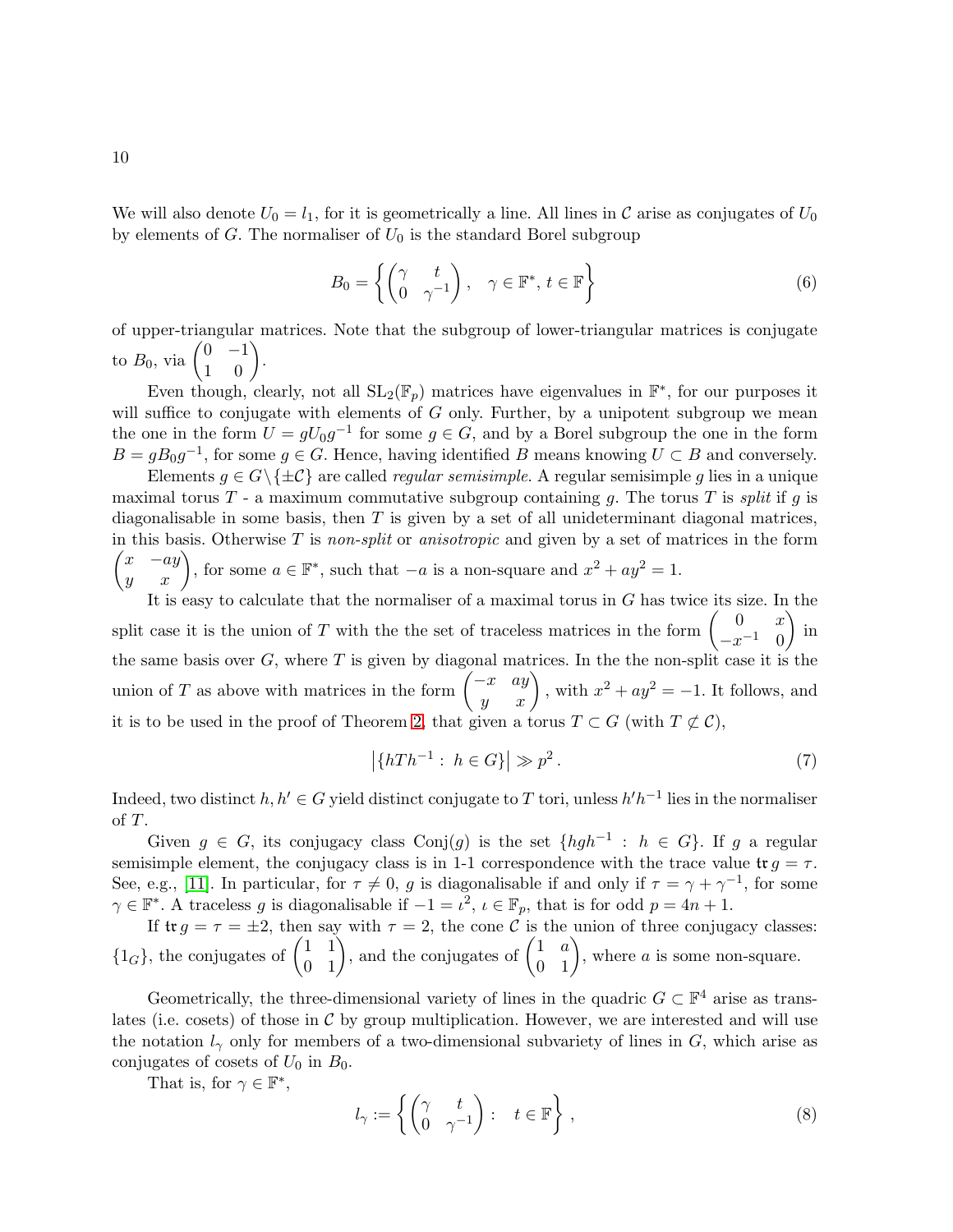relative to some basis.

An important geometric fact that we shall use is that the set of  $SL_2(\mathbb{F}_p)$ -matrices with the same trace value, that is a two-dimensional quadric in the affine hyperplane  $a + d = \tau$ , with the equation in the standard basis variables  $(a, b, c)$ 

$$
\tau a - a^2 - bc = 1
$$

may contain geometric lines in  $\mathbb{F}^4$  only if they are in the form  $l_{\gamma}$ . This is an easy calculation to be done in the forthcoming lemmata.

This completes the minimum background for the following self-contained exposition. The only extra non-trivial fact to be used is the Frobenius theorem on the minimum dimension of a complex irreducible representation of  $SL_2(\mathbb{F}_p)$  in the proof of Lemma [4;](#page-10-0) however, this may be fully skipped if one is interested in vindicating the value of  $\delta = \frac{1}{20}$  in Theorem [2](#page-2-0) for sufficiently small sets only, say  $|A| \leq p^{\frac{3}{2}}$ . For a particular case of an estimate along the lines of Lemma [4,](#page-10-0) obtained by elementary methods, see [\[5\]](#page-40-13), where no representation theory is used.

## 2.2 Lemmata

<span id="page-10-1"></span>The first lemma, used throughout, is essentially the Ruzsa distance inequality [\[33\]](#page-41-11).

**Lemma 3** Let  $A \subset G$  be symmetric, with  $|AAA| = K|A|$ . Then, for  $k \geq 4$ ,

$$
|A^k| \le K^{k-2}|A|.
$$

We provide the elementary proof here; proofs of the remaining lemmata are presented later. P r o o f. Let  $k \geq 4$ , and  $a, a_1, a_2, \ldots a_k \in A$ . Since

$$
a_1 a_2 \dots a_k = (a_1 a_2 a)(a^{-1} a_3 \dots a_k),
$$

this defines an injection from  $A^k \times A$  to  $A^3 \times A^{k-1}$ , and the claim follows by induction on k, with the base case  $k = 4$ .

The remaining lemmata may be split into two groups. The first group has two statements: Lemma [4](#page-10-0) and Lemma [5.](#page-11-1) Lemma 4 proves Theorem [2](#page-2-0) in a "large set case", when  $|A|$  is a sufficiently large power of p, being in some sense comparable with  $|G| \sim p^3$ . Then the claim of Theorem [2](#page-2-0) follows by a different method. This is, in a sense, the end of the proof of Theorem [2.](#page-2-0)

Lemma [5](#page-11-1) provides a starting point to the proof of Theorem [2,](#page-2-0) stipulating the existence of a regular semisimple element in  $A^2$ , and therefore a maximal torus T, containing the product  $h'h^{-1} \neq 1_G$ , for some  $h, h' \in A$ ; this T is said to be *involved* with A.

<span id="page-10-0"></span>**Lemma 4** Let  $p \ge 3$  be a prime, and  $A \subseteq G$  satisfies

$$
|A| \geq 2|G|^{\frac{8}{9}} \gg p^{\frac{8}{3}}.
$$

Then  $A^3 = G$ . Furthermore,

$$
|A^{-1}A|, |AA^{-1}|, |AA| \geq 2^{-1} \min\{|G|, |A|^2/p^2\}.
$$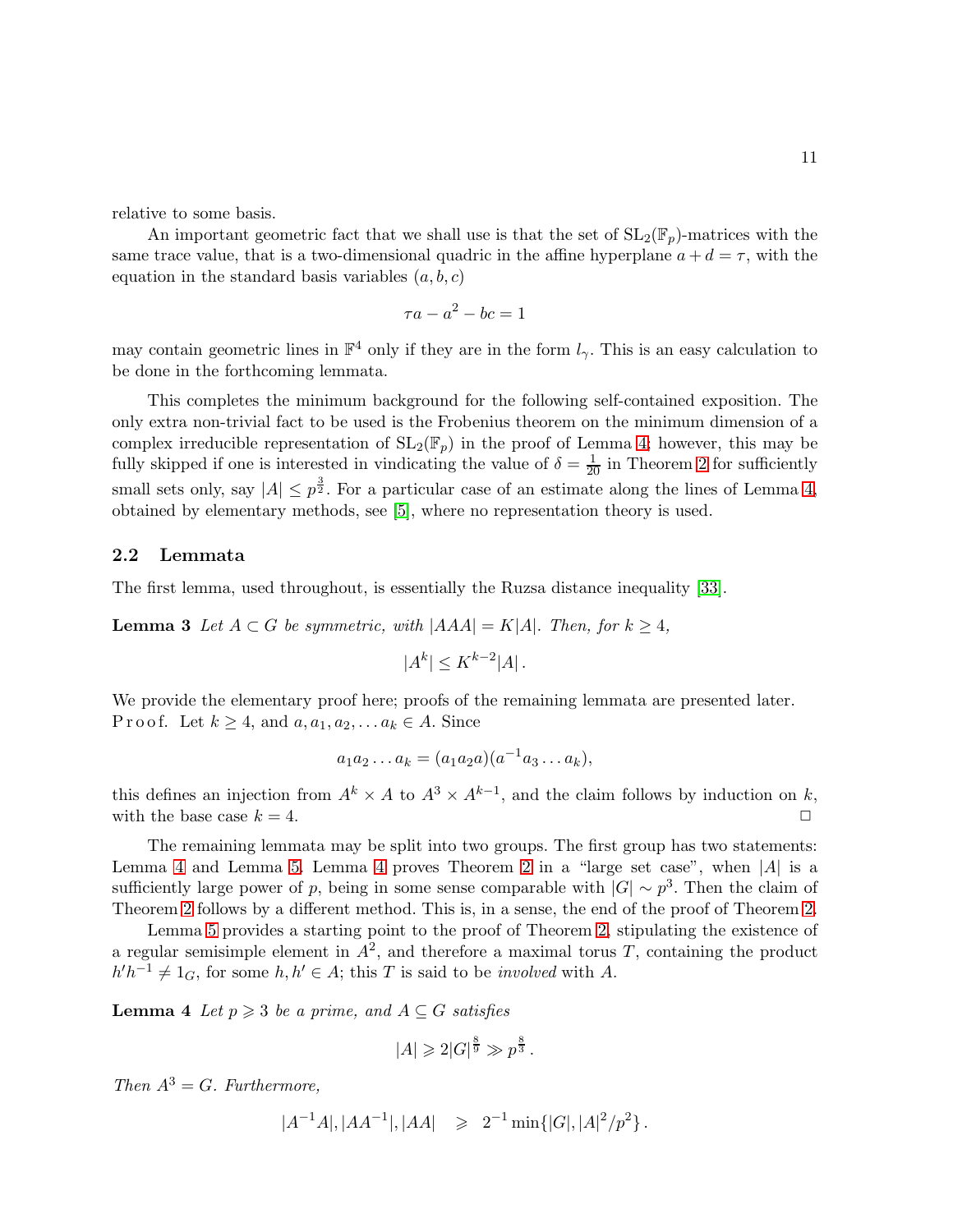Using Lemma [4,](#page-10-0) for  $p^{\frac{5}{2}} \ll |A| \ll p^{\frac{8}{3}}$ , one has

$$
Kp^{\frac{8}{3}} \gg K|A| \ge |AA| \gg p^3,
$$

so  $K \gg p^{\frac{1}{3}} \gg |A|^{\frac{1}{8}}$ .

Furthermore, using Lemma [4,](#page-10-0) say for  $|A| = p^{2+c}$ , with  $\frac{1}{7} \leq c \leq \frac{1}{2}$ , yields

$$
K \gg p^c = |A|^{\frac{c}{2+c}} \ge |A|^{\frac{1}{15}}.
$$

In other words, Lemma [4](#page-10-0) yields a stronger result than claimed by Theorem [2](#page-2-0) for A, such that  $|A| \ge p^{\frac{15}{7}}$ , and in the sequel we assume the contrary:  $|A| < p^{\frac{15}{7}}$ .

The proof of Theorem [2](#page-2-0) will begin invoking the next statement, whose prototype is [\[19,](#page-40-2) Lemma 3.10], only our claim is stronger, owing to using the "geometric" Lemma [7](#page-11-0) in the proof. The overall theme is known as *escape from subvarieties*.

<span id="page-11-1"></span>**Lemma 5** Let A be a symmetric generating set of G and  $p \geq 5$ , and

$$
|A| > 12 + 16K|A|^{\frac{1}{3}}
$$

Then A contains a regular semisimple element g with  $\text{tr } g \neq 0$ .

Remark 6 It is easy to calculate that the conclusion of Lemma [5](#page-11-1) holds, in particular, for  $K \leq |A|^{\frac{1}{20}}$  (essentially the converse of the claim of Theorem [2\)](#page-2-0) and  $|A| \geq 110$ .

The geometric part of the proof of Theorem [2](#page-2-0) relies on Lemmata [7,](#page-11-0) [11,](#page-12-0) which are special cases of so-called Larsen-Pink inequalities [\[21\]](#page-40-10). Heuristically, they claim that a putative generating set A with a small doubling constant K behaves, in the three-dimensional quadric  $G$ , "like a three-dimensional ball", that is its intersection with a line (or affine hyperplane, corresponding to a conjugacy class) is roughly the volume to the power  $\frac{1}{3}$  (or  $\frac{2}{3}$ ). Larsen-Pink type bounds are very easy in the  $G = SL_2(\mathbb{F}_p)$  case: it suffices to use that G is a quadric in  $\mathbb{F}_p^4$ , without any remotely advanced group theory or algebraic geometry.

The prototype of the next statement is [\[19,](#page-40-2) Lemma 3.15], only we claim a better estimate.

**Lemma 7** Suppose A is a symmetric generating set of G, with  $|A^3| = K|A|$ , let  $l_\gamma$  be a line in G in the form [\(8\)](#page-9-0). Then

<span id="page-11-2"></span><span id="page-11-0"></span>
$$
|l_{\gamma} \cap A^k| \le 2|A^{3k+2}|^{\frac{1}{3}} \le 2K^k|A|^{\frac{1}{3}}.
$$

We now consider intersections of A with conjugacy classes  $C_{\tau}$ ,  $\tau$  being the trace value. In the particular case  $\tau = \pm 2$ ,  $C_{\pm 2} = \pm C$  denotes the union of the three corresponding conjugacy classes, as mentioned in the background section.

We start with an auxiliary geometric statement, followed immediately by a short proof.

**Lemma 8** The only geometric lines in  $\mathbb{F}^4$ , contained in  $C_{\tau}$  are in the form  $l_{\gamma}$ . In particular, if  $\tau = \gamma + \gamma^{-1}$  has no solution in  $\mathbb{F}, C_{\tau}$  contains no lines.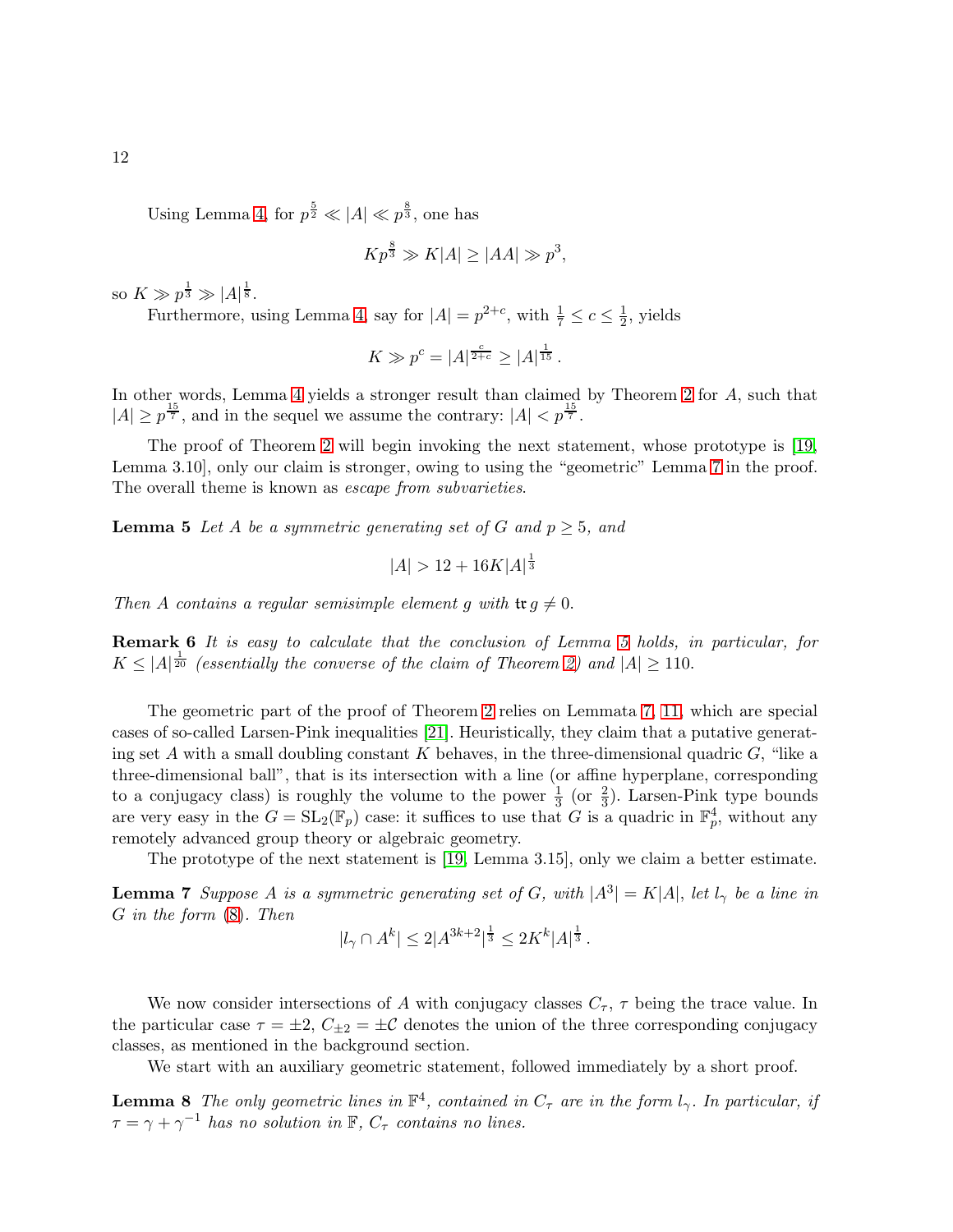P r o o f. The statement is clear for  $\tau = \pm 2$ , with  $C_{\pm 2} = \pm C$ . Furthermore, all geometric lines in G are cosets of some line in C, that is are conjugates of cosets of  $U_0$ . Calculating

$$
\begin{pmatrix} a & b \\ c & d \end{pmatrix} \begin{pmatrix} 1 & t \\ 0 & 1 \end{pmatrix} = \begin{pmatrix} a & at + b \\ c & ct + d \end{pmatrix}
$$

shows that having the trace equal  $a + d$  for all t necessitates  $c = 0$ , which also means  $d = a^{-1}$ .  $\Box$ 

The prototype of the next lemma is [\[19,](#page-40-2) Lemma 3.14]. We restate it and rewrite the proof in an arguably somewhat more geometric way, suitable for our purpose.

**Lemma 9** Suppose,  $\tau \neq 0$ ,  $y_1, y_2 \neq 1_G$  and  $y_1 \neq y_2$ . Then either (i)

<span id="page-12-1"></span> $|C_{\tau} \cap y_1 C_{\tau} \cap y_2 C_{\tau}| \leq 2$ ,

or (ii) there exists a basis, so that for  $\gamma \in \mathbb{F}^*$ , with  $\tau = \gamma + \gamma^{-1}$ , the intersection  $C_{\tau} \cap y_1 C_{\tau} \cap y_2 C_{\tau}$ , is either  $l_{\gamma} \cup l_{\gamma-1}$ , in which case both  $y_1, y_2 \in l_1$ , the unipotent subgroup  $l_1$  corresponding to the basis in question, or  $C_{\tau} \cap y_1C_{\tau} \cap y_2C_{\tau} = l_{\gamma}$ , in which case one of  $y_1, y_2$  lies in the line  $l_{\gamma^2}$  (in the same basis) and the other in  $l_{\gamma^2} \cup l_1$ .

<span id="page-12-3"></span>**Remark 10** If one allows for  $\tau = 0$ , it is easy to develop the forthcoming proof of Lemma [9](#page-12-1) a bit further and see that apart from changing the outset to  $y_1, y_2 \neq \pm 1_G$  and  $y_1 \neq \pm y_2$ , there is an additional scenario, when the intersection  $C_\tau \cap y_1C_\tau \cap y_2C_\tau$  is the second coset of some maximal torus T in its normaliser – see the background section – and  $y_1, y_2 \in T$ .

The latter two statements enable the following claim, whose prototype is [\[19,](#page-40-2) Theorem 3.11]. Our estimate is considerably stronger quantitatively. This is the only Larsen-Pnik type estimate, explicitly used in the proof of Theorem [2.](#page-2-0)

<span id="page-12-0"></span>**Lemma 11 (Main lemma)** Let A satisfy the conditions of Lemma [7](#page-11-0) and  $C<sub>\tau</sub>$  be a conjugacy class,  $\tau \neq 0$ . Then, for  $k \geq 2$ , one has the estimate

<span id="page-12-2"></span>
$$
|A^k \cap C_\tau| \ll K^{\frac{4k-4}{3}} |A|^{\frac{2}{3}} + K^k |A|^{\frac{1}{3}},\tag{9}
$$

where the last term is only present when  $\tau = \gamma + \gamma^{-1}$ , for some  $\gamma \in \mathbb{F}^*$ .

#### 2.3 Proofs

The group-theoretical aspect of growth in a non-commutative group  $G$ , discovered by Helfgott, central to it and seemingly irreplaceable, is the use of the group action on itself by conjugation, which means in the  $G = SL_2(\mathbb{F}_p)$  case that for some fixed  $g \in G \setminus \{1_G\}$ , the image of what we call the *Helfgott map*  $\varphi : a \rightarrow aga^{-1}$ , a projection of A on the conjugacy class of g, is two-dimensional. Let g be regular semisimple and  $T$  a maximal torus, containing g. The key observation is that the projection  $\varphi$  acts one-to-one on A, as long as  $A^{-1}A$  does not meet  $T \setminus {\pm 1_G}.$ 

Theorem [2](#page-2-0) readily follows from the *pivot* observation, namely that as long as  $|A|$  is reasonably small, relative to  $|G|$ , such an element g can be found already in the set  $AA^{-1}AA^{-1}$ . This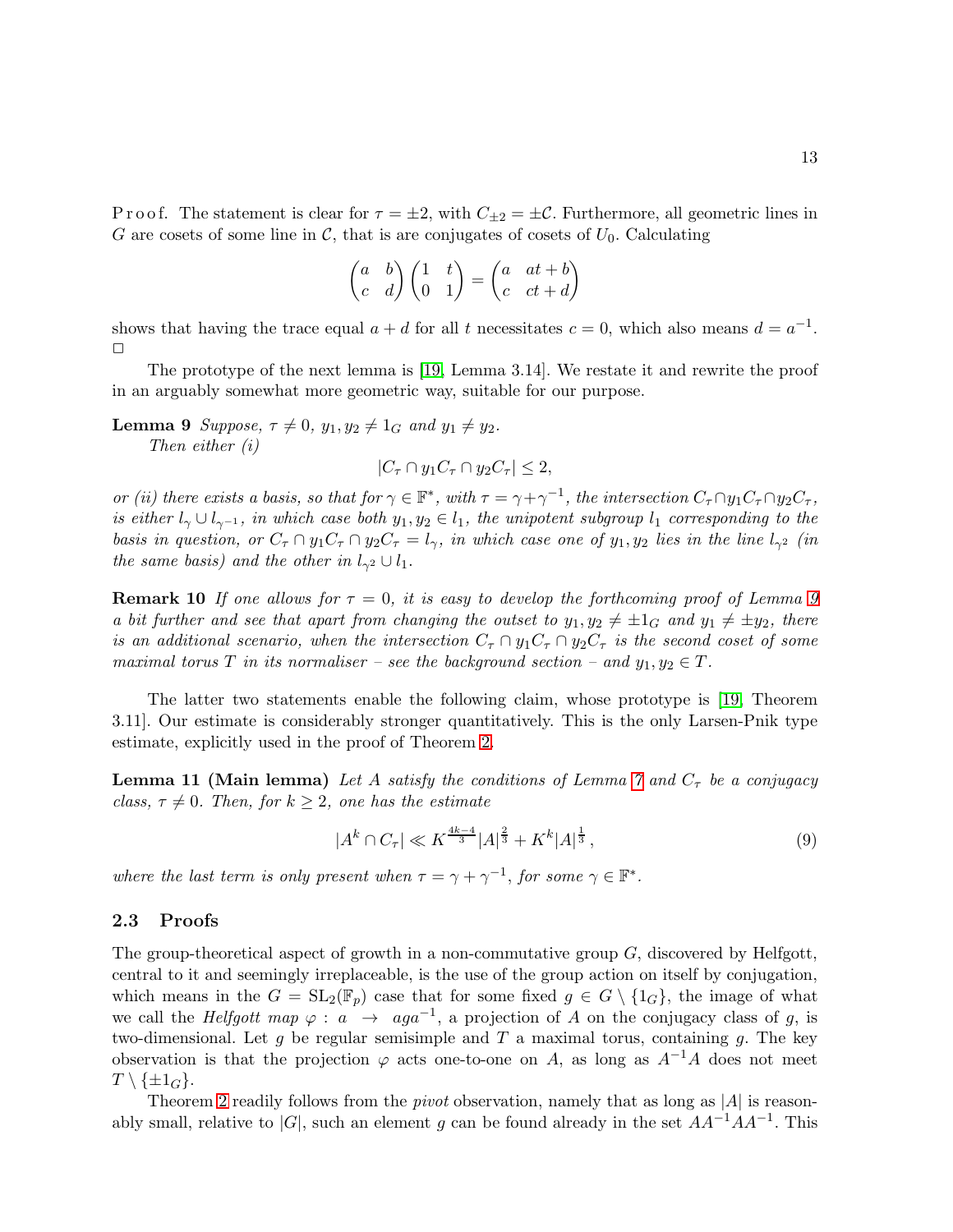only uses Lemma [5](#page-11-1) and the fact that the symmetric  $A$  generates  $G$ . Once  $g$  has been found, Lemma [11,](#page-12-0) namely the map  $\psi$  constructed in the proof of the lemma, guarantees growth.

The Helfgott map is central for the proofs of Theorem [2](#page-2-0) and [5.](#page-4-1) In [\[16\]](#page-40-1), [\[17\]](#page-40-0), [\[19\]](#page-40-2) the map is described via lemmata alluding to the orbit-stabiliser theorem, based on the following general and elementary Lemma [12.](#page-13-0) We quote the lemma and its proof for a reader preferring a more structured exposition. However, for a more streamlined presentation, we have chosen to include the corresponding one-line estimates explicitly in the proofs of Theorems [2,](#page-2-0) [5,](#page-4-1) without referring to the following Lemma [12.](#page-13-0)

**Lemma 12** Let G be any group and  $A \subseteq G$  a finite set. Then for any  $g \in G$ , there is  $a_0 \in A$ such that

<span id="page-13-0"></span>
$$
|A| \leq |\text{Conj}(g) \cap AgA^{-1}| \cdot |\text{Stab}(g) \cap a_0^{-1}A|.
$$
 (10)

Here Conj(q) is the conjugacy class and  $\text{Stab}(q)$  the stabiliser of q in G.

Proof. Let 
$$
\varphi : A \to \text{Conj}(g) \cap AgA^{-1}
$$
 be a map  $\varphi(a) := aga^{-1}$ . One sees that  $\varphi(a) = \varphi(b)$  iff  

$$
b^{-1}ag = gb^{-1}a.
$$

In other words,  $b^{-1}a \in \text{Stab}(g) \cap A^{-1}A$ , that is both  $a, b$  lie in the same left coset of  $\text{Stab}(g)$ . Clearly then, since  $A \setminus 1_G$  is partitioned by cosets of  $\text{Stab}(g)$ , and by the pigeonhole (alias Dirichlet) principle, there is  $a_0 \in A$  such that

$$
|A| \leqslant |\text{Conj}(g) \cap AgA^{-1}| \cdot |\text{Stab}(g) \cap a_0^{-1}A|\,,
$$
 as required.  $\Box$ 

We will shortly present the proof of Theorem [2,](#page-2-0) assuming lemmata in the previous section. We follow the structure of the proof in Kowalski's paper [\[19\]](#page-40-2). However, before we embark on it, let us present the – short, assuming the "Larsen-Pink" Lemmata [7](#page-11-0) and [9](#page-12-1) – proof of the main Lemma [11.](#page-12-0)

### Proof of Lemma [11](#page-12-0)

Let  $C_{\tau}$  be a conjugacy class, with the trace value  $\tau$  or the union of three classes for  $\tau = \pm 2$  (so  $C_{\pm 2}$  is, respectively, the cone  $\pm C$ ).

Having fixed a basis, so  $g = \begin{pmatrix} a & b \\ c & d \end{pmatrix}$ ,  $C_{\tau}$  is the intersection of G with an (affine for  $\tau \neq 0$ ) hyperplane  $a + d = \tau$ . For our purpose we can identify  $C_{\tau}$  with a two-quadric, which is G intersecting the hyperplane.

By Lemma [8,](#page-11-2)  $C_{\tau}$  is a cone for  $\tau = \pm 2$ , is doubly ruled for  $\tau : \tau = \gamma + \gamma^{-1}$  by conjugates of some line  $l_{\gamma}$  and contains no lines in  $\mathbb{F}^{4}$  otherwise.

For brevity let us replace  $A^k$  with A, and set  $A_\tau = A \cap C_\tau$ . Consider a map

$$
\psi
$$
:  $G^3 \to G^2$ ,  $(g_1, g_2, g_3) \to (g_1^{-1}g_2, g_1^{-1}g_3)$ .

Let  $\psi_{\tau}$  the restriction of  $\varphi$  to  $g_1, g_2, g_3 \in A_{\tau}$ , so the image of  $\psi_{\tau}$  lies in  $A^2 \times A^2$ .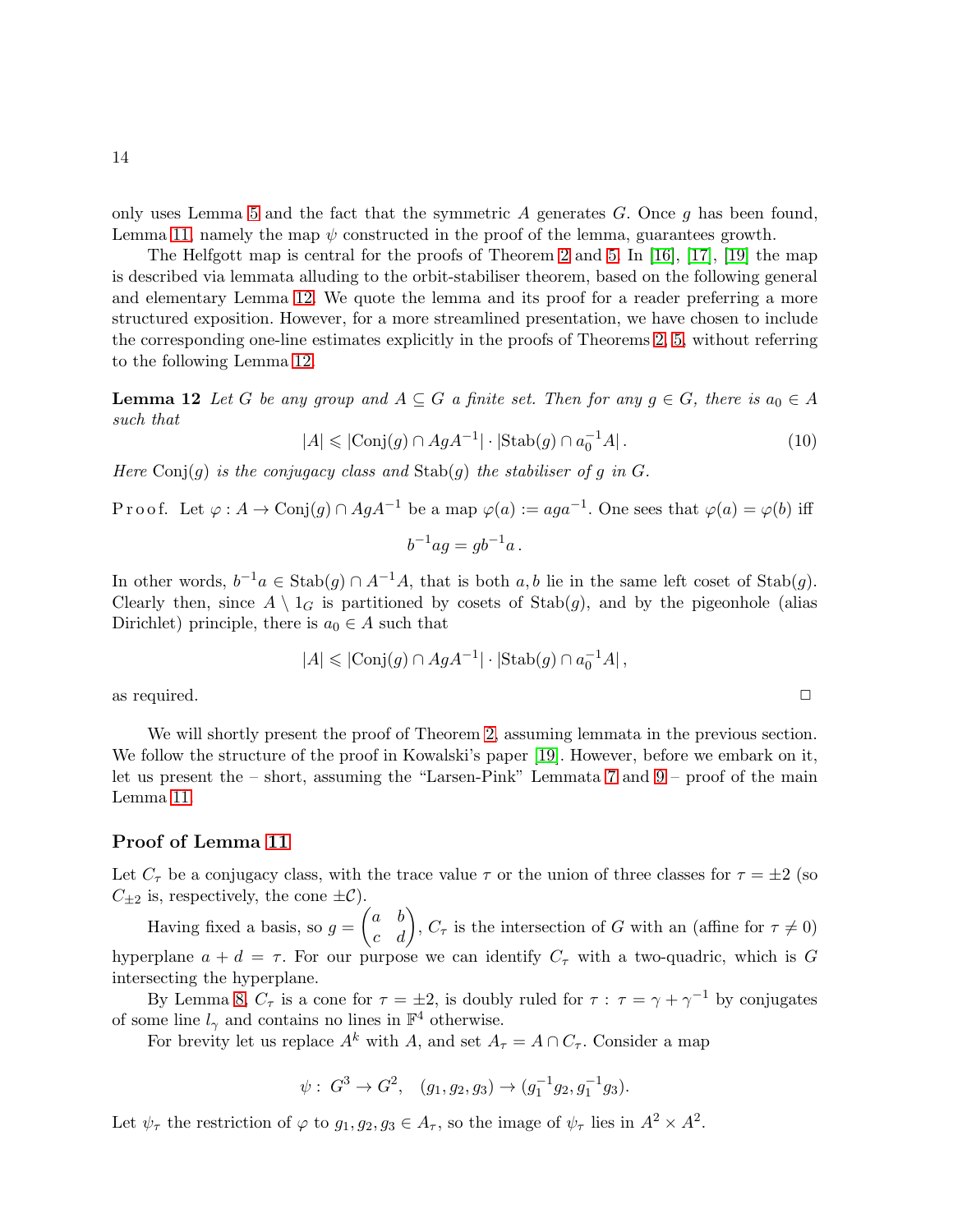Fixing the values  $y_1 = g_1^{-1}g_2, y_2 = g_1^{-1}g_3$  we are interested in the fibre – the pre-image of  $(y_1, y_2)$  under  $\psi_\tau$ . Since  $g_1^{-1} = y_1 g_2^{-1} = y_2 g_3^{-1}$  and  $C_\tau$  (as well as A) is symmetric, this means  $g_1 \in C_\tau \cap y_1C_\tau \cap y_2C_\tau.$ 

We now invoke Lemma [9](#page-12-1) to show that unless a positive proportion of  $A<sup>k</sup>$  lies on some line  $l_{\gamma} \subset C_{\tau}$ , the map  $\psi_{\tau}$  is at worst two-to-one for a positive proportion of  $(g_1, g_2, g_3) \in A_{\tau} \times A_{\tau} \times A_{\tau}$ . By some line we mean a conjugate of  $l_{\gamma}$  or  $l_{\gamma^{-1}}$  in  $B_0$ , relative to some fixed basis, for  $\tau$  determines the value of  $\gamma$ , up to inversion  $(\gamma = \gamma^{-1}$  for  $\tau = \pm 2)$ . This is guaranteed unless the image element  $(y_1, y_2)$  is such that  $|C_\tau \cap y_1 C_\tau \cap y_2 C_\tau| > 2$ . This degenerate scenario is described by claim (ii) of Lemma [9](#page-12-1) and can occur in two ways: let us see what they say about the triple  $(g_1, g_2, g_3)$ .

One way for claim (ii) of Lemma [9](#page-12-1) to occur is when both  $y_1, y_2$  lie in the same unipotent subgroup  $l_1$  of G, so that  $g_1$ , as well as  $g_2 = g_1(g_1^{-1}g_2)$  and  $g_3 = g_1(g_1^{-1}g_2)$  lie in the same left coset of  $l_1$ : a line  $l_{\gamma}$  or  $l_{\gamma^{-1}}$  in  $C_{\tau}$ , in some fixed basis. This cannot happen for, more than, say, 30% of the triples  $(g_1, g_2, g_3) \in A_\tau \times A_\tau \times A_\tau$ , unless 50% of  $A_\tau$  lies on a single chosen line. This is what the second term in estimate [\(9\)](#page-12-2) stands for, using Lemma [7.](#page-11-0)

The same concerns the other way of claim (ii) of Lemma [9,](#page-12-1) when in some fixed basis,  $q_1$  lies on one of the two lines, which we identify as  $l_{\gamma^{-1}}$ , and then one of  $g_2, g_3$  lies on the line  $l_{\gamma}$  and the other either  $l_{\gamma^{-1}}$  of  $l_{\gamma}$ . This is again impossible to hold for a positive proportion of triples  $(g_1, g_2, g_3)$ , unless a large proportion of  $A_\tau$  is collinear.

If this is not the case, the conclusion is that the map  $\psi_{\tau}$  is (at worst) a 2-1 injection of a positive proportion of  $A_{\tau} \times A_{\tau} \times A_{\tau}$  into  $A^{2k} \times A^{2k}$ , and using Lemma [3](#page-10-1) to bound from above the image size leads straight to estimate [\(9\)](#page-12-2).

## Proof of Theorem [2](#page-2-0)

Let us call a maximal torus  $T \subset G$  (with  $T \not\subset C$ ) involved with A if there are  $a_1, a_2 \in A$ , so that  $g = a_1^{-1} a_2 \in T \setminus {\pm 1_G}$  (that is the distinct  $a_1, a_2$  both lie in the same left coset of T) and g has nonzero trace. Recall that from symmetry  $A^2 = AA^{-1} = A^{-1}A$ .

By Lemma [5,](#page-11-1) there exists some maximal torus T, involved with A: there is  $g = a_1^{-1} a_2$ , with  $a_1, a_2 \in A$ , and g has trace  $\tau \neq 0, \pm 2$ .

We now conjugate T with all elements of A, considering the union  $\cup_{h \in A}(T' = hTh^{-1})$ . If all maximal tori  $T'$ , arising thereby, are involved with  $A$ , we continue conjugating each of these tori with elements of A. After that, once again, either we get at least one new torus, which is not involved with A, or all the tori, generated so far from T are involved with A. And so on. Since A generates G, the procedure will end in one of the two ways: either (i) there is some torus  $T$ involved with A and some  $h \in A$ , such that  $T' = hTh^{-1}$  is not involved with A, or (ii) for all  $h \in G$  and some (initial maximal torus) T, every torus  $hTh^{-1}$  is involved with A. Consider the two scenarios separately.

Case (i) – pivot case.

The maximal torus T' is not involved with A. However,  $T = h^{-1}T'h$  is: there is a nontrivial nonzero trace element  $g \in A^{-1}A = A^2$ , lying in  $h^{-1}T'h$ , therefore  $g' = hgh^{-1} \in T'$ . and  $\tau = \text{tr } g \neq 0, \pm 2.$  (In other words, T' is not involved with A but is involved with  $A^2$ .)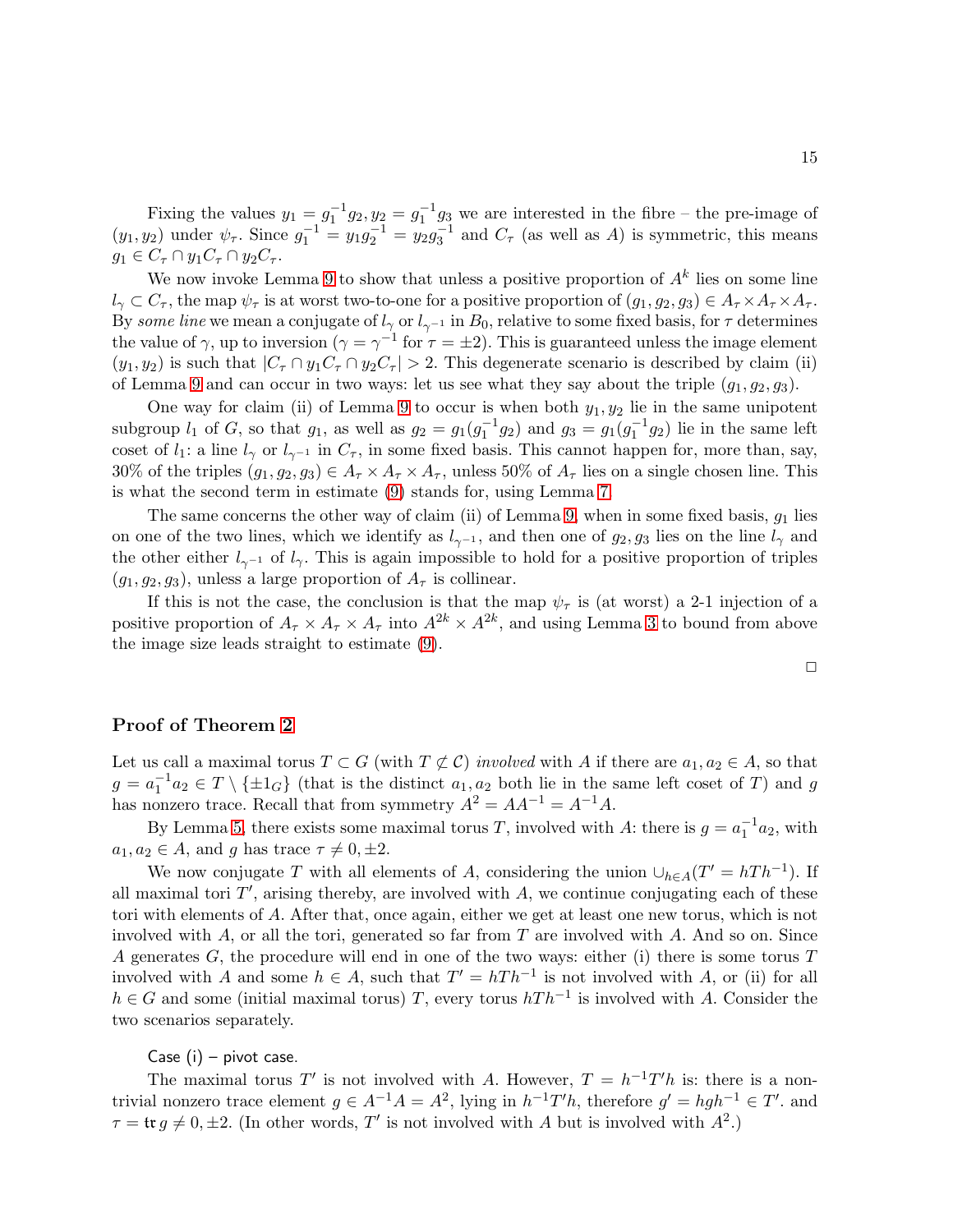Consider the projection

$$
\varphi: A \to C_{\tau}, \quad a \to a g' a^{-1} \in A^6,
$$

This projection is one-to-one, for if  $a_1, a_2$  have the same image, this means that  $a_1^{-1}a_2 \in T'$ , but T' is not involved with A. It follows that  $|A^6 \cap C_{\tau}| \ge |A|$ .

Applying Lemma [11](#page-12-0) with  $k = 6$  implies that

$$
K \gg |A|^{\frac{1}{20}}.
$$

Case (ii) – large set case. Suppose, for any  $h \in G$ , all tori  $hTh^{-1}$  (not contained in  $\mathcal{C}$ ) are involved with A. The number of such tori (not meeting, except at  $\{\pm 1_G\}$ ) is, by  $(7)$ ,  $\gg p^2$ , and (as the worst case scenario) one may assume that  $(A^2 = AA^{-1}) \setminus {\pm 1_G}$  is partitioned between these tori.

On the other hand, we can bound from below the individual intersection similar to how it was done in the previous case. To do this, take a torus T, a nonzero trace  $\tau$  element  $g \in A^2 \setminus \{\pm 1_G\}$ on it, and consider the projection

$$
\varphi: A \to C_{\tau}, \quad a \to aga^{-1}.
$$

The cardinality of the image of this map is bounded by  $|A^4 \cap C_{\tau}|$ , so there is a fibre of cardinality  $\gg |A|/|A^4 \cap C_7|$ , i.e., that for all  $a_1, a_2$  from A on this fibre,  $a_1^{-1}a_2 \in T \cap (A^{-1}A = A^2)$ . (A fibre of  $\varphi$  is the intersection of A with a left coset of T).

It follows by [\(7\)](#page-9-1) that

$$
|A^2| \geqslant \sum_{h \in G/N(T)} |A^2 \cap hTh^{-1}| \gg p^2 \frac{|A|}{|A^4 \cap C_{\tau}|},
$$

where  $N(T)$  is the normaliser of T (having twice its cardinality).

Using estimate [\(9\)](#page-12-2) with  $k = 4$  to bound the denominator yields

$$
K^5 \gg p^2 |A|^{-2/3}.
$$

As it was discussed following Lemma [4,](#page-10-0) the lemma's estimates enable one to assume  $|A| \leq p^{\frac{15}{7}}$ . Combining this with the latter argument yields that if  $K \leq |A|^{\frac{1}{18}}$ , then  $K \gg |A|^{\frac{4}{75}}$ , this concludes Case (ii), with a better estimate for  $K$  than in Case (i),

Choosing the (worse) estimate  $K \gg |A|^{\frac{1}{20}}$  of Case (i) concludes the proof of Theorem [2.](#page-2-0)

 $\Box$ 

### Proof of Corollary [1](#page-3-2)

We begin with A of cardinality N, without loss of generality assuming, say  $N < p^{\epsilon}$ , for some sufficiently small  $\epsilon < 1$ , set  $A_0 = A$  and start iterating applications of Theorem [2](#page-2-0) until A reaches, say  $\sqrt{|G|}$ , so that we do not have to bother with Case (ii) in the proof of Theorem [2,](#page-2-0) while once  $|A^n| \geq \sqrt{|G|}$  for some n, we will need only a finite number of additional iterations starting from  $A = A^n$  to cover the whole G.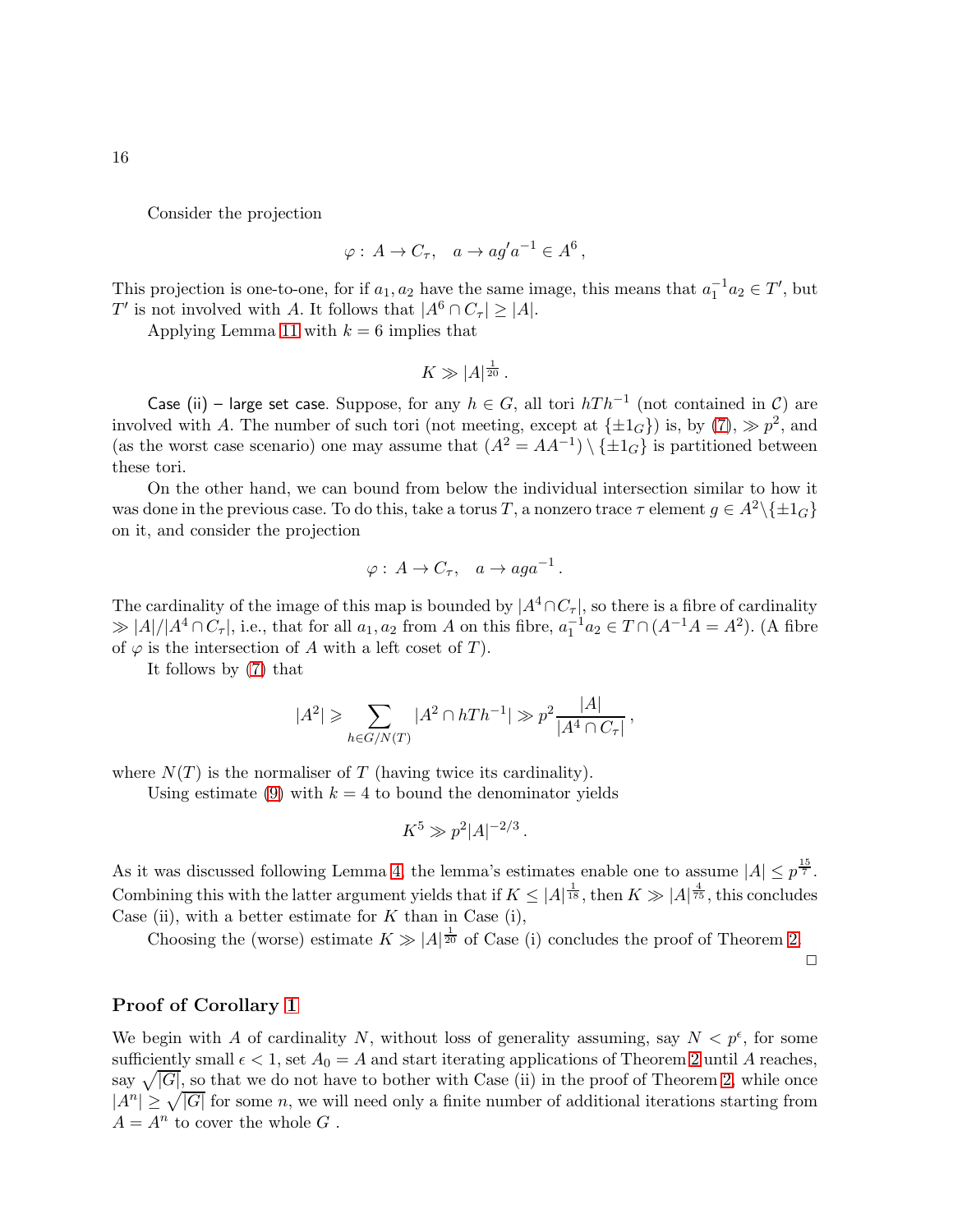Observe that we can state the outcome of the proof of Theorem [2](#page-2-0) on growth on the first iteration step as  $c|A_0|^{3/2} \leq |A_1 := A^{12}|$ , where c is an absolute constant hidden in the Vinogradov symbol. However, on further iterations, numbered by  $k + 1$ , one can use the fact that it is  $A_0$ that generates  $G$ , and therefore the element  $g'$ , constructed in the proof of Theorem [2](#page-2-0) lies, instead of  $A_k^4$  (where  $A_k$  is the – symmetric – output set from the kth iteration) in  $A_0 A_k^2 A_0$ . This means, after the second iteration we have, with some absolute  $c \in (0,1)$ , the estimate  $c((cN)^{3/2})^{3/2} \leq |A^{12\cdot 8+4}|$ , after the third one  $c^{1+3/2+(3/2)^2}N^{(3/2)^3} \leq |A^{(12\cdot 8+4)\cdot 8+4}|$ , and so on.

After k iterations, summing geometric progressions, one has, rather crudely,

$$
c^{2 \cdot (3/2)^k} N^{(3/2)^k} < |A^{2 \cdot 8^k}| \,,
$$

whence the claim follows after taking logarithms and estimating  $k$  from above when the left-hand side reaches  $\sqrt{|G|}$ , and subsequently adjusting the constant  $C(c)$  if necessary.

 $\Box$ 

### Proof of Lemma [4](#page-10-0)

All statements of the lemma are established similarly, let us begin with the second one. Let  $A(x)$ be the characteristic function of A and  $f(x) = A(x) - |A|/|G|$ . Clearly,  $\sum_x f(x) = 0$ . Consider the energy

<span id="page-16-1"></span>
$$
\mathsf{E}(A) := |\{a^{-1}b = c^{-1}d \; : \; a, b, c, d \in A\}| = \frac{|A|^4}{|G|} + \sum_{g \in G} \left(\sum_{x \in G} f(x)f(gx)\right)^2
$$
\n
$$
:= \frac{|A|^4}{|G|} + \mathsf{E}(f).
$$
\n(11)

The Frobenius theorem  $[10]$  on representations of G gives the following bound (see [\[13\]](#page-40-15), [\[15\]](#page-40-16), [\[27\]](#page-41-12)) for the convolution of any functions  $f_1$  and  $f_2$  with zero mean:

$$
\sum_{g \in G} \left( \sum_{x \in G} f_1(x) f_2(gx) \right)^2 \leqslant p^2 \|f_1\|_2^2 \|f_2\|_2^2. \tag{12}
$$

Hence

<span id="page-16-0"></span>
$$
\mathsf{E}(A) \leqslant \frac{|A|^4}{|G|} + p^2 |A|^2. \tag{13}
$$

Using the Cauchy–Schwarz inequality and the last bound, we get

$$
|A|^4 \leqslant \mathsf{E}(A)|AA^{-1}| \leqslant \left(\frac{|A|^4}{|G|} + p^2|A|^2\right)|AA^{-1}|
$$

and similarly for  $|A^{-1}A|$  and  $|AA|$ . Thus, we have proved the second inequality.

Now, from bound [\(13\)](#page-16-0), we get

$$
\sum_{g \in G} \left( \sum_{x \in G} A(x) A(gx^{-1}) - \frac{|A|^2}{|G|} \right)^2 = \mathsf{E}(f) \leqslant p^2 |A|^2.
$$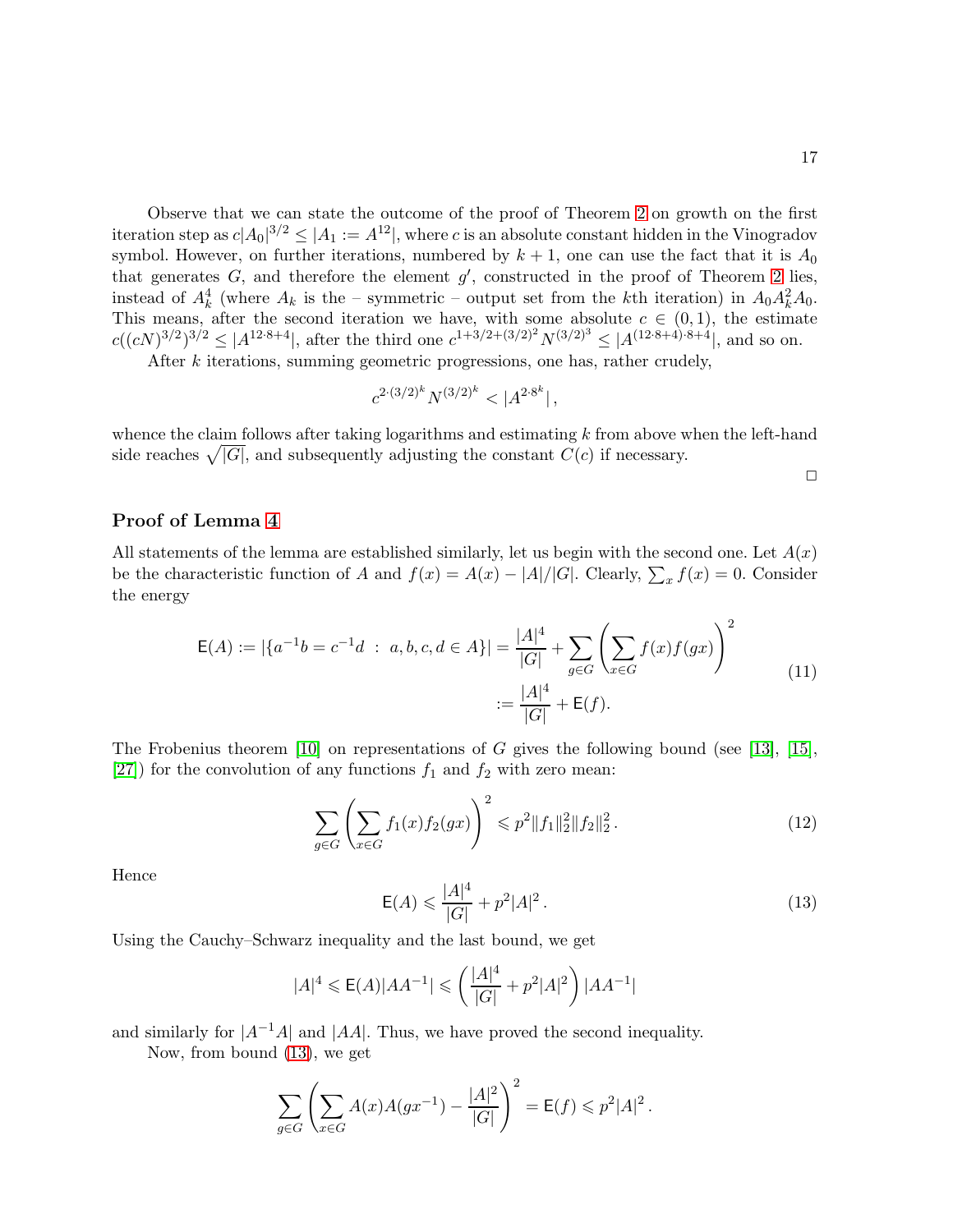Hence if for a certain  $\alpha$  one has  $AA \cap \alpha A^{-1} = \emptyset$ , then

$$
|A| \cdot \left(\frac{|A|^2}{|G|}\right)^2 \leq \sum_{g \in \alpha A^{-1}} \left(\sum_{x \in G} A(x)A(gx^{-1}) - \frac{|A|^2}{|G|}\right)^2
$$
  

$$
\leq \sum_{g \in G} \left(\sum_{x \in G} A(x)A(gx^{-1}) - \frac{|A|^2}{|G|}\right)^2 \leq p^2|A|^2,
$$

 $|A| < p^{8/3}$ .

so

It means that  $A^3 = G$ , provided that  $|A| \geq p^{8/3}$ . This completes the proof.

# $\Box$

# Proof of Lemma [5](#page-11-1)

Suppose that the set  ${\rm tr}\, A$  of traces of elements of A is contained in  $S = {\pm 2, 0}$ . Then (see [\[11,](#page-40-12) page 70]) A contains an element, conjugate to one of

$$
u = \left(\begin{array}{cc} 1 & t \\ 0 & 1 \end{array}\right), \ v = \left(\begin{array}{cc} -1 & t \\ 0 & -1 \end{array}\right), \ w = \left(\begin{array}{cc} 0 & 1 \\ -1 & 0 \end{array}\right).
$$

The fact ot  $t \in \mathbb{F}^*$  being a square or nonsquare identifies different conjugate classes, but this does not matter.

Suppose, in some basis, arising from the standard basis by conjugating with elements of G only,  $u \in A$  or  $v \in A$  (for some  $t \in \mathbb{F}^*$ ); without loss of generality, it is  $u \in A$ . Since A is a generating set, there is  $g = (ab|cd) \in A$  – for compactness we use this shorthand notation for  $2\times 2$  matrices throughout the proof – with  $c \neq 0$ . Recall that  $B_0 \triangleleft G$  stands for upper-triangular matrices, let  $A_* = A \cap B_0$ . Elements of  $B_0$  with trace in S lie on the union of four lines  $l_{\pm 1}$ ,  $l_{\pm t}$ (the latter only if  $\iota \in \mathbb{F}$ ,  $\iota^2 = -1$ ), and so, by Lemma [7,](#page-11-0) one has  $|A_*| \leq 8K|A|^{\frac{1}{3}}$  and can be regarded as negligible.

Furthermore, any  $g \in A_1 := A \setminus A_*$  has  $c \neq 0$ . Calculating  $\operatorname{tr}(gu) = a + d + tc \in S$ ,  $\operatorname{tr}(gu^{-1}) = a + d - tc \in S$ , we conclude that for  $p \neq 2, 3, a + d = 0$ , that is all elements in  $A_1$ have zero trace.

Conjugating with elements of G, we can assume that  $w \in A_1$  and as long as  $|A_1| > 4$  find  $g = (ab|c(-a)) \in A_1$  such that  $g \neq \pm w$ ,  $g \neq \pm (0|\iota|a)$ , (the latter only if  $-1$  is a square in F) and hence  $a \neq 0$ . Indeed, the above four elements constitute the maximum set of  $SL_2(\mathbb{F}_p)$ -matrices with zeroes on the main diagonal, containing  $g$ , such that all pair-wise products of its elements have trace in S. These are the only solutions, for  $g = (0b|(-b^{-1})0)$  of three quadratic equations  $-\mathfrak{tr}(gw) = b + b^{-1} \in S.$ 

So, we take  $g = (ab|c(-a)) \in A_1$ , with  $a \neq 0$ . One has  $\text{tr}(gw) = c - b \in S$  and hence either (i)  $c - b = \pm 2$ , or (ii)  $b = c$ .

Consider case (i). From  $\det(g) = 1$ , we obtain  $(b \pm 1)^2 = -a^2$ , hence  $-1$  is a square in  $\mathbb{F}$ :  $\iota \in \mathbb{F}$ . It follows that w is diagonalisable in G as  $x = (\iota 0|0(-\iota))$ .

Conjugating one more time (with an element of G) we assume that  $x \in A_1$  and again take  $g = (ab|c(-a))$  from  $A_1$ . Once again, if we throw away four elements (in the new basis) in the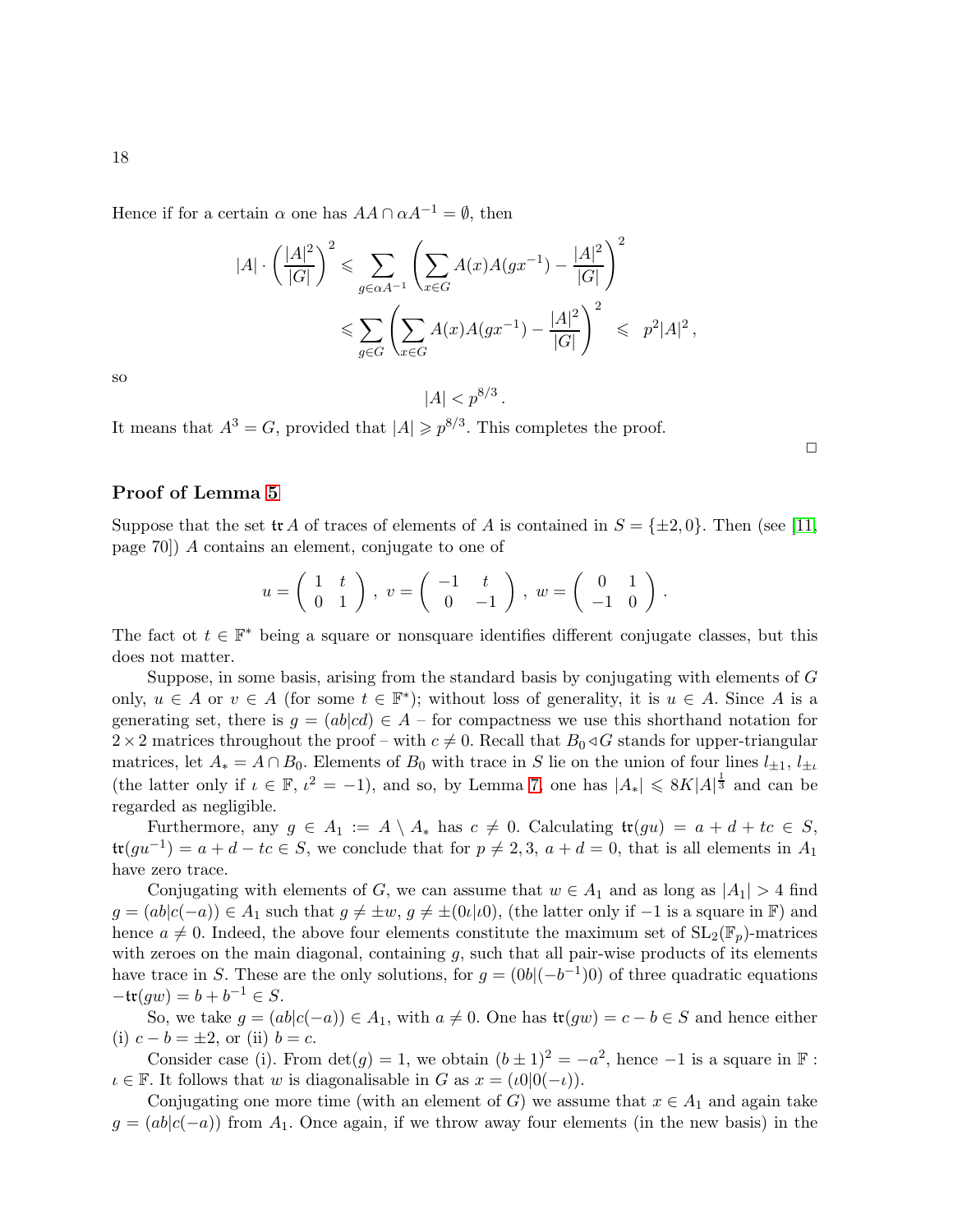form  $g = (0b|(-b^{-1})0)$ , we can assume that  $a \neq 0$ . Indeed, in the same way as we have already had it for  $b = 1$ , for any  $b \in \mathbb{F}^*$  the maximum set containing  $g = (0b|(-b)^{-1}0)$  of  $SL_2(\mathbb{F}_p)$ matrices with zeroes on the main diagonal, such that all pair-wise products have traces in  $S$  is  $\{(0\beta|(-\beta^{-1})0): \beta = \pm b, \pm \iota b\}.$ 

Thus, if  $|A_1| > 8$  we can assume that there is some  $g = (ab|c(-a)) \in A_1$ , with  $a \neq 0$ , and get  $\mathfrak{tr}(gx) = 2\iota a$ . This is still meant to be in S, it follows that  $a = \pm \iota$ . However, in the latter case ether b or  $c = 0$ , so q lies in the intersection of A with four lines. By Lemma [7](#page-11-0) the number of such elements is at most  $8K|A|^{\frac{1}{3}}$ .

We are done with case (i) now, and pass to case (ii) above, whose input is as follows: there is  $A_2 \subseteq A$ , with

$$
|A_2| \ge |A| - 16K|A|^{\frac{1}{3}} - 8,
$$

such that each element of  $A_2$  has the form  $(ab|b(-a))$ , with  $a \neq 0$ . Geometrically, this can be viewed as follows: points  $(a, b) \in \mathbb{F}^2$  lie on the circle  $a^2 + b^2 = -1$ . For two elements  $(ab|b(-a))$  and  $(\alpha\beta|\beta(-\alpha))$ , the condition of having the trace of their product lie in S translates to  $(a, b) \cdot (\alpha, \beta) \in$  $\{0, \pm 1\}$ , as the dot product of two-vectors in  $\mathbb{F}^2$ . It is easy to verify (essentially in the same way one does it for the unit circle in  $\mathbb{R}^2$ ) that given a point  $(a, b) \in \mathbb{F}^2$  on the circle, that is with with  $a^2 + b^2 = -1$ , the maximum set of points  $(\alpha, \beta)$  on the circle, including  $(a, b)$  itself, and such that all pair-wise dot products equal 0 or  $\pm 1$  is  $\{\pm(a, b), \pm(-b, a)\}.$ 

Thus if  $|A| > 12 + 16K|A|^{1/3}$  there is a regular semisimple, with non-zero trace element in  $A^2$ , as claimed.

# Proof of Lemma [7](#page-11-0)

Fix the basis, consider, for some  $\gamma \in \mathbb{F}^*$  a line  $l_{\gamma} = \begin{cases} \begin{pmatrix} \gamma & t \\ 0 & \gamma \end{pmatrix}$  $0 \gamma^{-1}$  $\Big\}, t \in \mathbb{F} \Big\}$ . Since A is a generator of G, it contains a fixed element

$$
h = \left(\begin{array}{cc} a & b \\ c & d \end{array}\right) \text{ with } c \neq 0,
$$

for otherwise A would generate only upper-triangular matrices in this basis.

Now consider a map

$$
\psi: \begin{array}{lcl} \left\{ \begin{array}{lcl} l_\gamma \times l_\gamma^* \times l_\gamma & \to & G, \\ (g_1,g_2,g_3) & \to & x_1(hg_2h^{-1})g_3. \end{array} \right. , \end{array}
$$

with  $l^*_{\gamma}$  being the line  $l^*_{\gamma}$  without one point  $g_2 = g_2^*$  on it to be specified. E.g., if  $\gamma = 1$ , then, one cannot possibly have  $g_2 = 1_G$ , for  $g_1g_3$  will lie on the line  $l_{\gamma^2}$ , and  $\psi(g_1, 1_G, g_3) : l_{\gamma} \times l_{\gamma} \to l_{\gamma^2}$ cannot be injective.

Assuming that  $\psi$  is injective yields the claim of the lemma, since if  $g_1, g_2, g_3 \in A$ , one has  $g_1(hg_2g^{-1})g_3 \in A^{3k+2}.$ 

The rest of the proof is a calculation: setting  $\delta = (1 - \gamma^{-2})$  one has

$$
hg_2h^{-1} = \begin{pmatrix} a & b \\ c & d \end{pmatrix} \begin{pmatrix} \gamma & t_2 \\ 0 & \gamma^{-1} \end{pmatrix} \begin{pmatrix} d & -b \\ -c & a \end{pmatrix}
$$
  
= 
$$
\begin{pmatrix} \gamma(1+\delta bc) - act_2 & -\gamma\delta ab + a^2t_2 \\ \gamma\delta cd - c^2t_2 & \gamma^{-1} - \gamma\delta bc + act_2 \end{pmatrix}.
$$
 (14)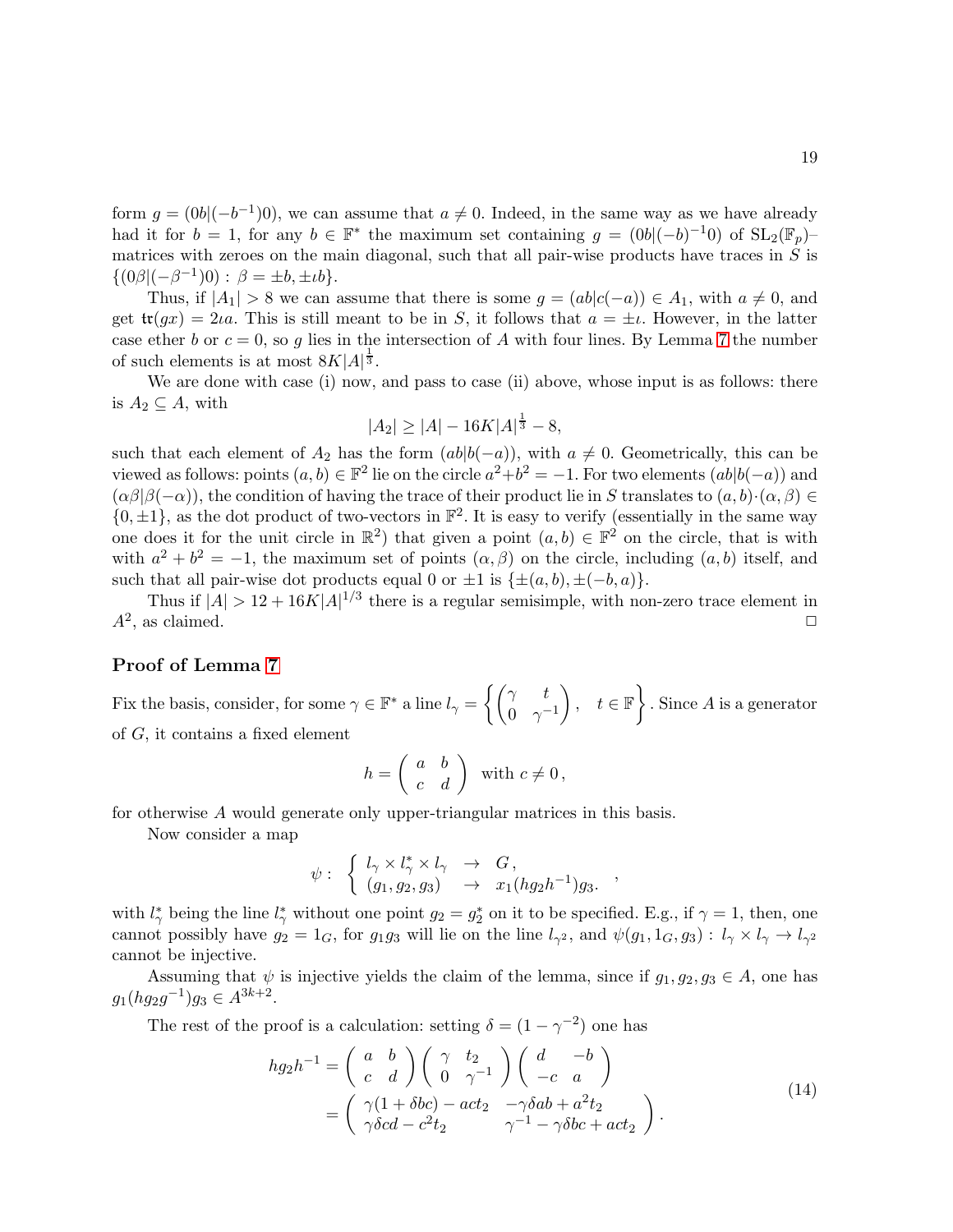Observe that the element under the main diagonal is zero when

$$
t_2 = \gamma \delta c^{-1} d := t_2^*,
$$

determining the above-mentioned matrix  $g_2^*$  to be thrown out.

If  $t_2 = t_2^*$ , then  $\gamma(1+\delta bc) - act_2^* = \gamma^{-1}$ , so  $hx_2^*h^{-1} \in l_{\gamma^{-1}}$ . Therefore  $\psi(g_1, g_2^*, g_3) : l_{\gamma} \times l_{\gamma} \to l_{\gamma}$ cannot be injective. Indeed, since  $hg_2^*h^{-1} \in l_{\gamma^{-1}}$ , and both  $g_1, g_3 \in l_{\gamma}$ , then  $g_1(hg_2^*h^{-1})g_3 \in l_{\gamma}$ .

Other than that, assuming that  $t_2 \neq t_2^*$ , the map  $\varphi$  is easily seen to be injective. It suffices to calculate

$$
g_1(hg_2h^{-1}) = \begin{pmatrix} \gamma & t_1 \\ 0 & \gamma^{-1} \end{pmatrix} \begin{pmatrix} \gamma(1+\delta bc) - act_2 & -\gamma\delta ab + a^2t_2 \\ \gamma\delta cd - c^2t_2 & \gamma^{-1} - \gamma\delta bc + act_2 \end{pmatrix}
$$
  
= 
$$
\begin{pmatrix} \gamma^2(1+\delta bc) - \gamma act_2 + t_1(\gamma\delta cd - c^2t_2) & \star \\ \gamma^{-1}(\gamma\delta cd - c^2t_2) & \star \end{pmatrix}.
$$

Hence, knowing

$$
g_1(hg_2h^{-1}) = \left(\begin{array}{cc} u & v \\ w & s \end{array}\right) = y
$$

defines  $t_2$  in terms of  $w \neq 0$ , then  $t_1$  gets defined in terms of u, and finally  $g_3 = (g_1(hg_2h^{-1}))^{-1}y$ .  $\Box$ 

# Proof of Lemma [9](#page-12-1)

Consider a matrix  $g = \begin{pmatrix} x & y \ u & v \end{pmatrix} \in G$ , with trace  $x + v = \tau \neq 0$ . Let  $y_1 = \begin{pmatrix} a & b \ c & d \end{pmatrix} \in G \setminus \{1_G\}$ . Suppose,  $g \in y_1 C_\tau$ , this means  $\mathfrak{tr}(y_1^{-1}g) = \tau$ , that is, eliminating v.

<span id="page-19-0"></span>
$$
(d-a)x - cy - bu + \tau(a-1) = 0.
$$
 (15)

Furthermore, for  $y_2 \neq 1_G, y_1$  (for  $\tau = 0$  one clearly needs the conditions  $y_{1,2} \neq \pm 1_G, y_1 \neq \pm 1_G$  $\pm y_2$ ) the intersection  $C_\tau \cap y_1 C_\tau \cap y_2 C_\tau$  is the intersection of  $G \subset \mathbb{F}^4$  with three – affine for  $\tau \neq 0$ – hyperplanes. The hyperplanes defining  $C_{\tau}$  and  $y_1C_{\tau}$  coincide only if equation [\(15\)](#page-19-0) is vacuous, which only happens if  $b = c = 0$ ,  $a = d$  and either  $a = 1$  (so  $y_1 = 1_G$ ) or  $\tau = 0$ , which allows for  $y_1 = -1_G$ . Hence, the hyperplanes defining  $y_1C_\tau$  and  $y_2C_\tau$  may coincide only if  $y_1 = y_2^{-1}$  (and  $y_1 = -y_2^{-1}$  for  $\tau = 0$ .

Therefore, the three hyperplanes (only two of which may coincide) intersect either along a line or a two-plane. If the intersection is a line in  $\mathbb{F}^4$ , it either meets G in at most two points or lies in G. The former case constitutes claim (i) of the lemma, and at this point we are done with it. In the latter case, by Lemma [8,](#page-11-2) the line is some  $l_{\gamma}$ , this may happen only for  $\tau : \tau = \gamma + \gamma^{-1}$ .

The rest of the proof belongs to claim (ii).

First, let us deal with the degeneracy when the three hyperplanes in question meet along a two-plane: this is where  $\tau = 0$  would be special, so suppose  $\tau \neq 0$ . Let equation [\(15\)](#page-19-0) be defined by some  $(a, b, c, d)$  as a plane in  $(x, y, u)$ -variables (v having been eliminated by the constraint that  $\mathfrak{tr}\,g = \mathfrak{tr}(y_1^{-1}g) = \tau$ ). Let us describe, given  $y_1$ , the set of other matrices  $y_2 = \begin{pmatrix} a' & b' \\ c' & d' \end{pmatrix}$  $c'$   $d'$  $\Big) \in G$  , so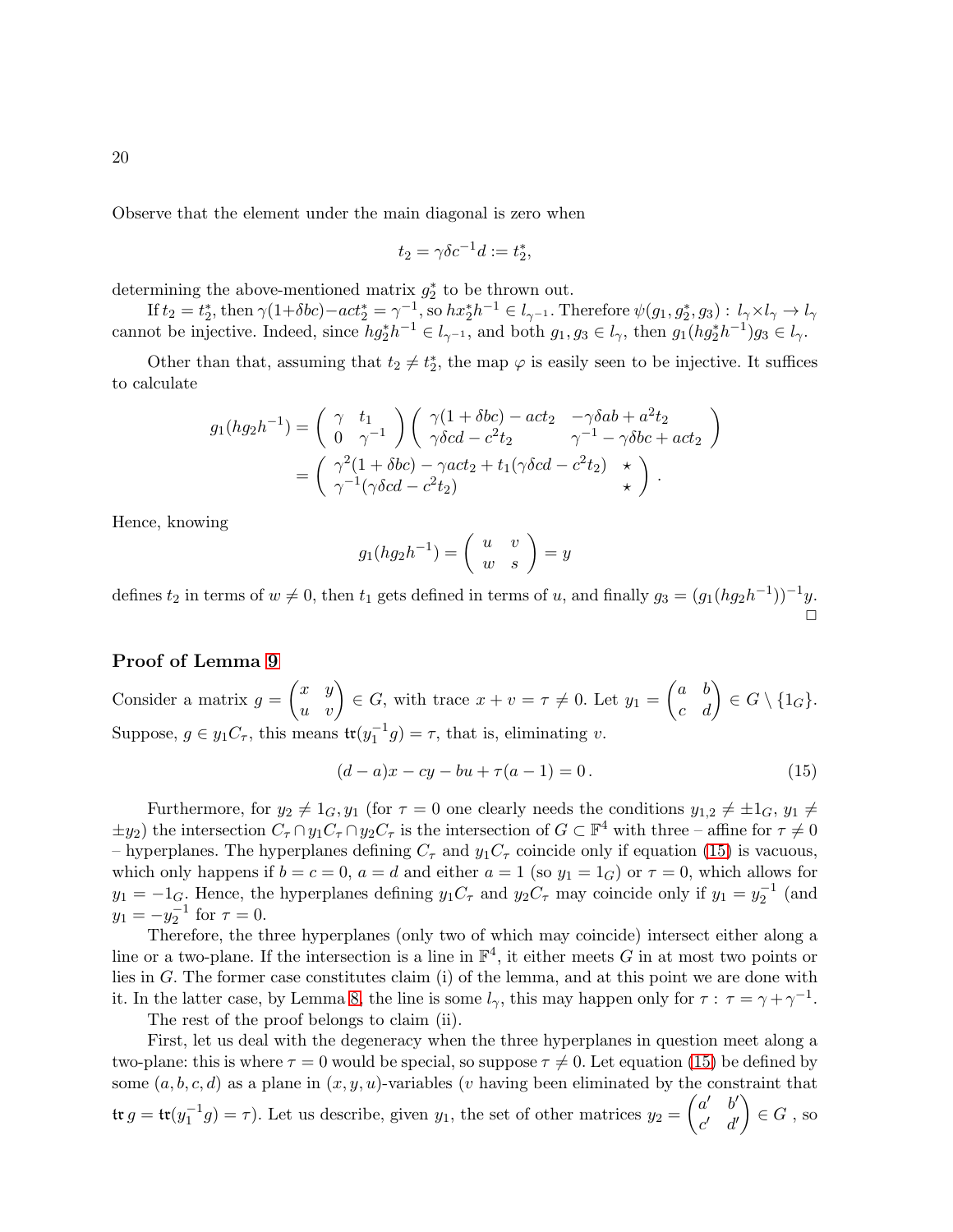$\Box$ 

that also  $tr(y_2^{-1}g) = \tau$ , that is replacing  $(a, b, c, d)$  with  $(a', b', c', d')$  in equation [\(15\)](#page-19-0) determines the same plane in the  $(x, y, u)$ -variables.

This means, projectively one must have

$$
(a-d:c:b:\tau(1-a))=(a'-d':c':b':\tau(1-a'))\,,
$$

hence, since  $2 \tau \neq 0$  $2 \tau \neq 0$ , for some  $\lambda \neq 0$ , one has

$$
\begin{pmatrix} a' & b' \\ c' & d' \end{pmatrix} = \begin{pmatrix} 1 - \lambda(1 - a) & \lambda b \\ \lambda c & 1 - \lambda(1 - d) \end{pmatrix}.
$$

Equating the determinant to 1 and using  $ad - bc = 1$  yields  $\lambda = 1$ , that is  $y_2 = y_1$  or  $a + d = 2$ . In the latter case  $y_1 \in \mathcal{C}$ , so in some basis we have  $a = d = 1$ , and both  $y_1, y_2 \in l_1$ , a unipotent subgroup.

Hence, for  $y_1 \neq y_2$  and  $\tau \neq 0$ , one has  $C_{\tau} \cap y_1C_{\tau} = C_{\tau} \cap y_1C_{\tau} \cap y_2C_{\tau}$  only if  $y_1, y_2$  both lie in the same unipotent subgroup. In the basis, where  $a = d = 1, c = 0$  this means by [\(15\)](#page-19-0) that  $u = 0$ , so  $xv = 1$ , plus  $x + v = \tau$  that is

<span id="page-20-1"></span>
$$
C_{\tau} \cap y_1 C_{\tau} = C_{\tau} \cap y_1 C_{\tau} \cap y_2 C_{\tau} = l_{\gamma} \cup l_{\gamma}^{-1},\tag{16}
$$

with  $\gamma + \gamma^{-1} = \tau$ . This scenario abides with claim (ii) of the lemma.

It remains to consider the case when  $C_{\tau} \cap y_1 C_{\tau} \cap y_2 C_{\tau}$  is a single line (that is the three hyperplanes in question intersect along a line which happens to lie in  $G$ ). In some basis the line is given as  $l_{\gamma}$ , with  $\gamma + \gamma^{-1} = \tau$ . Set  $x = \gamma, y = t, u = 0$ , getting

$$
(a-d)\gamma + \tau(1-a) + ct = 0.
$$
\n<sup>(17)</sup>

For this to be valid for every t, one must have  $c = 0$ , so g lies in the same Borel subgroup as  $l_{\gamma}$ . If  $\tau \neq 0$ , then either  $a = d = 1$  or  $a = \gamma^2$ . In other words, given a basis, the line  $l_{\gamma}$  in this basis (regardless of the basis  $\gamma + \gamma^{-1} = \tau$  may lie in  $C_{\tau} \cap y_1 C_{\tau}$  only if either  $y_1$  lies in the unipotent subgroup  $l_1$ , contained in the Borel subgroup hosting  $l_{\gamma}$  and corresponding to shift along the line  $l_{\gamma}$  or if  $y_1 \in l_{\gamma^2}$ , in which case clearly  $l_{\gamma} = y_1 l_{\gamma^{-1}}$ .

The same clearly concerns  $y_2$ . If both  $y_1, y_2$  lie in the unipotent subgroup, then, as has been shown, we have [\(16\)](#page-20-1). Other than that, the intersection is a single line  $l_{\gamma}$ , with  $y_1, y_2 \in l_{\gamma^2} \cup l_1$ , but not both in  $l_1$ .

This concludes the proof of the lemma.

# 3 Affine group

Throughout this section G is the group of invertible affine transformations  $\text{Aff}(\mathbb{F})$  of a field  $\mathbb{F}$ , i.e., maps of the form  $x \to ax + b$ ,  $a \in \mathbb{F}^*, b \in \mathbb{F}$ . Thus G can be identified with the set of  $2 \times 2$ matrices  $\begin{pmatrix} a & b \\ 0 & 1 \end{pmatrix}$ , where  $a \in \mathbb{F}^*, b \in \mathbb{F}$ , with matrix multiplication, or just pairs  $(a, b) \in \mathbb{F}^* \ltimes \mathbb{F}$ ,

<span id="page-20-0"></span><sup>&</sup>lt;sup>2</sup>It is an easy exercise to describe what exactly may happen for  $\tau = 0$  as well, see Remark [10.](#page-12-3)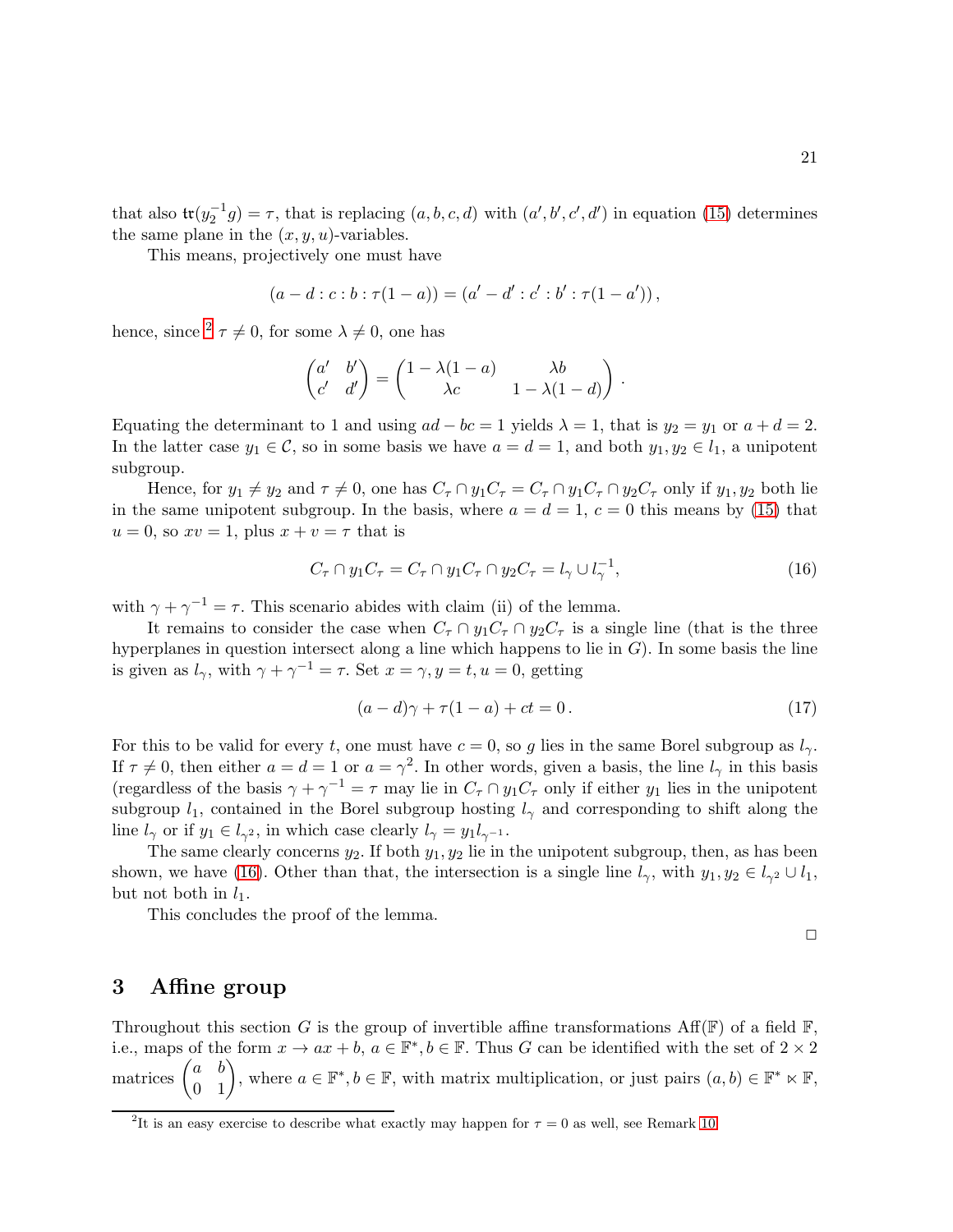with semidirect product multiplication  $(a, b) \cdot (c, d) = (ac, ad + b)$  and identity  $1_G = (1, 0)$ . It is isomorphic to the standard Borel subgroup  $B_0$ , see [\(6\)](#page-9-2), considered in Section [2.](#page-8-1)

The group Aff(F) contains the standard unipotent subgroup  $U_0 = \{(1, b): b \in \mathbb{F}\}\$  – which is normal – and the standard dilation subgroup  $T_0 = \{(a, 0) : a \in \mathbb{F}^*\}$ , so  $G = U_0 \rtimes T_0$ . A maximal torus T is a subgroup  $\text{Stab}(x)$ , for some  $x \in \mathbb{F}$ , a conjugate of  $T_0$ , defined by the condition  $ax + b = x$ , hence  $\text{Stab}(x) = \{(a, x(1 - a)) : a \in \mathbb{F}^*\}$ . Its elements commute, hence it is also the centraliser of each of its elements. For the centraliser of  $g = (a, b), a \neq 1$  we may use the notation  $C(a, b) = \text{Stab}(\frac{b}{1-a})$ , if  $a = 1$ , then the centraliser of  $(1, b)$ , for  $b \neq 0$ , is  $U_0$ .

Observe that geometrically, viewing elements  $(a, b) \in G$  as lines  $y = ax + b$  in  $\mathbb{F}^2$ ,  $U_0$  is the set of parallel lines with unit slope, its cosets are sets of parallel lines of given slope,  $\text{Stab}(x)$  is, naturally, a set of lines concurrent at  $(x, x)$ .

## <span id="page-21-1"></span>3.1 Incidence theorems

In this section we quote the necessary incidence results. We remind the reader the Szemerédi-Trotter  $[40]$  estimate that if P is a finite set of points in the real or complex plane, than the number  $L_k$  of lines, supporting, for  $1 < k \leq |P|$ , at least k points of P is bounded as

<span id="page-21-4"></span>
$$
L_k \ll \frac{|P|^3}{k^3} + \frac{|P|}{k}, \qquad \text{equivalently} \qquad I(P, L) \ll (|P||L|)^{\frac{2}{3}} + |P| + |L| \,. \tag{18}
$$

We use this only when  $P$  is a Cartesian product. This special case was addressed by Solymosi and Tardos [\[38\]](#page-42-4) who showed, in particular, that constants, hidden over C, are "reasonable" and comparable to those over R.

The remaining incidence bounds are in the positive characteristic case. The next two apply to sufficiently large sets of finite fields, for our purposes just  $\mathbb{F}_p$ . One is Alon's [\[1,](#page-39-3) formula (4.2)] version of Beck's theorem, claiming the following. If  $P$  is a set of points in the projective plane over  $\mathbb{F}_p$ , with  $|P| > (1+\epsilon)(p+1)$ , for some  $0 < \epsilon < 1$ , then the set  $L(P)$  of lines, determined by pairs of points of  $P$  has cardinality

<span id="page-21-3"></span>
$$
|L(P)| \ge \epsilon^2 \frac{1-\epsilon}{2+2\epsilon} (p+1)^2.
$$
\n(19)

A closely related result about incidences in  $\mathbb{F}_p^2$  is due (among others) to Vinh [\[44\]](#page-42-5): if P, L are, respectively, sets of points and lines, then the number of incidences satisfies the asymptotic estimate

<span id="page-21-2"></span>
$$
\left| I(P, L) - \frac{|P||L|}{p} \right| \le \sqrt{p|P||L|}.
$$
\n(20)

The remaining two incidence estimates cover sufficiently small sets in positive characteristic (and any sets in zero characteristic), their  $\mathbb{F}_p$ -versions are as follows. If P, II are, respectively, sets of points and planes in  $\mathbb{F}_p^3$ , with, say  $|\Pi| \geq |P|$  and maximum number of collinear points k, then

<span id="page-21-0"></span>
$$
I(P,\Pi) - \frac{|P||\Pi|}{p} \ll |P|^{1/2}|\Pi| + k|\Pi| \,.
$$
 (21)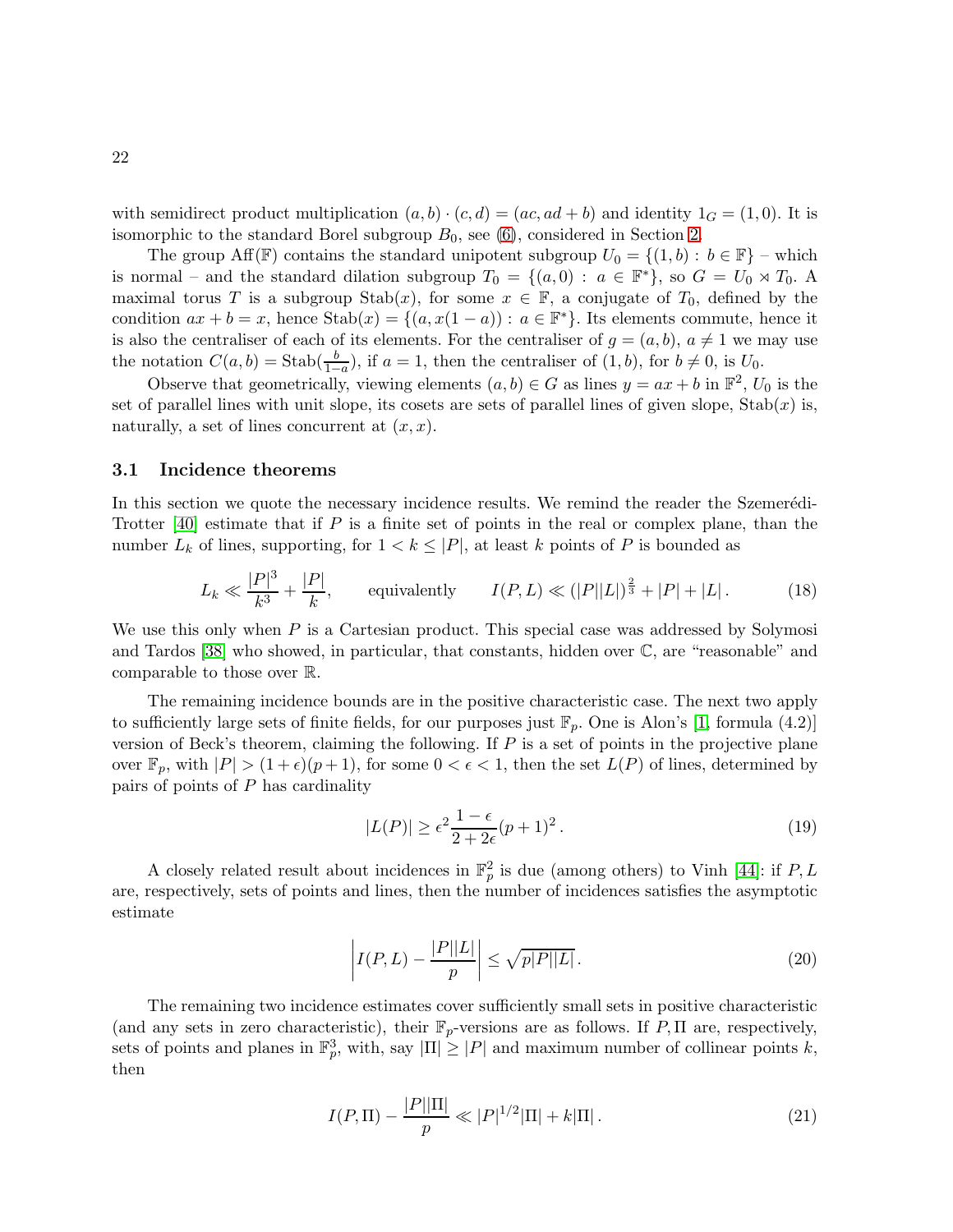The above estimate implies the best result on point-line incidences in  $\mathbb{F}_p$  which is due to Stevens and de Zeeuw [\[39\]](#page-42-0). We need it in its strongest case of the point set being a Cartesian product. Namely if  $A, B \subset \mathbb{F}_p$  are two scalar sets and L a collection of lines in  $\mathbb{F}_p^2$ , the number of incidences  $I(A \times B, L)$  is bounded as follows:

<span id="page-22-0"></span>
$$
I(A \times B, L) - \frac{|A||B||L|}{p} \ll |A|^{3/4} |B|^{1/2} |L|^{3/4} + |A||B| + |L|.
$$
 (22)

#### 3.2 Proof of Theorem [5](#page-4-1) and further results

In this section we prove Theorem [5,](#page-4-1) strengthening Theorem [4](#page-4-0) in the introduction. The proof does not use what we refer to as *sum-product type* incidence estimates [\(21\)](#page-21-0) and [\(22\)](#page-22-0), but rather Theorem [3](#page-3-1) and estimates [\(20\)](#page-21-2) and [\(19\)](#page-21-3) for the easy case of  $|A| \gg p$ .

Furthermore, Theorem [5](#page-4-1) admits the forthcoming Corollary [13,](#page-24-0) which gets formulated in energy terms. To pass to the corollary we use, as a black box, the non-commutative Balog-Szemerédi-Gowers theorem. Corollary [13](#page-24-0) implies a variant of the Elekes Theorem [6,](#page-5-0) see the forthcoming Remark [14.](#page-24-1)

We proceed by another application of Theorem [5,](#page-4-1) which, instead of the horizontal projection  $\pi(A)$  (relative to the notation  $g = (a, b) \in A \subset G$ ) deals with the vertical projection. This is stated by Theorem [11,](#page-25-0) whose proof uses Theorem [5](#page-4-1) and the incidence estimate [\(21\)](#page-21-0).

#### 3.2.1 Proof of Theorem [5](#page-4-1)

Let  $A \subseteq G$  be symmetric, identified with  $\{(a, b)\}\subset \mathbb{F}_p^* \times \mathbb{F}_p$ . Let  $L(A)$  be the set of lines in  $\mathbb{F}_p^2$ defined by pairs of distinct points of A.

First, consider the case  $|A| \leq p$ . Suppose the set  $AA^{-1} = AA$  lies on a single line. Then by symmetry of A, that such a line can only pass through the identity  $(1, 0)$ . Furthermore, A itself then also lies on a line, and by symmetry this is a line through the identity. Indeed, if a line, containing the whole of A is a coset  $cH$ , where H is  $U_0$  or a torus T, then A also lies in  $Hc^{-1}$ , which is the same line only if  $c \in H$ . A line through  $(1,0)$  corresponds to a maximum proper subgroup of G, and then there is nothing left to prove.

Otherwise, let D be the set of slopes of lines in  $L(A)$ . By Theorem [3,](#page-3-1)  $|D| \geq \frac{|A|+3}{2}$ . Furthermore, for  $g = (a, b) \in A^{-1}A = AA$ , with  $a \neq 1$  (which then exists) consider a map

<span id="page-22-1"></span>
$$
\varphi_g: \quad h \in A \to hgh^{-1}.\tag{23}
$$

Geometrically, this map is projection of A on a vertical line  $a = const$  through g, along lines with the slope  $-x=\frac{b}{a-}$  $\frac{b}{a-1}$ . Indeed, if two distinct  $h, h'$  have the same image by  $\varphi_g$ , this means,  $h^{-1}h' \in \text{Stab}(x) := T_g$ . Equivalently both  $h, h'$  lie in the same coset  $cT_g$ , which is geometrically some line in  $L(A)$ , with the slope  $-x$ . For any slope  $-x \in D$ , there is a suitable  $q \in AA$ , that is such that there is a line through g in  $L(A)$  with slope  $-x$ .

Consider the collection of maps  $\varphi_g$ , with one g representing each non-vertical slope in D,  $T_g$  being the centraliser of g. The set  $AA \setminus \{1_G\}$  is partitioned between  $|D|$  maximal subgroups, namely the collection of sets  $T_g$  plus the unipotent subgroup. Hence, there is a maximal torus  $T_{g_*}$ , for some  $g_* \in AA\backslash U_0$ , supporting some, but at most  $\frac{|A^2|}{|D|-1}$  $\frac{|A|}{|D|-1}$  non-identity elements of AA. The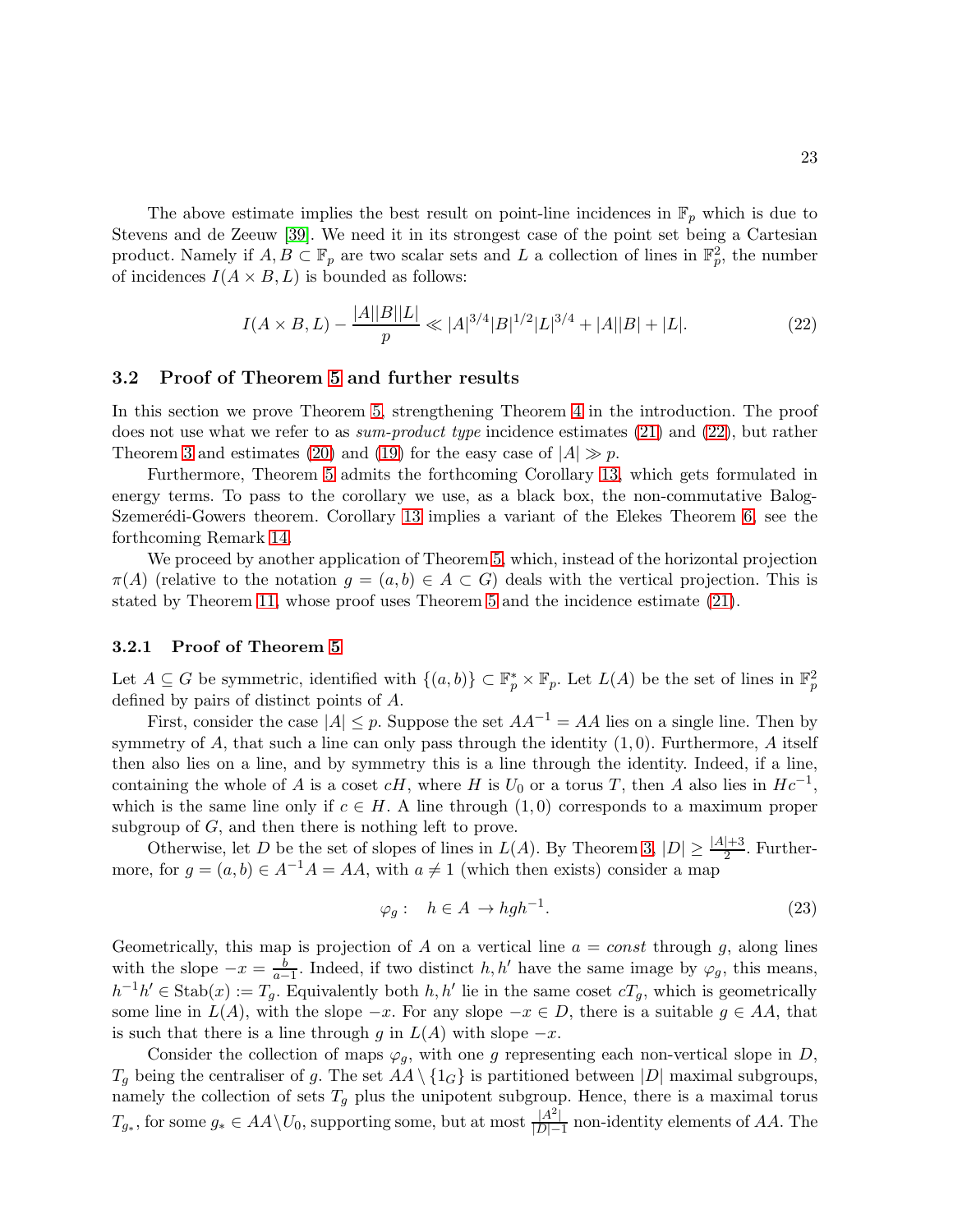24

torus  $T_{g_*}$  is *involved* with A in the language of the proof of Theorem [2,](#page-2-0) but not "very involved", since no line with the slope  $-x_*$ , corresponding to  $T_{g_*}$  will support more than  $\frac{2K|A|}{|A|+1} \le 2K$  points of A, although there is one such line with at least two points of A.

Therefore, the maximum fibre size of  $\varphi_{g_*}$  is  $\frac{2K|A|}{|A|+1}$ .

It follows that the image  $\varphi_{g_*}(A)$  has cardinality

$$
|\varphi_{g_*}(A)| \ge \frac{|A|+1}{2K}.
$$

Furthermore, since  $hg_*h^{-1}g_*^{-1}$  is unipotent, it is easy to see that

$$
|A\varphi_{g_*}(A)| \ge |\pi(A)| |\varphi_{g_*}(A)| \ge |\pi(A)| \frac{|A|+1}{2K}.
$$

This inequality simply reflects the fact that multiplying a set of  $(a, b)$  with, say n different values of a with  $(1, b')$  with m distinct values of b' one gets at least mn distinct pairs.

Combining the latter inequality with Lemma [3,](#page-10-1) namely

<span id="page-23-0"></span>
$$
K^3|A| \geqslant |A^5 g_*^{-1}| \geqslant |\pi(A)| \frac{|A|+1}{2K},\tag{24}
$$

proves claim (ii) of Theorem [5](#page-4-1) if  $|A| \leq p$ , but the claim extends to, say  $|A| \leq 2p$ , since for a set  $A \subset \mathbb{F}_p^2$  with  $|A| > p$  points, one has  $|D| = p + 1$ .

The argument so far also applies to reals if one replaces the estimate for  $|D|$  by the wellknown one, due to Ungar [\[43\]](#page-42-2).

It remains deal with large sets over  $\mathbb{F}_p$ . Let us first address the case  $|A| > 4p$ . Consider the complement  $L^c(A)$  of  $L(A)$ . Comparing the incidence bound [\(20\)](#page-21-2) with  $I(A, L^c(A)) \leq |L^c(A)|$ yields

$$
|L^c(A)| \le \frac{4}{9}p^2,
$$

hence

$$
|L(A)| > \frac{5}{9}p^2.
$$

It follows that there is a non-vertical direction with more than  $\frac{p}{2}$  parallel lines in  $L(A)$ . Hence for some  $g_* \in A$  and map  $\varphi_{g_*}$  as in [\(23\)](#page-22-1), one concludes, similar to [\(24\)](#page-23-0), that

$$
K^3|A| \ge |A\varphi_{g_*}(A)| \ge |\pi(A)| |\varphi_{g_*}(A)| > |\pi(A)|\frac{p}{2}.
$$

Furthermore, for any  $h \in A$ , the commutator  $hg_*h^{-1}g_*^{-1} \in U_0$ , and therefore by the Cauchy-Davenport theorem, the product  $(AgAg^{-1})(gAg^{-1}A) \subseteq A^8$  contains the unipotent subgroup  $U_0 = \{(1, \mathbb{F}_p)\}.$ 

Finally, for sets A, whose cardinality  $(1 + \epsilon)p < |A| \leq 4p$  one can use Alon's estimate [\(19\)](#page-21-3), which yields  $|L(A)| \gg_{\epsilon} p^2$  to settle the rest of claim (iii) of Theorem [5.](#page-4-1)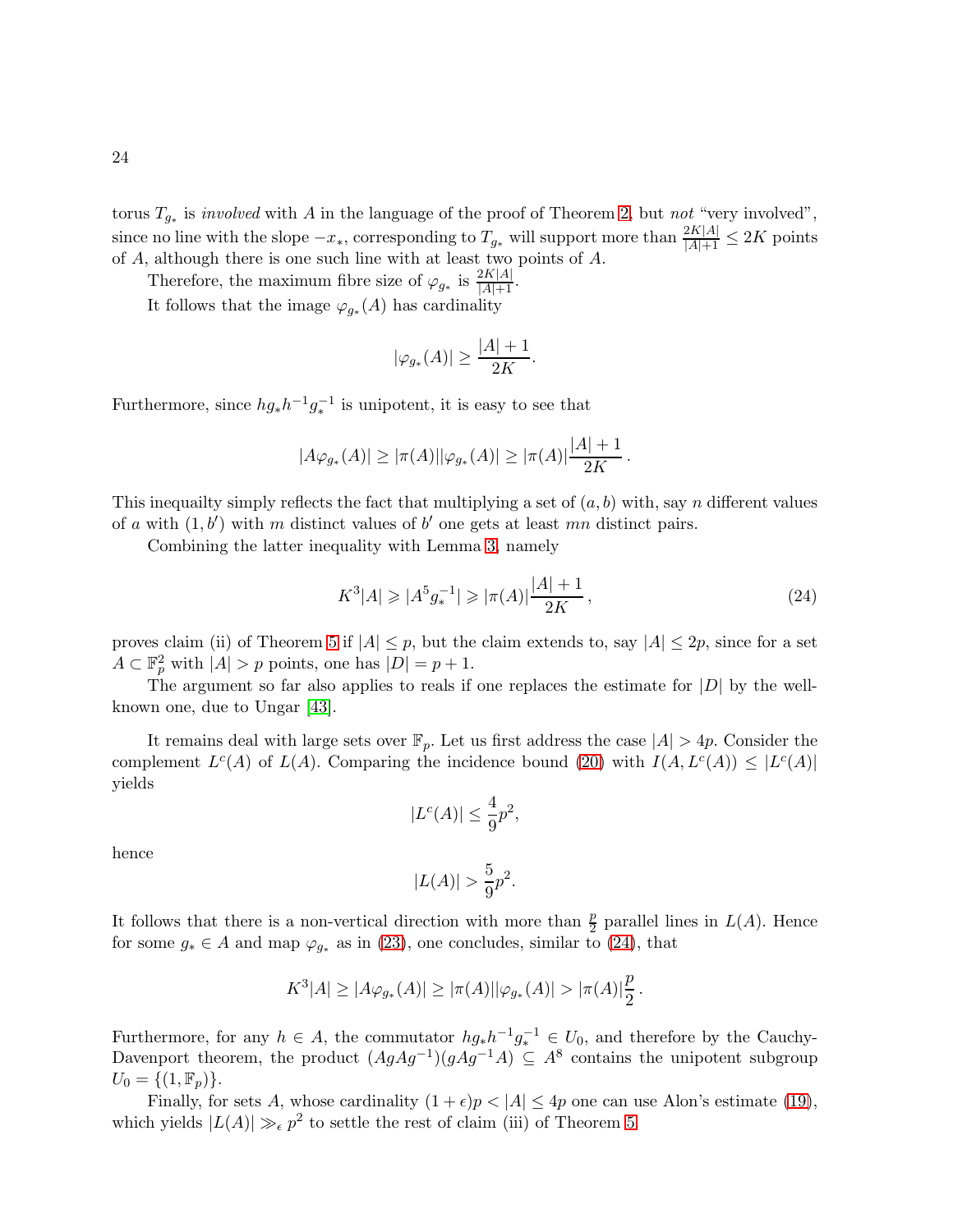Let  $\rho(A)$  be the "vertical" projection of  $A \subseteq G$ , namely

$$
\rho(A) = \{b : \exists g = (a, b) \in A\}.
$$

Also set

$$
w = w(A) := |A|^{-3} \max_{\alpha \in G} \mathsf{E}(A \cap \alpha U_0)
$$

and

$$
w_* = w_*(A) := |A|^{-3} \max_{\alpha \in G} \max_{g \notin U_0} \mathsf{E}(A \cap \alpha \mathsf{C}(g)).
$$

As we will see below the meaning of  $w, w_*$  is simple: if they are large, then A contains a large subset of pairs  $(a, b) \in A$  such that either the set of b has large additive energy or the set of a has large multiplicative energy.

<span id="page-24-0"></span>**Corollary 13** There exists an absolute constant  $c \in (0,1)$ , such that for any  $A \subset G$ , with  $|A| \leq 2p$ , one has

<span id="page-24-2"></span>
$$
\mathsf{E}(A) \ll |A|^3 \cdot \max\{w, w_*\}^c,\tag{25}
$$

the energy  $E(A)$  having been defined by [\(11\)](#page-16-1) for any group G.

P r o o f. Suppose, for some  $M \geq 1$ ,  $\mathsf{E}(A) = |A|^3/M$ . By the non-commutative Balog–Szemerédi– Gowers Theorem, see [\[23,](#page-41-3) Theorem 32] or [\[42,](#page-42-6) Proposition 2.43, Corollary 2.46] there is  $a \in A$ and  $A_* \subseteq a^{-1}A$ ,  $|A_*| \gg_M |A|$  such that  $|A_*^3| \ll_M |A_*|$ . Here the signs  $\ll_M$ ,  $\gg_M$  mean that all dependences on M are polynomial. If  $A_*$  is not symmetric, replace it by  $A_* \cup A_*^{-1}$ , which may only cause losing several extra powers of  $M$  (this follows by using Lemma [3,](#page-10-1) see e.g., [\[16,](#page-40-1) Lemma 2.2]).

If  $A_* \subseteq C(h)$  for an element  $h \notin U_0$ , then

$$
\frac{|A|^3}{M} = \mathsf{E}(A) \ll_M \mathsf{E}(A_*) \leqslant w_*|A|^3,
$$

thus  $M^C \gg w_*^{-1}$  for some absolute constant  $C \geq 1$ .

Otherwise, applying claim (ii) of Theorem [5](#page-4-1) yields  $|\pi(A_*)| \ll_M 1$ . It follows by definition of the quantity  $w$ , that again

$$
\frac{|A|^3}{M} = \mathsf{E}(A) \ll_M \mathsf{E}(A_*) \ll_M w |A|^3,
$$

<span id="page-24-1"></span>and this completes the proof.

**Remark 14** In [\[6,](#page-40-7) Theorem 1] Elekes proved that if  $A, B \subseteq Aff(\mathbb{R}), |A|, |B| \geq n$  and  $|AB| \leq n$ Kn, for some  $K \geq 1$ , then there are  $A' \subseteq A$ ,  $B' \subseteq B$ ,  $|A'| \gg K^{-C}|A|$ ,  $|B'| \gg K^{-C}|B|$ ,  $C \geq 1$ is an absolute constant such that either

• both  $A'$ ,  $B'$  consist of parallel lines, or

 $\Box$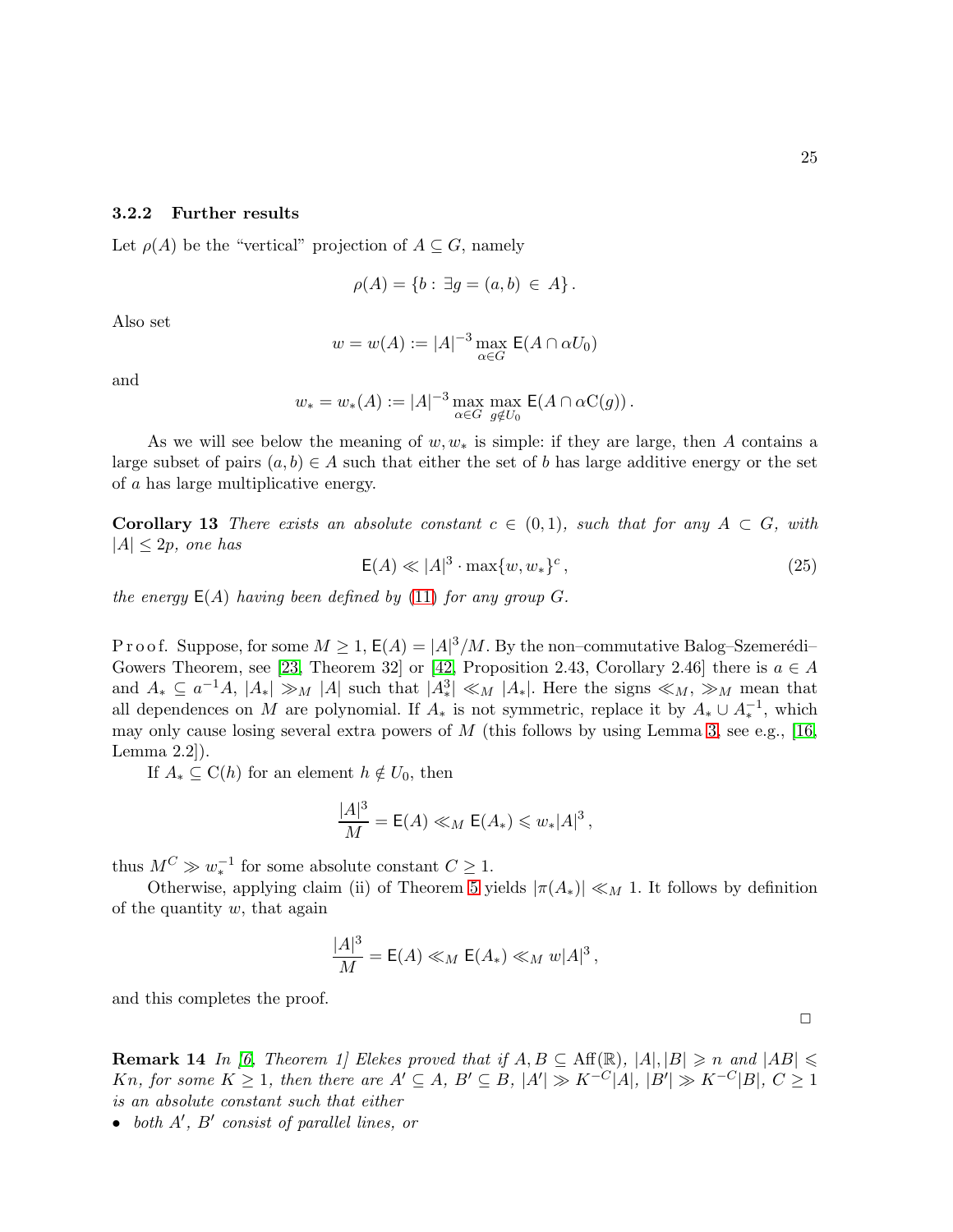# • both  $A'$ ,  $B'$  consist of concurrent lines.

It is easy to see that A, B from the Elekes' result have comparable sizes and hence our arguments allow to estimate the common energy  $E(A, B)$  as in [\(25\)](#page-24-2). Thus, we have reproved Theorem 1 from [\[6\]](#page-40-7) in  $\mathbb R$  as well as in  $\mathbb F_p$ , provided that  $Kn \ll p$ .

The next theorem is also closely related to Theorem [5,](#page-4-1) although its proof uses both incidence estimate [\(21\)](#page-21-0) and Theorem [5.](#page-4-1) As above, for transparency of statements we content ourselves with the case  $|A| \ll p$  only. Also, from now on the symbols  $\lesssim, \geq$  extend, respectively,  $\ll, \gg$  to hiding powers of logarithms of set cardinalities involved.

**Theorem 11** Let  $A \subseteq G$  be symmetric, with  $K = K[A]$  and  $|A| \leq 2p$ . Then either

- $K \gtrsim |A|^{\frac{1}{5}},$  or
- $\bullet \ \ |\rho(A)| \gtrsim \frac{|A|}{K^2}$  $\frac{1}{K^2}$ .

Note that Theorem [5](#page-4-1) certainly implies that for  $|A| \leq 2p$ ,  $|\rho(A)| \geq \frac{|A|}{2K^4}$ .

P r o o f. Set (in line with the notation in the proof of the forthcoming Lemma [17\)](#page-30-0)

<span id="page-25-0"></span>
$$
C = \pi(A) = \{a : \exists g = (a, b) \in A\}, \qquad D = \rho(A).
$$

Consider the energy of  $A$ , which by symmetry of  $A$  is

$$
E(A) := |\{ xy = zw : x, y, z, w \in A \}|.
$$

By the dyadic pigeonhole principle and the general properties of energy, based on the Cauchy-Schwarz inequality (see, e.g. [\[42,](#page-42-6) Inequality (4.18), Exercise 4.2.1]) there exists a popular set  $D' \subseteq D$  and a number  $\Delta \geq 1$ , with the property that

$$
\forall b \in D', \, \Delta \leq |\{a : (a, b) \in A\}| \leq 2\Delta\,,
$$

and

$$
E(A) \le L^4 E(A'),
$$
 with  $L = \lceil \log_2 |A| \rceil$ ,  $A' = \{(a, b) \in A : b \in D'\}$ .

We further suppress L by writing  $E(A) \gtrsim E(A')$ . Clearly,  $|D'| \Delta \leq 2|A|$ .

The quantity  $E(A')$  equals the number of solutions of the system of equations

$$
\begin{cases}\n a_1 a_2 = a'_1 a'_2 \\
a_1 b_2 + b_1 = a'_1 b'_2 + b'_1\n\end{cases},\n\qquad\n(a_1, b_1), (a_2, b_2), (a'_1, b'_1), (a'_2, b'_2) \in A'.
$$

A solution of the second equation can be interpreted as a point-plane incidence, apropos of the set of at most  $2|A||D'|$  planes  $xb_2 + y = a'_1z + b'_1$  and the set of at most  $2|A||D'|$  points, defined by triples  $(a_1, b_1, b'_2)$ . For a given solution of the second equation, there are at most 2 $\Delta$ solutions of the first one.

Applying the incidence estimate [\(21\)](#page-21-0) (the maximal number of collinear points does not exceed  $|C| + |D'|$  and the Cauchy–Schwartz inequality to estimate the energy  $E(A)$  from below yields

<span id="page-25-1"></span>
$$
\frac{|A|^3}{K} \leq \frac{|A|^4}{|AA|} \leq E(A) \leq |\Delta| \left( \frac{|A|^2 |D'|^2}{p} + |A|^{3/2} |D'|^{3/2} + |A||D'|^2 + |A||C||D'|\right)
$$
  

$$
\leq |A|^{5/2} |D|^{1/2} + |A|^2 |C|.
$$
 (26)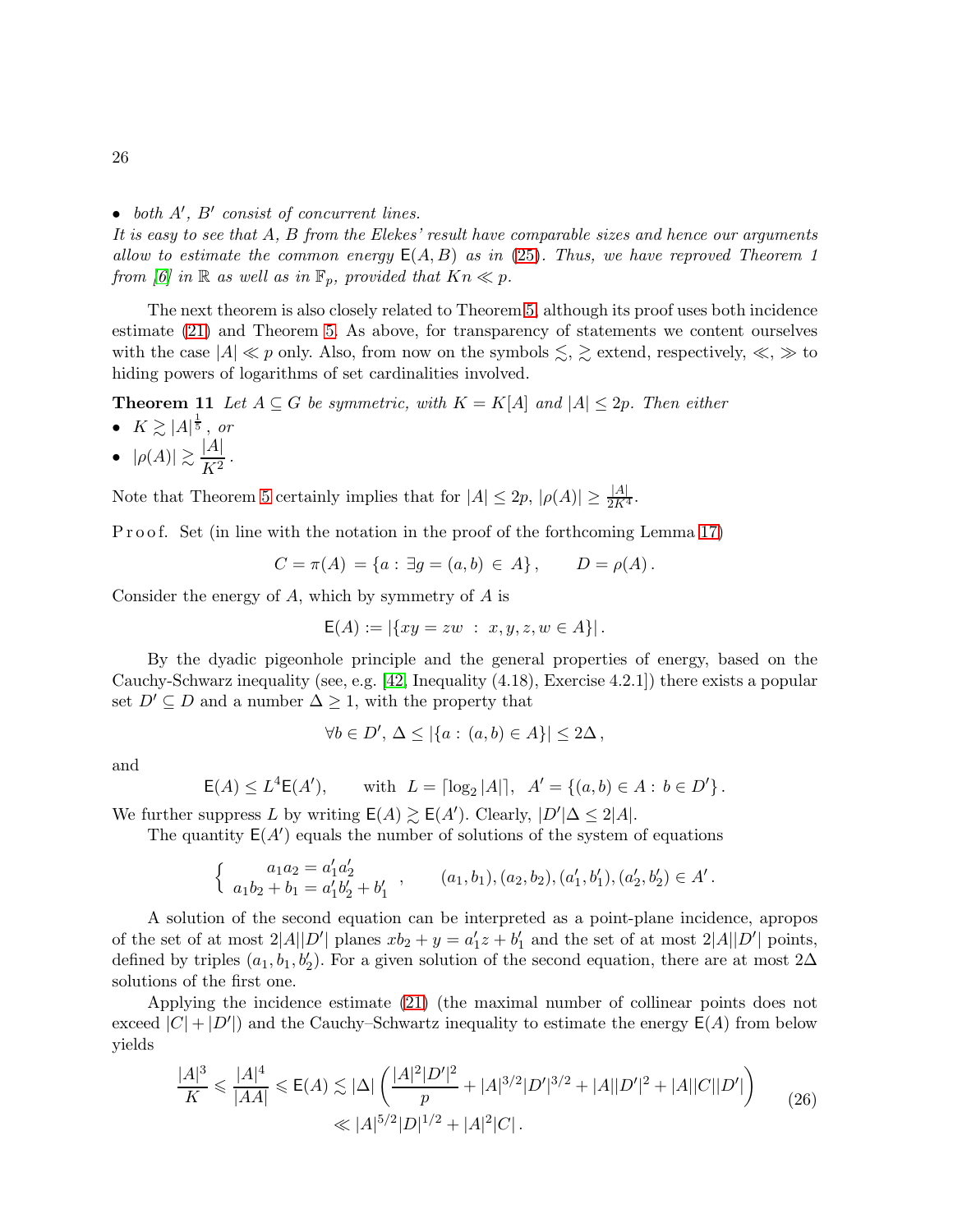If the second term dominates in the latter estimate, then

$$
K|C| \gtrsim |A|,
$$

and using claim (ii) of Theorem [5](#page-4-1) yields  $K \gtrsim |A|^{\frac{1}{5}}$ .

Note that claim (i) of Theorem [5](#page-4-1) implies that  $|D| = |A|$ . Furthermore, if the first term dominates in estimate [\(26\)](#page-25-1), one has

$$
K^2|D| \gtrsim |A|,
$$

and this completes the proof of Theorem [11.](#page-25-0)  $\Box$ 

3.3 Proof of Theorem [8](#page-6-0)

We now turn to the bound on the number of incidences of lines and points in  $\mathbb{F}^2$ , which takes into account the energy of the set of lines as members of  $G = Aff(F)$ , stated in Theorem [8](#page-6-0) in Introduction. Its proof invokes point-line incidence bounds in Section [3.1,](#page-21-1) and therefore we distinguish between  $\mathbb{F} = \mathbb{F}_p$  and  $\mathbb{R}$  (or equivalently for our purposes  $\mathbb{C}$ ; we will not mention  $\mathbb{C}$ explicitly further in the sequel).

We will then consider some implications of Theorem [8.](#page-6-0) It will allow for a short proof of Theorem [6,](#page-5-0) stated in Introduction, which will follow by combining Corollary [13](#page-24-0) above with the forthcoming Corollary [16.](#page-28-0)

Since we are entering the realm of counting the number if solutions of linear equations, with variables in scalar sets, A is no longer in  $\text{Aff}(\mathbb{F})$ : instead A, B, C, D, etc., are finite sets in  $\mathbb{F}$ , while sets of affine transformations are identified with sets of non-vertical lines in  $\mathbb{F}^2$ , denoted as L.

As a notation of choice, we use the representation function notation  $r_{AB}(x)$  for the number of ways x can be expressed as a product ab with  $a \in A$ ,  $b \in B$ , where A, B are sets in some group, in particular  $r_{A+B}(x)$  for addition in F.

We now prove Theorem [8.](#page-6-0)

P r o o f. [Proof of Theorem [8\]](#page-6-0) Set  $\sigma = I(A \times B, L)$ . By the Cauchy–Schwarz inequality

<span id="page-26-0"></span>
$$
\sigma^2 \leqslant |B| \sum_h r_{L^{-1}L}(h) \sum_{x \in A} A(hx). \tag{27}
$$

By the pigeonhole principle (since  $\sum_h r_{L^{-1}L}(h) = |L|^2$ ) one can assume that the summation in h in [\(27\)](#page-26-0) above is taken over a popular set  $\Omega \subseteq \text{Aff}(\mathbb{F}_p)$ , where  $\sum_{x \in A} A(hx) \geq \Delta$ , with

$$
\Delta:=\frac{\sigma^2}{2|B||L|^2}\,.
$$

Further assume that  $\Delta \gg 1$ , for otherwise we are done with the trivial estimate  $\sigma \ll |B|^{1/2} |L|$ .

Then, by the Cauchy–Schwarz inequality

<span id="page-26-1"></span>
$$
\sigma^4 \ll |B|^2 \mathsf{E}(L) \sum_{h \in \Omega} \left( \sum_{x \in A} A(hx) \right)^2.
$$
 (28)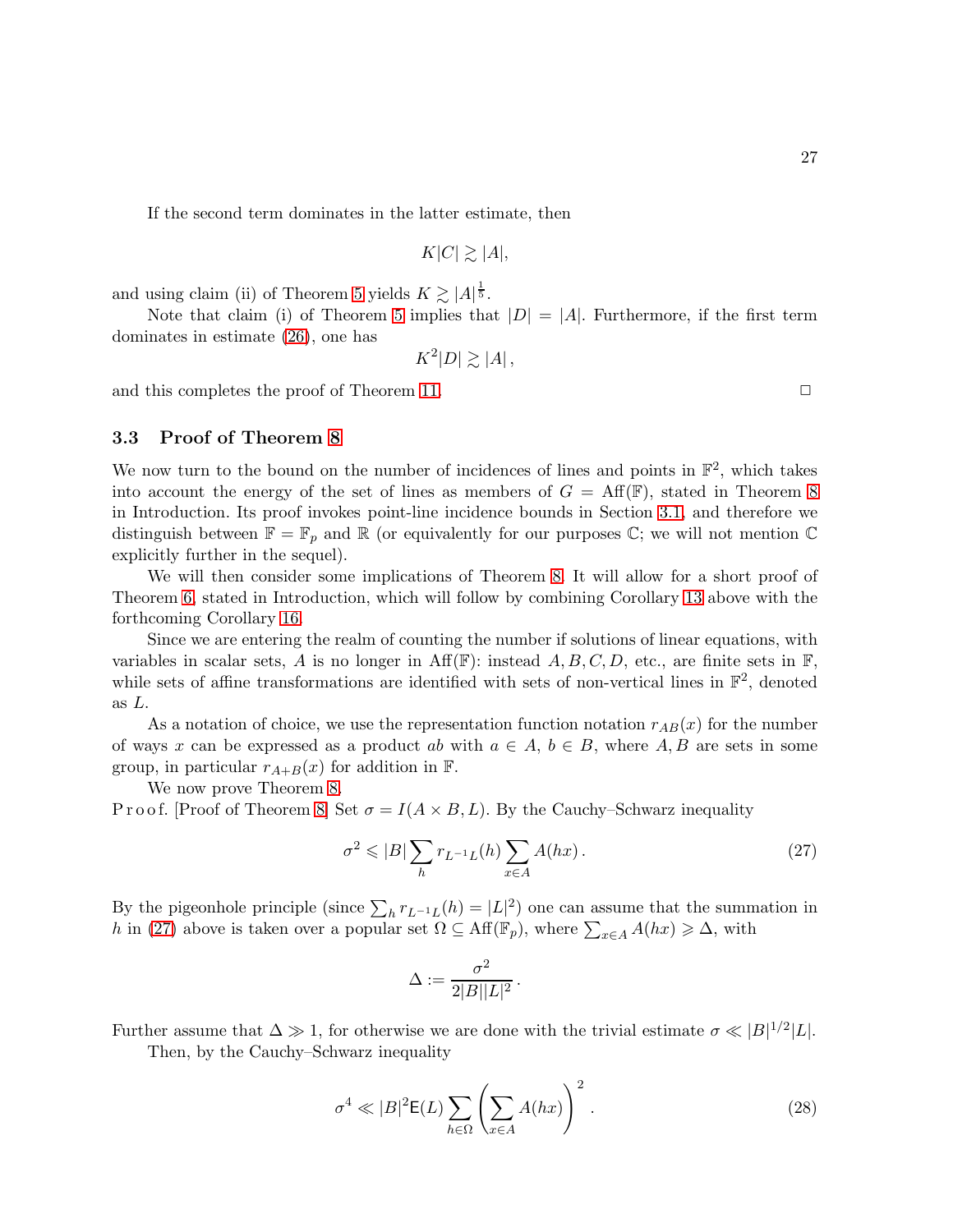Using the Szemerédi–Trotter incidence estimate [\(18\)](#page-21-4) over  $\mathbb{R}$ , we obtain [\(2\)](#page-6-2) in the usual way. Namely denoting, for  $k \in \mathbb{N}$ ,  $\Delta_k = 2^k \Delta$  with  $\Delta_0 = \Delta$ , let the sets  $\Omega_k$  of "rich lines" in  $A \times A$ be defined similarly to how  $\Omega$  has been defined. Namely, a line identified with  $h \in \Omega_k$  supports approximately (that is up to the factor of 2, rather than  $\geq$ )  $2^k \frac{\sigma^2}{2|B||}$  $\frac{\sigma^2}{2|B||L|^2}$  points of  $A \times A$ . From [\(18\)](#page-21-4) we have

<span id="page-27-0"></span>
$$
|\Omega_k|\Delta_k \sim \sum_{h \in \Omega_k} \sum_{x \in A} A(hx) \ll |\Omega_k|^{\frac{2}{3}} |A|^{\frac{4}{3}} + |A|^2 \,,\tag{29}
$$

whence, since naturally  $\Delta_k \leq |A|$ ,

<span id="page-27-1"></span>
$$
\sum_{k} \sum_{h \in \Omega_k} \left( \sum_{x \in A} A(hx) \right)^2 \sim \sum_{k} \Delta_k \sum_{h \in \Omega_k} \sum_{x \in A} A(hx) \ll \sum_{k} \frac{|A|^4}{\Delta_k} \ll \frac{|A|^4 |B||L|^2}{\sigma^2}, \quad (30)
$$

which together with [\(28\)](#page-26-1) yields [\(2\)](#page-6-2).

Similarly over  $\mathbb{F}_p$  we apply incidence estimate [\(22\)](#page-22-0). Then the analogue of [\(29\)](#page-27-0) becomes

$$
|\Omega_k|\Delta_k \sim \sum_{h \in \Omega_k} \sum_{x \in A} A(hx) \ll \frac{|A|^2 |\Omega_k|}{p} + |\Omega_k|^{\frac{3}{4}} |A|^{\frac{5}{4}} + |A|^2,
$$

whence, if the *p*-term in the right-hand side can be disregarded, one easily obtains an analogue of [\(30\)](#page-27-1) as follows:

$$
\sum_{k} \sum_{h \in \Omega_k} \left( \sum_{x \in A} A(hx) \right)^2 \ll \frac{|A|^5}{\Delta^2} \ll \frac{|A|^5 |B|^2 |L|^4}{\sigma^4},
$$

and hence [\(3\)](#page-6-0).

Otherwise, if for some  $k \geq 0$  the *p*-term dominates the right-hand side, this means  $\Delta_k \ll$  $|A|^2$  $\frac{4}{p}$ , thus by definition of  $\Delta$ 

$$
\sigma^2 \ll \frac{|B||L|^2|A|^2}{p}.
$$

This completes the proof.  $\Box$ 

We can apply Theorem [8](#page-6-0) to get a lower bound on the size of the image set of a set of affine transformations, alias the neighbourhood of the set  $A$  in the correspondent Schreier graph, namely,

$$
\mathfrak{S}_L(A) := \{ h(a) : a \in A, h \in L \}.
$$

<span id="page-27-2"></span>The next Corollary [15](#page-27-2) says, in particular, that if  $|L| \sim |A|$  and L has few parallel and concurrent lines, then  $|\Im_L(A)|$  can be estimated nontrivially from below.

Corollary 15 Let  $A \subseteq \mathbb{F}$  be a set and  $L \subseteq Aff(\mathbb{F})$ . If  $\mathbb{F} = \mathbb{R}$ , then

$$
|\Im_L(A)| \gg \min\{|A|^2, (|A|^2|L|^4 \mathsf{E}^{-1}(L))^{1/3}\}.
$$

If  $\mathbb{F} = \mathbb{F}_p$ , then

$$
|\Im_L(A)| \gg \min\{p, |A|^2, (|A|^3|L|^4 \mathsf{E}^{-1}(L))^{1/4}\}.
$$

28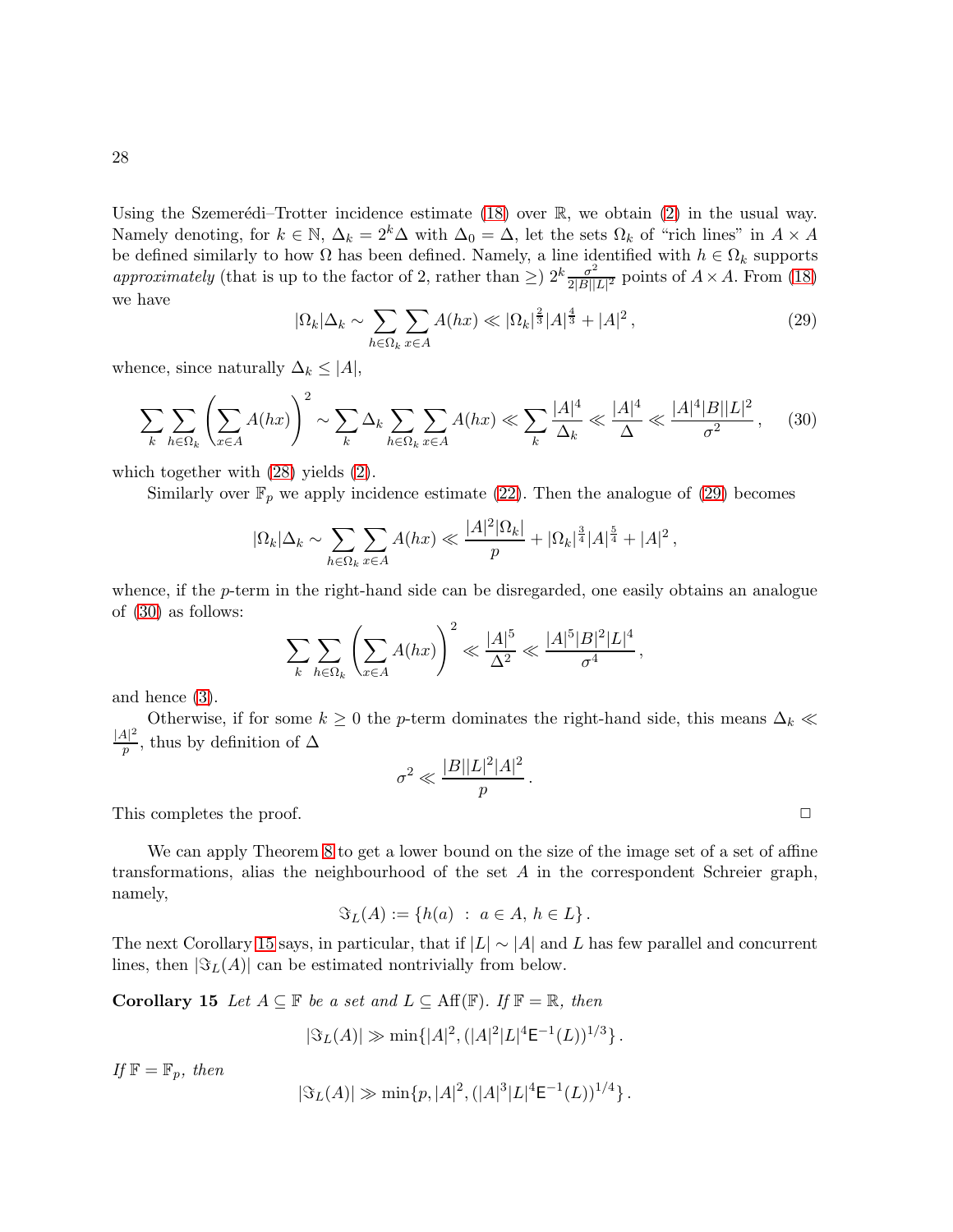P r o o f. Let  $B = \Im_L(A)$ . Then  $I(A \times B, L) = |A||L|$ , and for an upper bound one can apply Theorem [8.](#page-6-0) If  $I(A \times B, L) \ll |B|^{1/2} |L|$ , then  $|\Im_L(A)| \gg |A|^2$  and we are done. Similarly, if  $I(A \times B, L) \ll |B|^{1/2} |L| \sqrt{|A|^2/p}$ , then we obtain  $|\Im_L(A)| \gg p$ . Otherwise, applying inequalities  $(2), (3)$  $(2), (3)$  $(2), (3)$  of Theorem [8](#page-6-0) completes the proof.  $\Box$ 

As the last result in this section, we study the case when the number of incidences between the point set  $A \times A$  and a set of lines L is close to maximum possible value, which according to Theorem [8](#page-6-0) is  $|A|^{\frac{1}{2}}|L|$  (for  $|A| \leq \sqrt{p}$  in the  $\mathbb{F}_p$ -case.) In this case we show that there is arithmetic structure not only apropos of the set of lines  $L$ , but  $A$  as well. The next corollary immediately implies Theorem [7,](#page-5-1) stated in Introduction.

Corollary 16 Let  $A \subseteq \mathbb{F}$ , with  $\mathbb{F} = \mathbb{R}$  or  $\mathbb{F} = \mathbb{F}_p$  be a set and L be a set of non-vertical lines in  $\mathbb{F}^2$ , with  $|L| \geq |A|$ . Suppose that  $K \geq 1$  and the number of incidences

<span id="page-28-0"></span>
$$
I(A \times A, L) \geq \frac{|A||L|}{K} \gg |A|^{1/2}|L| \cdot \sqrt{\max\{1, |A|^2/p\}},\tag{31}
$$

the term  $|A|^2/p$  applying only to the  $\mathbb{F}_p$ -case.

Then there exists an absolute  $C \geq 1$ , such that either

•  $E^+(A) \gg |A|^3 K^{-C}$  and  $E^+(B), E^+(A, B) \gg |A||L|^2 K^{-C}$ , where B is the set of y-intercepts of the lines in L, or

• there is  $s \in \mathbb{F}$  such that  $\mathsf{E}^{\times}(A-s) \gg |A|^3 K^{-C}$  and  $\mathsf{E}^{\times}(D), \mathsf{E}^{\times}(A-s,D) \gg |A||L|^2 K^{-C}$ , where D is the set of slopes of the lines in L.

Proof. Let

$$
\frac{|A||L|}{K} \leqslant I(A \times A, L) = \sum_{l \in L} \sum_{x \in A} A(lx) \leqslant 2 \sum_{l \in L_*} \sum_{x \in A} A(lx),
$$

where  $L_* = \{l \in L : |l \cap (A \times A)| \geq |A|/(2K)\}\$ is a popular set of lines. Clearly,  $|L_*| \geq |L|/2K$ . By Theorem [8,](#page-6-0) applied under the assumptions in the statement of the corollary, it follows that

$$
E(L_*) \gg \frac{|L|^4}{|A|K^6} \ge \frac{|L|^3}{K^6}
$$

over  $\mathbb R$  and, similarly,  $\mathsf E(L_*) \gg |L|^3 K^{-8}$  over  $\mathbb F_p$ .

In both cases, applying Corollary [13](#page-24-0) yields that for some  $g = (\alpha, \beta) \in Aff(\mathbb{F})$ , one has  $|gU_0 \cap L_*| \geqslant |L_*|/K^C$  or  $|gC(h) \cap L_*| \geqslant |L_*|/K^C$ , where  $h \notin U_0$ , with some absolute constant  $C \geq 1$ .

Let us consider the former case  $|gU_0 \cap L_*| \geq |L_*|/K^C$ . Parametrise the intersection  $S :=$  $gU_0 \cap L_*$  by pairs  $(\alpha, \beta)$  and denote by  $B \subseteq \mathbb{F}_p$  the set of all such  $\beta$ . Here  $\alpha \neq 0$  is fixed and  $\beta$ runs over a set B of cardinality |S|. By definition of the set  $L_*$ , we get

<span id="page-28-1"></span>
$$
\frac{|A||S|}{2K} \leqslant \sum_{l \in S} \sum_{x \in A} A(lx) = \sum_{\beta \in B} \sum_{x \in A} A(\alpha x + \beta) = \sum_{\beta \in B} r_{A-\alpha A}(\beta). \tag{32}
$$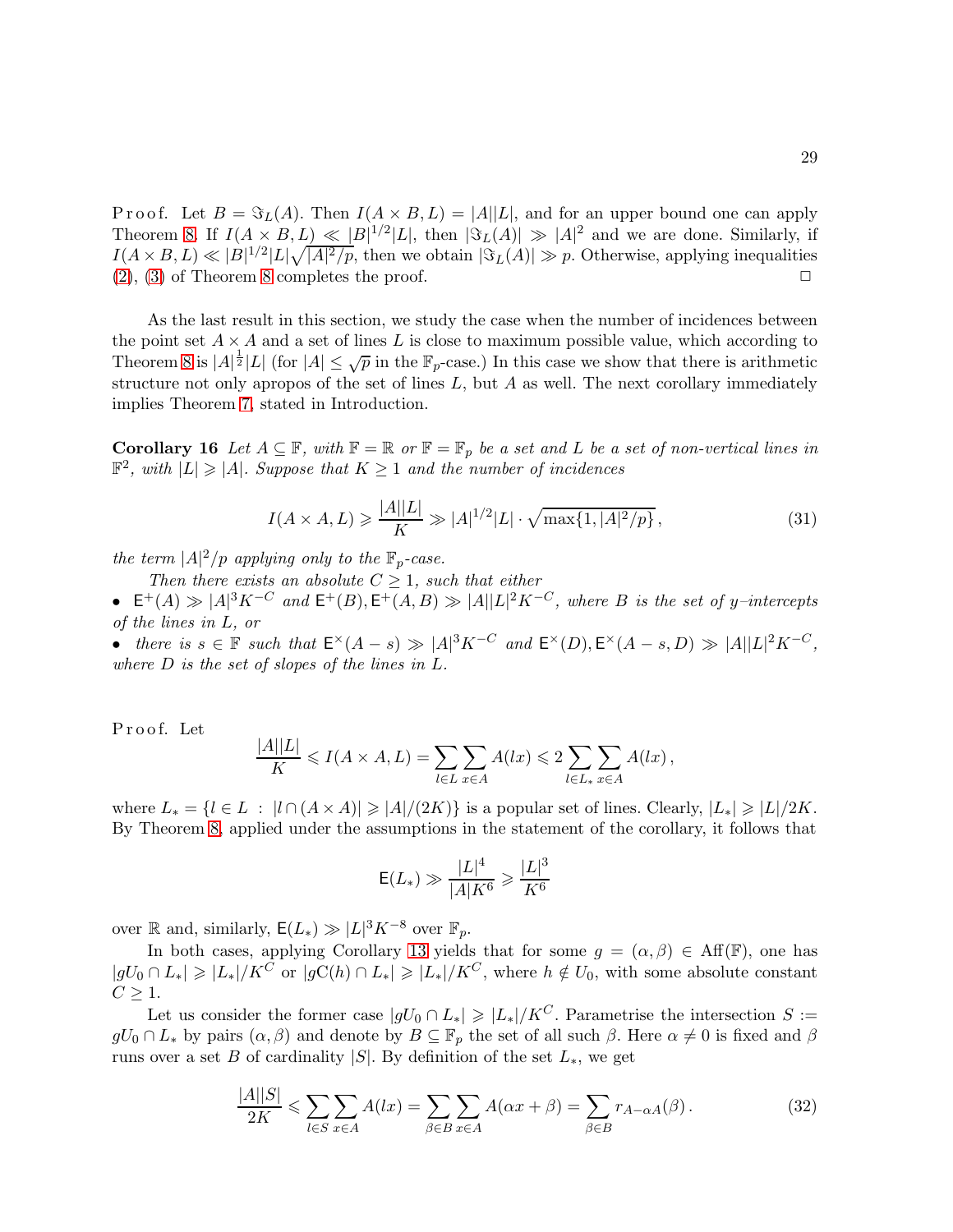The Cauchy–Schwartz inequality, used twice, yields

$$
\frac{|A|^3}{K^{C+3}} \leqslant \frac{|A|^2 |L|}{K^{C+3}} \ll \frac{|A|^2 |S|}{K^2} \ll \sum_{\beta} r_{A-\alpha A}^2(\beta) \leqslant E^+(A) \, .
$$

THis gives the required bound after changing  $C \to C+3$ . Similarly, [\(32\)](#page-28-1), again via the Cauchy– Schwartz inequality, implies

$$
\frac{|A||S|^2}{K^2} \ll \mathsf{E}^+(A, B) \leq \mathsf{E}^+(A)^{1/2} \mathsf{E}^+(B)^{1/2} \,,
$$

and hence the first bullet claim of the corollary, increasing  $C$  if necessary.

Now let  $|gC(h) \cap L_*| \geq |L_*|/K^C$ , where g and  $h \notin U_0$  are fixed elements of G. Then we can parametrise the intersection  $S := gC(h) \cap L_*$  by elements  $(am, ac(1-m)+b)$  with fixed  $a, b, c$ and  $m \in D \subseteq \mathbb{F}^*$ , with  $|D| = |S|$ . As above

$$
\frac{|A||S|}{2K} \le \sum_{l \in S} \sum_{x \in A} A(lx) = \sum_{m \in D} \sum_{x \in A} A(amx + ac(1 - m) + b)
$$

$$
= \sum_{m \in aD} r_{\frac{A - (ac + b)}{A - c}}(m).
$$

It follows that for translates of A by  $s = c$ , or  $s = ac + b$ , one has

$$
\frac{|A|^3}{K^{C+3}} \leqslant \mathsf{E}^\times (A-s)\,,
$$

as well as

$$
\frac{|A||T|^2}{K^2} \ll \mathsf{E}^\times (A-s, D) \leqslant \mathsf{E}^\times (A-s)^{1/2} \mathsf{E}^\times (D)^{1/2} \, .
$$

This completes the proof.  $\Box$ 

### <span id="page-29-0"></span>3.4 Application of Theorem [8](#page-6-0) to sum-product type incidence questions

This final section develops some applications of Theorem [8.](#page-6-0) We focus on the case when the set of lines L is itself a grid  $C \times D \subset \mathbb{F}^* \times \mathbb{F}$ , so that its energy can be estimated rather efficiently, based on the procedure employed in the proof of Theorem [11.](#page-25-0) This leads to several restatements of the incidence bound, in terms of various energies of  $C$  and  $D$ . To estimate these energies we use the incidence results quoted in Section [3.1](#page-21-1) and their fairly well-known implications. This leads to, for  $\mathbb{F} = \mathbb{R}$  and when  $|C| \sim |D|$ , to an improvement of the general bound for the energy of lines appearing in he proof of Theorem [11,](#page-25-0) stated as Lemma [21.](#page-34-0)

The proof of Lemma [21](#page-34-0) is based on a structural theorem of the second author, Theorem [12,](#page-33-0) which is a generalisation of the Balog-Szemerédi-Gowers theorem. Namely, not only does a set in a group contain a large subset with controlled growth when its energy is closed to maximum, but under a more relaxed condition that two of its energies find themselves in a certain critical relation. This turns out to be exactly the case in the putative scenario when the energy estimate for  $E(L)$  from Theorem [11](#page-25-0) is worst possible, namely when C is nearly closed under multiplication.

30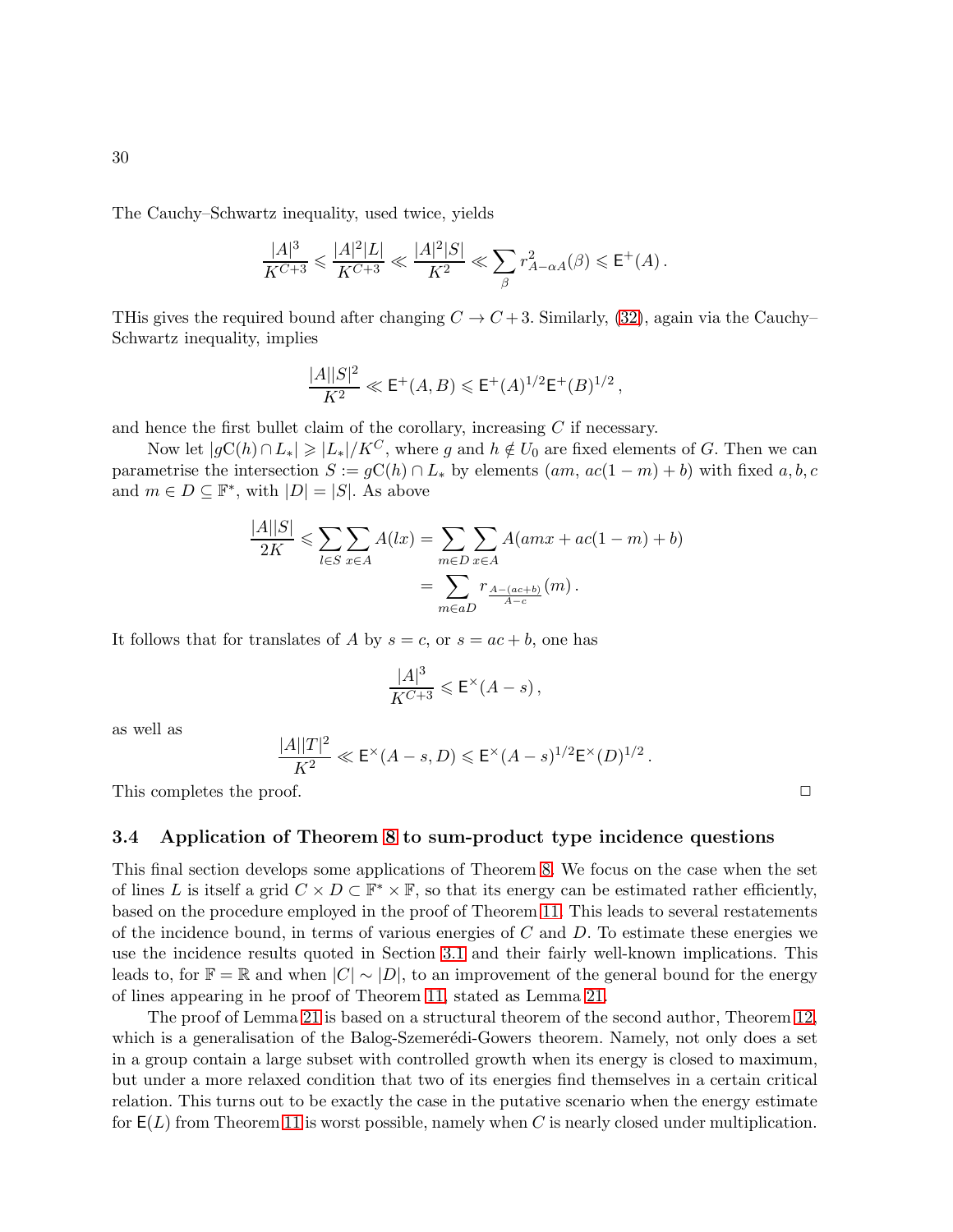The fact that we are able to give an independent estimate on the third moment  $E_3(L)$ , so that the two energy estimates are in a critical relation leads to a contradiction by invoking Theorem [5.](#page-4-1) Thus growth in Aff(R) leads to new, stronger sum-product type estimates in Theorem [9](#page-7-0) stated in Introduction, whose proof concludes this section.

Recall the notation  $\mathsf{E}_k^{\times}$  $k<sup>k</sup>(A) = \sum_{x} r^{k}_{A/A}(x)$  and similarly, say as in [\(11\)](#page-16-1) above for  $k = 2$ , define  $E_k^{\times}$  $\chi_k^{\times}(f)$  for any function f by weighing each solution of the defining equation  $a_1^{-1}b_1 = \ldots = a_k^{-1}$  $k^{-1}b_k$ with variables in A, by the value of the product  $f(a_1) \ldots f(b_k)$ .

As the first preliminary result, the next lemma gives upper bounds for energy of a grid of affine transformations. The lemma and its implication Corollary [18](#page-32-0) it entails also contain estimates in the special case when the set  $C$  of slopes has small additive doubling. We do not use these bounds for our main results, however present them, expecting that they find applications in other sum-product type questions.

**Lemma 17** Let  $(C, D) \subseteq \mathbb{F}^* \times \mathbb{F}$  and L be the set of affine transformations in the form  $(c, d)$ or  $(c, cd)$ , in Aff(F), with  $c \in C$ ,  $d \in D$ . Then

<span id="page-30-1"></span>
$$
\mathsf{E}(L) \le \min\{\mathsf{E}_3^{\times}(C)^{2/3}\mathsf{E}_3^{\times}(r_{D-D})^{1/3}, \mathsf{E}_4^{\times}(C)^{1/2}\mathsf{E}_2^{\times}(r_{D-D})^{1/2}\}.
$$
\n(33)

If  $\mathbb{F} = \mathbb{F}_p$ , then for  $|C| \leqslant |D|^2$ , one has

$$
E(L) \ll \frac{|C|^3|D|^4}{p} + |C|^{5/2}|D|^3,
$$
\n(34)

The same bound without the p-term holds in zero characteristic.

If in addition,  $|C + C| = K|C|$ ,  $|D| \leqslant p^{\frac{2}{3}}$ , and  $K|C|^{12} \leqslant p^8$ , for some  $K \geq 1$ , then

<span id="page-30-3"></span>
$$
E(L) \lesssim K^{5/2} |C|^2 |D|^3 + |C|^3 |D|^2 \,, \tag{35}
$$

and for  $\mathbb{F} = \mathbb{R}$ ,

<span id="page-30-0"></span>
$$
E(L) \lesssim K|C|^2|D|^3 + |C|^3|D|^2.
$$
 (36)

Note that all bounds of Lemma [17](#page-30-0) do apply to  $\mathbb{F} = \mathbb{R}$  simply by disregarding the p-terms and constraints. We further use just  $C \times D$  for the grid of lines, concerning both input forms of the lemma, for the proofs are identical.

P r o o f. Let us consider the case, when the transformations are in the form  $(c, d) \in C \times D$ , the other case is similar. By the Hölder inequality

<span id="page-30-2"></span>
$$
\mathsf{E}(L) = |\{c/a = c'/a', (d-b)/a = (d'-b')/a' : a, a', c, c' \in C, b, b', d, d' \in D\}|
$$
  
=  $\sum_{s} r_{C/C}^2 (s)r_{(D-D)/(D-D)}(s)$   
 $\leqslant \min\{\mathsf{E}_3^{\times}(C)^{\frac{2}{3}}\mathsf{E}_3^{\times}(r_{D-D})^{1/3}, \mathsf{E}_4^{\times}(C)^{1/2}\mathsf{E}_2^{\times}(r_{D-D})^{1/2}\},$  (37)

which proves estimate [\(33\)](#page-30-1). Observe that there is also a negligible number  $|C|^3|D|^2$  of trivial solutions with  $d = b, d' = b'$ .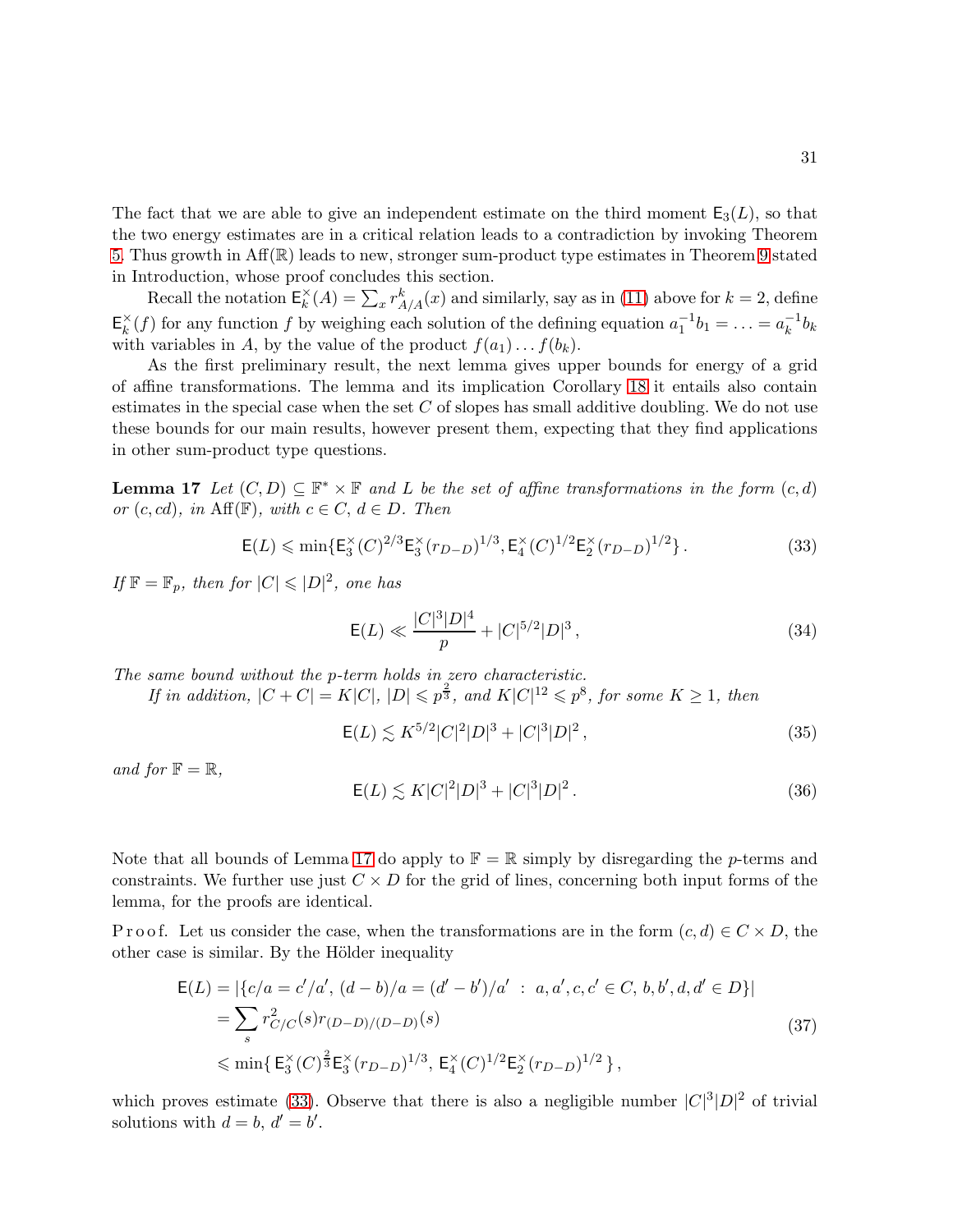Bounding trivially  $r_{C/C}(s) \leq |C|$  in [\(37\)](#page-30-2) we obtain

$$
\mathsf{E}(L) \leqslant |C| \left\{ c(d_1 - d_2) = c'(d'_1 - d'_2) \; : \; c, c' \in C, \, d_1, d_2, d'_1, d'_2 \in D \right\} \right|.
$$

The latter equation can be interpreted as point-plane incidences, where the set of  $|C||D|^2$  planes is defined by the formula  $c(x - d_2) = y d_1' - z$ , and the correspondent set of points has the same cardinality. Hence using incidence estimate [\(21\)](#page-21-0), we get

$$
E(L) \ll \frac{|C|^3|D|^4}{p} + |C|^{5/2}|D|^3.
$$

Bound [\(36\)](#page-30-0) follows from following the well-known estimates over R:

$$
\mathsf{E}^\times(C) \ll K^2|C|^2\log|C| \,, \quad \mathsf{E}_2^\times(r_{D-D}) \ll |D|^6\log|D| \,,
$$

see, respectively, [\[37\]](#page-41-2) and, e.g, [\[25\]](#page-41-7).

It remains to prove bound [\(35\)](#page-30-3). It suffices to estimate the quantity  $\mathsf{E}_{3}^{\times}(r_{D-D})$  in [\(37\)](#page-30-2), for by [\[24,](#page-41-13) Lemma 21], one has (as a corollary of the Sevens-de Zeeuw incidence bound [\(22\)](#page-22-0))

<span id="page-31-0"></span>
$$
\mathsf{E}_{3}^{\times}(C) \lesssim K^{15/4} |D|^{3},\tag{38}
$$

provided that  $K|C|^{12} \leqslant p^8$ .

By the Cauchy—Schwarz inequality, it follows that

$$
\mathsf{E}_{3}^{\times}(r_{D-D})=\sum_{x}\left(\sum_{d,b\in D}r_{(D-d)/(D-b)}(x)\right)^{3}\leqslant |D|^{4}\sum_{d,b\in D}\sum_{x}r_{(D-d)/(D-b)}^{3}(x)=|D|^{4}\mathsf{Q}(D),
$$

where  $\mathsf{Q}(D)$  is the number of collinear quadruples in the set  $D \times D \subset \mathbb{F}^2$ . Combining an asymptotic formula for  $Q(D)$  from [\[24,](#page-41-13) Theorem 10] (a corollary of the Sevens-de Zeeuw incidence bound [\(22\)](#page-22-0)) namely,

$$
\mathsf{Q}(D) - \frac{|D|^8}{p^2} \ll |D|^5 \log |D|
$$

with bound  $(38)$ , we obtain the required estimate  $(35)$ . This completes the proof.  $\Box$ 

Combining Theorem [8](#page-6-0) with Lemma [17](#page-30-0) gives a new bound for the number of incidences between a set of points and a set of lines in  $\mathbb{F}^2$ , when both sets are grids. The next statement arises from the estimates of Theorem [8](#page-6-0) directly by substituting therein the  $E(L)$  bounds from Lemma [17.](#page-30-0)

In fact, the following Corollary [18](#page-32-0) represents what we would regard as *threshold bounds*, namely soon thereafter we shall focus on improving (in the real case, when we can) one of its main bounds [\(40\)](#page-32-1).

<span id="page-31-1"></span>Corollary 18 Let A, B, C, D \subseteq \mathbb{F} be sets, 
$$
0 \notin C
$$
.  
\nIf  $|C| \le |D|^2$ , then for  $\mathbb{F} = \mathbb{F}_p$ , with  $|C||D|^2 \le p^2$ , one has  
\n $I(A \times B, C \times D) \ll |A|^{5/8} |B|^{1/2} |C|^{13/16} |D|^{7/8} + |B|^{1/2} |C||D| \cdot \sqrt{\max\{1, |A|^2/p\}}$ . (39)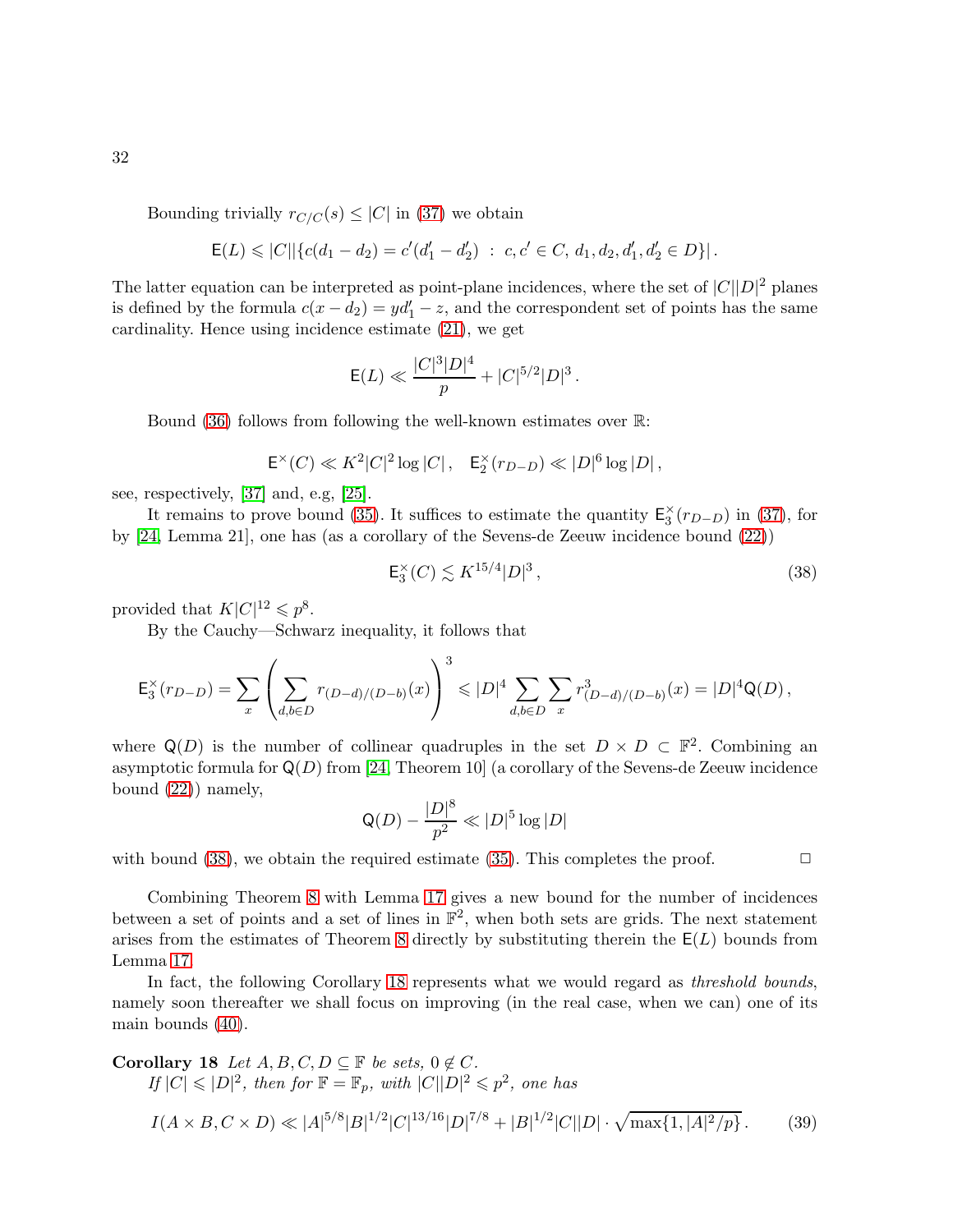If  $|C| \leqslant |D|^2$ , then for  $\mathbb{F} = \mathbb{R}$ , one has

<span id="page-32-1"></span>
$$
I(A \times B, C \times D) \ll |A|^{2/3} |B|^{1/2} |C|^{3/4} |D|^{5/6} + |B|^{1/2} |C| |D|.
$$
 (40)

Suppose  $|C+C| \leqslant K|C|$ , for some  $K \geq 1$ . Then for  $\mathbb{F} = \mathbb{F}_p$  and  $|D| \leqslant p^{\frac{2}{3}}$ ,  $K|C|^{12} \leqslant p^8$ ,

$$
I(A \times B, C \times D) \lesssim K^{5/16} |A|^{5/8} |B|^{1/2} |C|^{3/4} |D|^{7/8} + |B|^{1/2} |C||D| \cdot \sqrt{\max\{1, |A|^2/p\}},\tag{41}
$$

and for  $\mathbb{F} = \mathbb{R}$ ,

<span id="page-32-0"></span>
$$
I(A \times B, C \times D) \lesssim K^{1/6} |A|^{2/3} |B|^{1/2} |C|^{2/3} |D|^{5/6} + |B|^{1/2} |C| |D| \,. \tag{42}
$$

Observe that bound [\(39\)](#page-31-1) is better than the incidence estimate [\(22\)](#page-22-0) (for sufficiently small sets, relative to p), provided that  $|A|^2 \gg |C||D|^2$  and  $|A|^3 \gg |C||D|$  (we compare the main term in [\(22\)](#page-22-0) with the one in [\(39\)](#page-31-1)). The most effective choice of  $A, B, C, D$  in Corollary [18](#page-32-0) is obviously  $|B| \gg |A| \gg |C| \gg |D|$ .

Corollary [18](#page-32-0) yields new threshold bounds on convolutions of sets with small multiplicative doubling. Moreover, an application of Theorem [9](#page-7-0) enables, for  $|Q| \sim |A|$  a slightly stronger estimate over R.

Corollary 19 Let  $A \subset \mathbb{F}_p^*$ , with  $1 < |A| \leqslant p^{\frac{2}{3}}$ , and Q be another set, such that  $|A|^5 |QA|^6 \leqslant p^8$ . Then for any  $z \neq 0$  one has

<span id="page-32-4"></span>
$$
r_{Q-Q}(z) \ll |QA|^{\frac{9}{8}} |A|^{-\frac{5}{16}},\tag{43}
$$

and for any  $R \subseteq \mathbb{F}$ ,  $|R| = |A|$  the following holds

<span id="page-32-3"></span>
$$
\mathsf{E}^+(Q,R) \ll |QA|^{\frac{5}{4}}|A|^{\frac{11}{8}}\log|A|.
$$
 (44)

If  $\mathbb{F} = \mathbb{R}$ , then

<span id="page-32-2"></span>
$$
\mathsf{E}^+(Q,R) \ll |QA|^{\frac{4}{3}} |A|^{\frac{7}{6}} \log |A| \,. \tag{45}
$$

For example, it is known that if  $Q \subseteq \mathbb{R}$  and  $|QA| \leq M|Q|$ , for some  $M \geq 1$ , then  $\mathsf{E}^+(Q,A) \ll_M |Q|^{3/2} |A|$ , yet our new inequality [\(45\)](#page-32-2) is always better. A similar situation takes place in  $\mathbb{F}_p$  where [\(44\)](#page-32-3) is better than  $\mathsf{E}^+(Q,A) \ll |Q|^{3/2} |A|$  in the case when  $|Q| \gtrsim |A|^{3/2}$ .

Proof. To obtain  $(43)$  observe that

$$
r_{Q-Q}(z) \leq |A|^{-2} |\{q_1 a_1^{-1} - q_2 a_2^{-1} = z \; : \; a_1, a_2 \in A, q_1, q_2 \in QA\}| = |A|^{-2} I(QA \times QA, A \times A),
$$

where the set of lines  $xa_1^{-1} - ya_2^{-1} = z$  of size  $|A|^2$  is a Cartesian product and  $QA \times QA$  is the set of points. Using Corollary [18](#page-32-0) and the assumption  $|A|^5 |QA|^6 \leqslant p^8$  yields

$$
r_{Q-Q}(z) \ll |QA|^{9/8}|A|^{-5/16} + |QA|^{1/2} \cdot \sqrt{\max\{1, |QA|^2/p\}} \ll |QA|^{9/8}|A|^{-5/16},
$$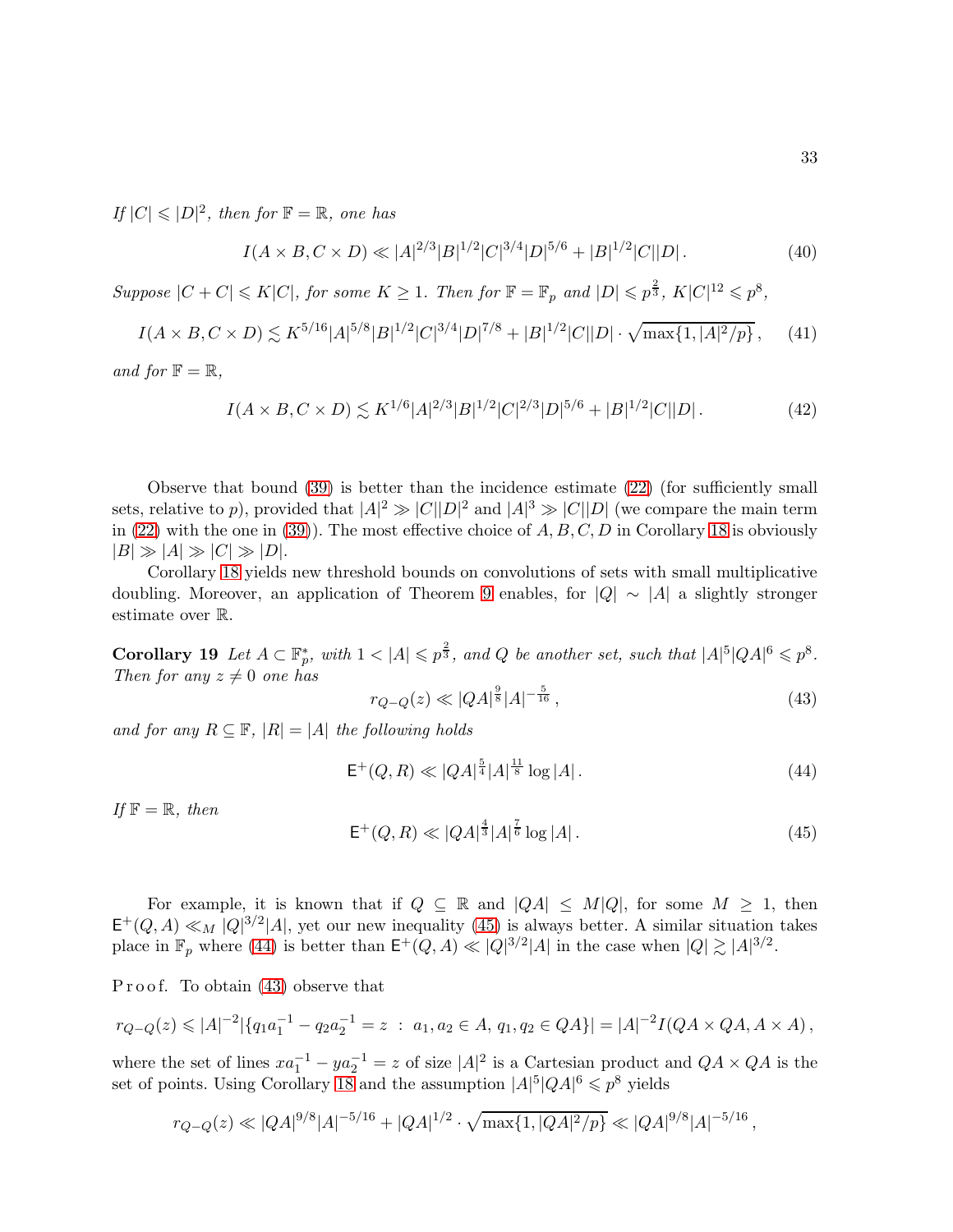as required.

To obtain [\(44\)](#page-32-3), consider the set

$$
S_{\tau} = \{ y : r_{Q-R}(y) \geq \tau \}.
$$

Using the assumption  $|A|^5 |QA|^6 \leqslant p^8$  and writing, for any  $a \in A$ ,  $y = r + qa/a$ , we can set  $x = qa$  and estimate the size of  $S_{\tau}$  via Corollary [18](#page-32-0) as follows:

$$
\tau|S_{\tau}||A| \leq I(QA \times S_{\tau}, A^{-1} \times R) \ll |QA|^{5/8}|S_{\tau}|^{1/2}|A|^{27/16} + |S_{\tau}|^{1/2}|A|^{2} \cdot \sqrt{\max\{1, |QA|^{2}/p\}} \ll |QA|^{5/8}|S_{\tau}|^{1/2}|A|^{27/16}.
$$
\n(46)

It follows that

$$
|S_\tau| \ll |QA|^{\frac{5}{4}} |A|^{\frac{11}{8}} \tau^{-2} \,.
$$

and after summing  $|S_\tau|\tau$  over a set of dyadic values of  $\tau$ 

$$
\mathsf{E}^+(Q,A) \ll |QA|^{\frac{5}{4}} |A|^{\frac{11}{8}} \log |A|.
$$

A similar argument yields  $(45)$ . This completes the proof.  $\Box$ 

Let us derive a simple consequence of Corollary [19.](#page-32-2)

**Corollary 20** Let  $\Gamma \subseteq \mathbb{F}_p^*$  be a multiplicative subgroup,  $|\Gamma| \leq \sqrt{p}$ . Then

$$
\left|\frac{\Gamma-\Gamma}{\Gamma-\Gamma}\right| \gtrsim \min\{|\Gamma|^{2+1/18}, p^{4/3}|\Gamma|^{-5/6}\}.
$$
\n(47)

Proof. Let  $Q = \frac{\Gamma - \Gamma}{\Gamma - \Gamma}$  $\frac{\Gamma-\Gamma}{\Gamma-\Gamma}$ . Clearly, Q enjoys  $Q\Gamma = Q$  and Q contains the set  $R := \{ \frac{b-a}{c-a} \}$  $\frac{b-a}{c-a}$  :  $a, b, c \in$  $\Gamma, c \neq a$ . We have  $R = 1 - R$  and hence R belongs to  $Q \cap (1 - Q)$ . Using inequality [\(43\)](#page-32-4) of Corollary [19](#page-32-2) (from the proof it is easy to see that the arguments work for different sets Q and  $-Q$  as well), we obtain

$$
|Q| \gg |R|^{8/9} |\Gamma|^{5/18} \gtrsim |\Gamma|^{2+1/18},
$$

where we have used a well-known lower bound for R, namely,  $|R| \gg |\Gamma|^2/\log |\Gamma|$  – see, e.g. [\[26\]](#page-41-9) and the references contained therein. This completes the proof.  $\Box$ 

<span id="page-33-0"></span>We now focus on  $\mathbb{F} = \mathbb{R}$ , when it is possible to derive better estimates for the quantity  $E(L)$ , when L is a grid  $C \times D$ . To prove the next lemma we invoke<sup>[3](#page-33-1)</sup> [\[34,](#page-41-10) Theorem 6.1].

**Theorem 12** Let G be a group and  $A \subseteq G$  a finite set, such that  $E(A) = |A|^3/K$  and  $E_3(A) =$  $M|A|^4/K^2$ , for some  $M > 0$ . Then there is an absolute constant  $C > 1$ , a subset  $A' \subseteq A$  and  $g \in G$  such that

$$
|A'| \gg M^{-10} \log^{-15} M \cdot |A| \,,
$$

<span id="page-33-1"></span> $3$ The proof of [\[34,](#page-41-10) Theorem 6.1] is presented in the abelian case; the general case follows immediately by replacing the abelian Balog–Szemerédi–Gowers Theorem by the non-abelian one.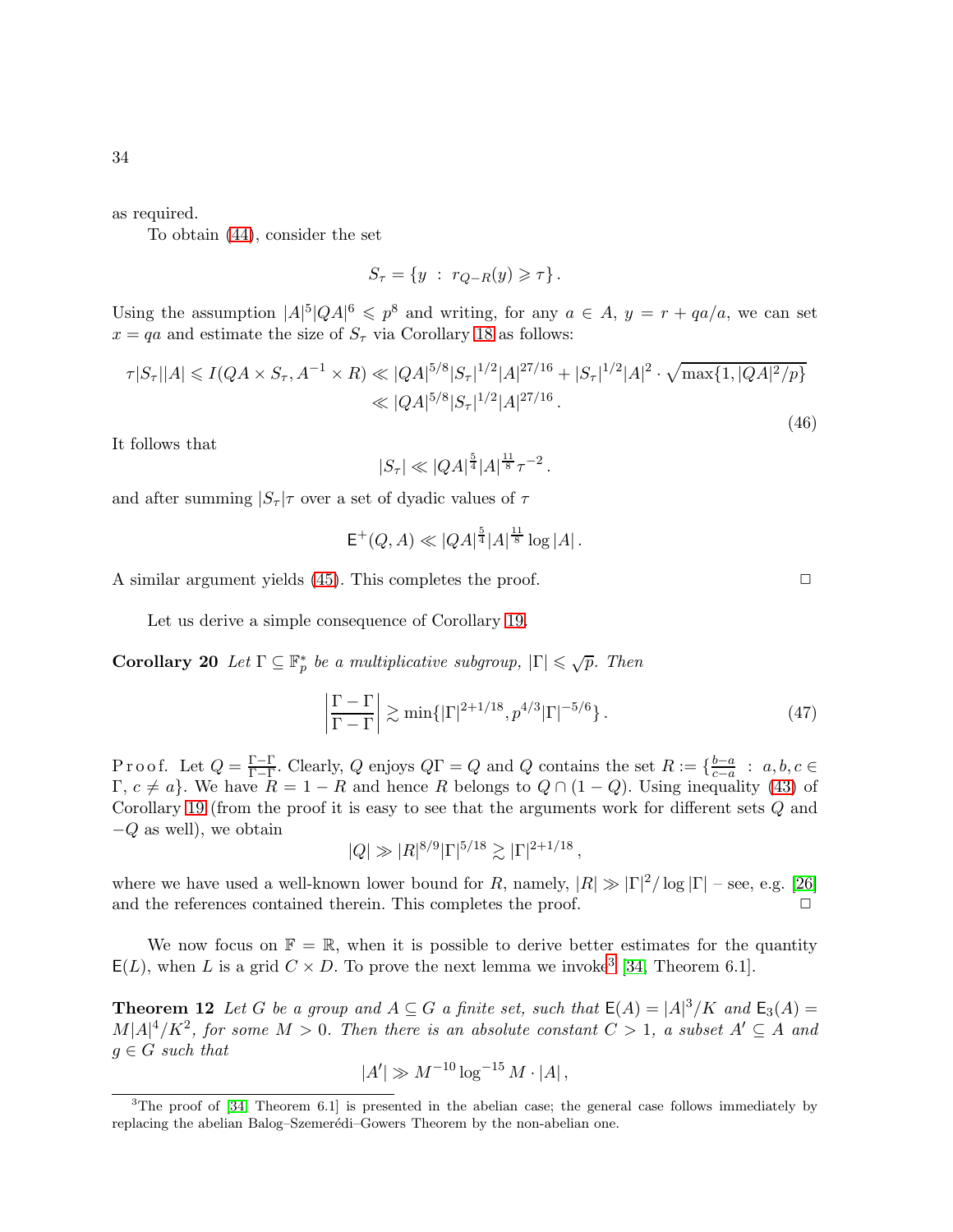and for any  $k \in \mathbb{N}$  and arbitrary signs  $\varepsilon_j \in \{-1,1\}$ , one has

$$
\left| \prod_{j=1}^k (gA')^{\varepsilon_j} \right| \ll M^{Ck} K |A'|.
$$

**Lemma 21** Let  $\mathbb{F} = \mathbb{R}$ ,  $(C, D) \subseteq \mathbb{F}^* \times \mathbb{F}$ ,  $|D|^{\kappa} \leqslant |C| \leqslant |D|^2$ ,  $\kappa > 0$ , and L be the set of affine transformations in the form  $(c, d)$  or  $(c, cd)$ , in Aff(F), with  $c \in C, d \in D$ . Then there is an absolute  $\delta = \delta(\kappa) > 0$  such that

<span id="page-34-0"></span>
$$
\mathsf{E}(L) \lesssim |C|^{5/2-\delta} |D|^3. \tag{48}
$$

P r o o f. Let L be the set of affine transformations in the form  $(c, d)$ , the case  $(c, cd)$  is isomorphic. By Lemma [17](#page-30-0) in view of the condition  $|C| \leqslant |D|^2$ , one has  $E(L) \ll |C|^{5/2} |D|^3$ .

As far as the third moment  $\mathsf{E}_3(L)$  is concerned, it equals, with  $a, a', a'', c, c', c'' \in C, b, b', b'',$  $d, d', d'' \in D$ , the number of solutions of the system of equations

$$
c/a = c'/a' = c''/a'', (d - b)/a = (d' - b')/a' = (d'' - b'')/a'',
$$

hence

<span id="page-34-1"></span>
$$
\mathsf{E}_3(L) \leq |C| \sum_x r_{(D-D)/C}^3(x) \lesssim |C|^3 |D|^4. \tag{49}
$$

Indeed, for any  $\tau \geq 1$  one has

$$
\tau |X_{\tau}| := \{ x : r_{(D-D)/C}(x) \geq \tau \} | \leq I(D \times X_{\tau}, C \times D) \ll (|C||X_{\tau}||D|^{2})^{\frac{2}{3}}.
$$

By the Szemerédi-Trotter theorem

$$
I(D \times X_{\tau}, C \times D) \ll (|C||X_{\tau}||D|^{2})^{\frac{2}{3}} + |D||X_{\tau}| + |C||D|.
$$

If one of the last two terms dominates the latter estimate, bound [\(49\)](#page-34-1) follows trivially; assuming the dominance of the first term leads to [\(49\)](#page-34-1) and accounts for the logarithmic term, subsumed in the  $\leq$  symbol.

Let  $E(L) = |C|^{5/2} |D|^3 / M$ . Write  $K = M |C|^{1/2}$ , and then  $E(L) = |L|^3 / K$ . Clearly, by estimate [\(49\)](#page-34-1), the Hölder inequality and the definition of the parameter  $M$ , we have

$$
\mathsf{E}^2(L) \leqslant \mathsf{E}_3(L)|L|^2 \lesssim |C|^5|D|^6 \leqslant M^2 \mathsf{E}^2(L).
$$

It means that the energies  $E(L), E_3(L)$  are in a "critical situation" and we can write  $E_3(L) \lesssim$  $M^2|L|^4/K^2$ . Applying Theorem [\(12\)](#page-33-0) with  $K = M|C|^{1/2}$  and  $M \lesssim M^2$ , we find a set  $L_* \subseteq L$ ,  $|L_*| \gg M^{-C_*}|L|$  and  $|\prod_{j=1}^k (gL_*)^{\varepsilon_j}| \ll M^{C_*k}|C|^{3/2}|D|$  for an absolute  $C_* > 1$ , any positive integer k and arbitrary  $\varepsilon_j \in \{-1,1\}$ . Obviously, from  $E(L) \ll |C|^{5/2} |D|^3$ , it follows that  $|L_*^{-1}L_*| \gg_M |C|^{3/2}|D|$ , so inequality  $|\prod_{j=1}^k (gL_*)^{\varepsilon_j}| \ll M^{C_*k}|C|^{3/2}|D|$  means, in particular, that  $L_*^{-1}L_*$  has small doubling (and tripling) in terms of M. The intersection of the set L and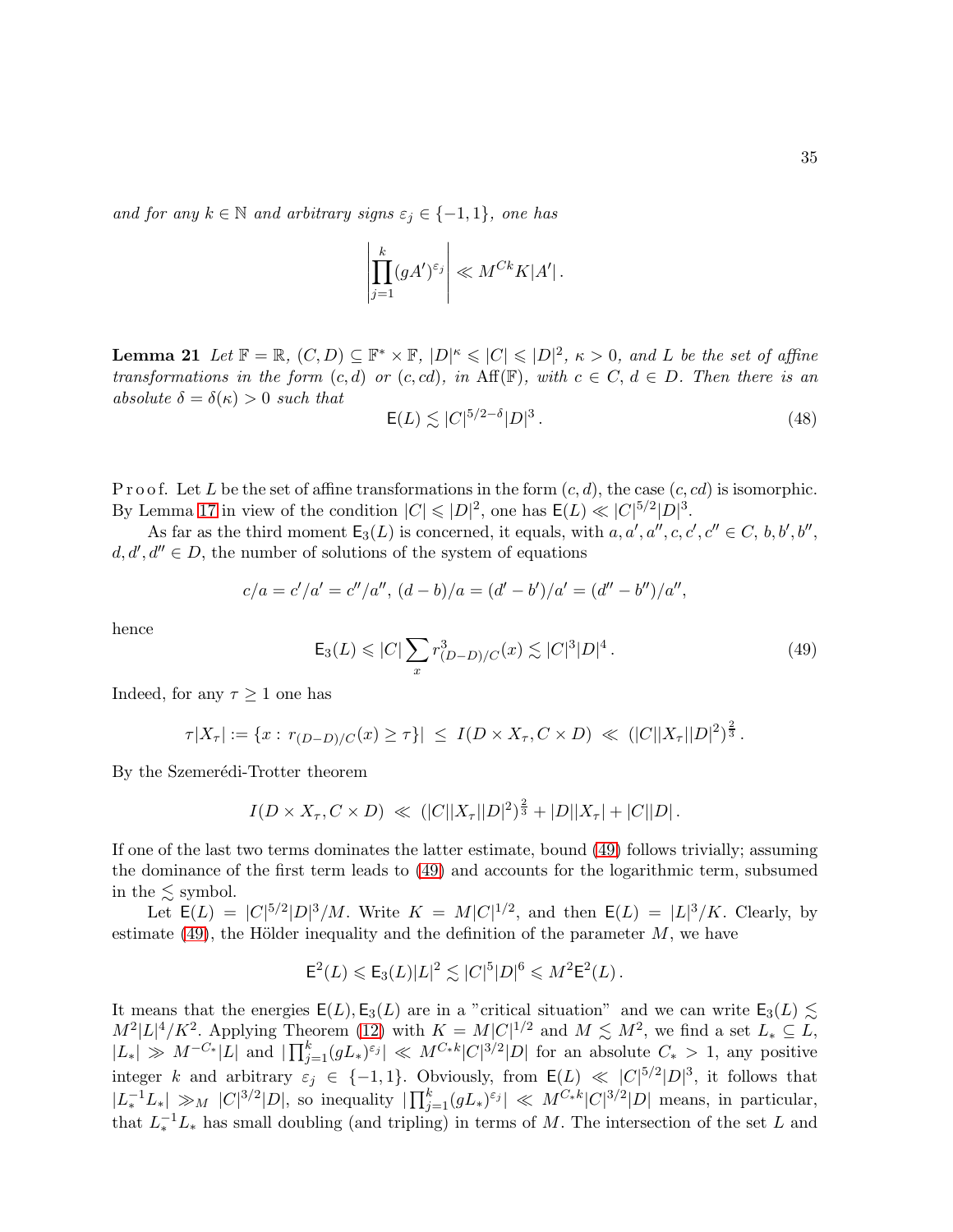hence the set  $L_*$  with any maximal abelian subgroup of  $\text{Aff}(\mathbb{R})$  is at most max $\{|C|, |D|\}$ . Clearly, because of  $|D|^{\kappa} \leqslant |C| \leqslant |D|^2$  the following holds  $|C| = O_M(|L_*|^{2/3})$  and  $|D| = O_M(|L_*|^{1-\kappa/2})$ . Thus, because  $L_*$  does not correlate with subgroups we know by the main result of [\[23\]](#page-41-3) or just see Theorem [13](#page-36-0) below that  $(L_*^{-1}L_*)^k$  is growing (approximately as  $O_k(|L_*|^{O(\log k)})$  if  $|C| = |D|$ , say). It gives us a contradiction for large k and hence  $M \gg |C|^{\delta}$  for a certain  $\delta = \delta(\kappa) > 0$ . Another way to see the same is to apply Theorem [5,](#page-4-1) which implies that the horizontal projection of  $L_*^{-1}L_*$  has size  $O_M(1)$  and this is nonsense because it is at least  $O_M(|C|)$ . This completes the  $\Box$ 

**Remark 22** Lemma [21](#page-34-0) implies that the exponent of  $|C|$  in the incidence estimate [\(40\)](#page-32-1) improves by an absolute  $\delta(\kappa) > 0$ , provided that  $|D|^{\kappa} \leqslant |C| \leqslant |D|^2$ . Since we do not pursue a lower bound on  $\delta$ , we switch from  $\lesssim$  to  $\ll$  bounds.

Lemma [21](#page-34-0) finally enables us to prove Theorems [9](#page-7-0) and [10.](#page-8-0) Proof. [Proof of Theorem [9\]](#page-7-0)

Let us consider the first case because the second is similar. Without loosing of the generality assume that  $0 \notin A$ . Let L be the set of affine transformations in the form  $(c, cd), c, d \in A$ . Clearly,  $r_{A(A+A)}(x) = \sum_{l \in L} A(l^{-1}x)$ . Then

$$
\sigma := \sum_{x} r_{A(A+A)}^2(x) = \sum_{x} \sum_{l_1, l_2 \in L} A(l_1^{-1}x) A(l_2^{-1}x) \leq 2 \sum_{h \in \Omega} r_{L^{-1}L}(h) \sum_{a \in A} A(ha),
$$

where  $\Omega = \{h \in \text{Aff}(\mathbb{R}) \ : \ \sum_{a \in A} A(ha) \geq \Delta\}, \ \Delta := \sigma/(2|L|^2)$ . As in the proof of Theorem [8](#page-6-0) (the case  $\Delta \ll 1$  is trivial) we have, by the Szemerédi–Trotter Theorem and the Cauchy–Schwarz inequality that

$$
\sigma^2 \ll \mathsf{E}(L) \frac{|A|^4}{\Delta} \, .
$$

In other words,

$$
\sigma^3 \ll \mathsf{E}(L)|A|^4 |L|^2 = \mathsf{E}(L)|A|^8 \,,
$$

and applying Lemma [21](#page-34-0) we obtain

$$
\sigma \ll |A|^{9/2-\delta/3}
$$

.

This completes the proof.  $\Box$ 

Proof. [Proof of Theorem [10\]](#page-8-0) Similarly,

$$
\mathsf{E}^+(A,B)|A|^2\leqslant |\{sa^{-1}+b=s_1a_1^{-1}+b_1\;:\;s,s_1\in AA,\,a,a_1\in A,\,b,b_1\in B\}| \,.
$$

Using the arguments as above, we get that either trivially  $E^+(A, B) \ll M^2 |B|^2$ , to be dropped in view of  $|B| \leqslant |A|^2$ , say, or

$$
(\mathsf{E}^+(A,B)|A|^2)^3 \ll \mathsf{E}(L)|A|^4|L|^2\,,
$$

where L is the set of affine transformations in the form  $(s, b)$ ,  $s \in AA$ ,  $b \in B$ .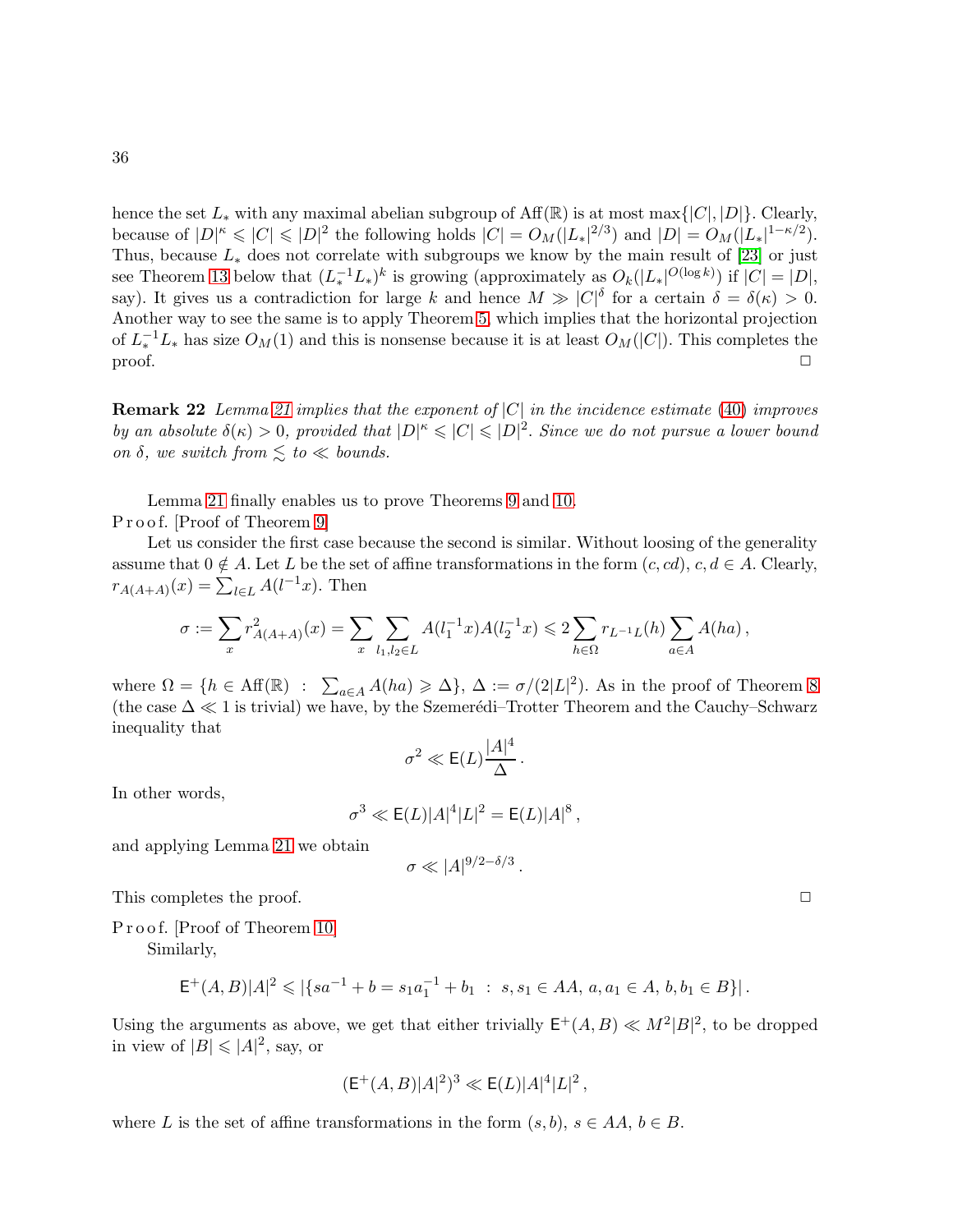Thus, applying Lemma [21](#page-34-0) as well as our assumptions  $|AA| \le M|A|$ ,  $|A| \le |B|^2$ , we obtain, for a certain  $\delta > 0$ , that

$$
(\mathsf{E}^+(A,B))^3 \ll_M |B|^2 \mathsf{E}(L) \ll_M |B|^5 |A|^{5/2-\delta}
$$

as required.  $\Box$ 

# Appendix

In this section we derive a group action version of the Balog–Szemerédi–Gowers Theorem for  $G = \text{Aff}(\mathbb{F}_p)$ . In [\[23\]](#page-41-3) a similar scheme was utilised, obtaining the forthcoming estimate [\(50\)](#page-36-0), which instead of the ratio  $|A|/|S|$  in the right-hand side contains just |A|. It is owing to this potentially useful saving that we present the following.

**Theorem 13** Let  $S \subseteq \text{Aff}(\mathbb{F}_p)$  and  $A \subseteq \mathbb{F}_p$ ,  $|S| \leq |A|$ . Suppose, for some  $M \geq 1$ , that for any  $g \in \text{Aff}(\mathbb{F}_p)$  and any maximal abelian subgroup  $H \subset \text{Aff}(\mathbb{F}_p)$  one has

$$
|S \cap gH| \leqslant \frac{|S|}{M}.
$$

Then for any positive integer k the following holds

<span id="page-36-0"></span>
$$
\sum_{x \in A} \sum_{s \in S} A(sx) \ll |S||A| \cdot (M/(k \log M)^2)^{-ck2^{-k}} (|A|/|S|)^{1/(6 \cdot 2^k)},\tag{50}
$$

provided that  $p \geq |A| k^4 \log^4 M \cdot (M/(k \log M)^2)^{Ck}$ . Here  $c \in (0,1)$ ,  $C \geq 1$  are absolute constants.

The role of the parameter k in bound [\(50\)](#page-36-0) is to make the potentially large term  $|A|/|S|$  in  $(|A|/|S|)^{1/(6\cdot 2^k)}$  negligible. On the other hand, increasing k decreases the saving  $(M/(k \log M)^2)^{-ck2^{-k}}$ .

Theorem [13](#page-36-0) represents in a sense, a more technical version of Theorem [8.](#page-6-0) Likewise it implies Elekes' Theorem [6](#page-5-0) from Introduction, by setting  $k = 1$  in [\(50\)](#page-36-0) and recalling that  $|S| = |A|$ . A similar reduction was done in [\[23,](#page-41-3) Theorem 28].

Once we have presented the proof of Theorem [13](#page-36-0) we conclude by a few lines of explanation of how it relates to the usual Balog-Szemerédi-Gowers theorem.

P r o o f. One can assume that k is sufficiently small, say, that  $k \leq M^{1/2} \leq |S|^{1/2}$  because otherwise [\(50\)](#page-36-0) is trivial. Now, let

<span id="page-36-1"></span>
$$
\sum_{x \in A} \sum_{s \in S} A(sx) = |S||A|/K, \qquad (51)
$$

for some  $K \geqslant 1$ . The task is to get a lower bound on K. Using the Cauchy–Schwarz inequality, we get

$$
|A||S|^2K^{-2}\leqslant \sum_{x\in A}\left(\sum_{s\in S}A(sx)\right)^2\leqslant \sum_{x\in A}\sum_{s}r_{SS^{-1}}(s)A(sx)\,.
$$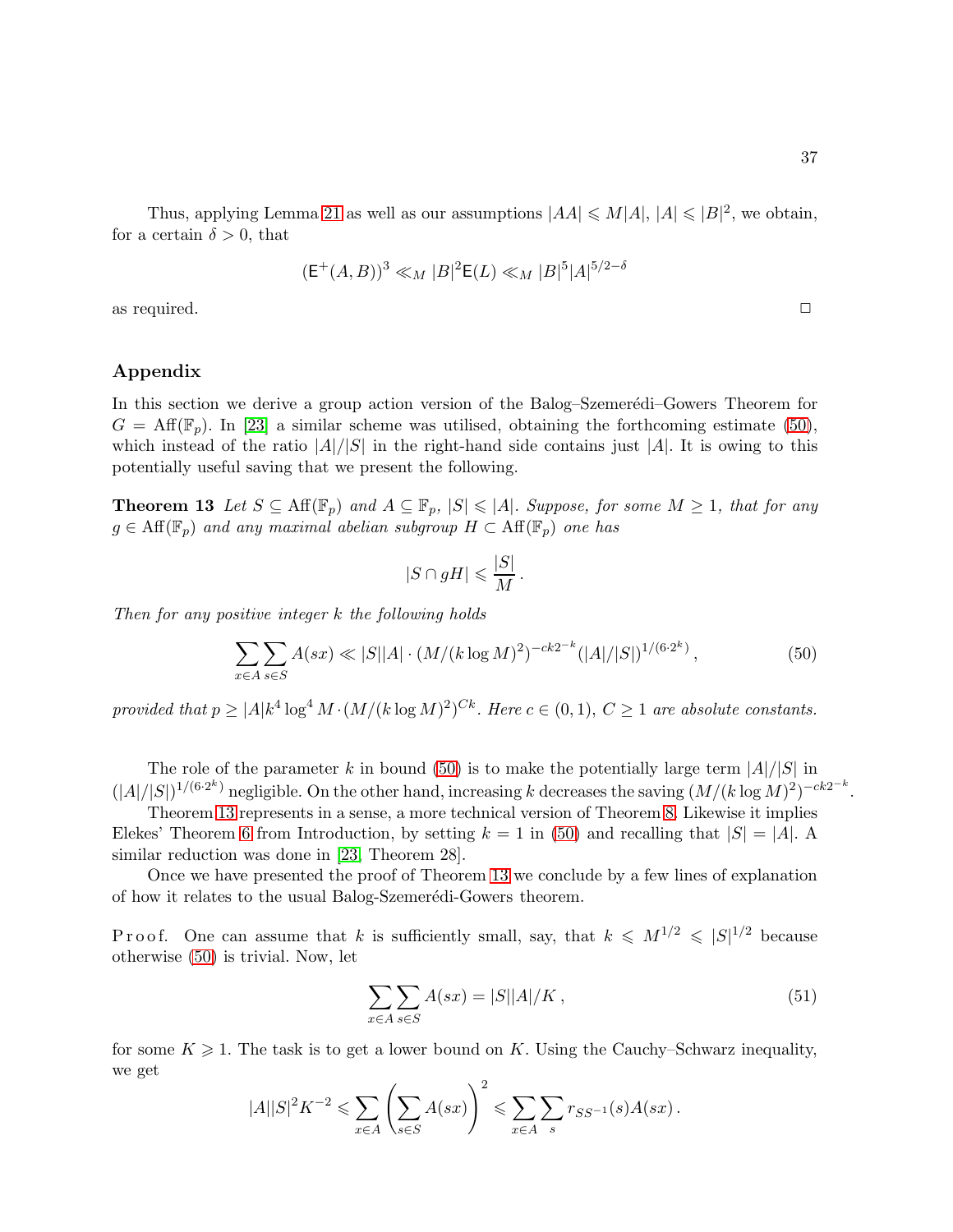Iterating, for for any  $j \geq 1$ , we obtain

$$
|A||S|^{2^{j}} K^{-2^{j}} \leq \sum_{x \in A} \sum_{s} r_{(SS^{-1})^{2^{j-1}}} (s) A(sx).
$$

Denote  $\alpha_j = 2^{-1} K^{-2^j}$  and let  $\Omega_j = \{ s \in G : \sum_{x \in A} A(sx) \geq \alpha_j |A| \}$  be a popular set. By the pigeonhole principle

<span id="page-37-1"></span>
$$
2^{-1}|A||S|^{2^j}K^{-2^j} \leq \sum_{x \in A} \sum_{s \in \Omega_j} r_{(SS^{-1})^{2^{j-1}}}(s)A(sx). \tag{52}
$$

Assume for now that

<span id="page-37-0"></span> $\alpha_j \gg |A|^{-1}$  and  $|A| \leq 2^{-1} \alpha_j p$ . (53)

We will check these conditions later.

In view of [\(53\)](#page-37-0), using the incidence estimate [\(22\)](#page-22-0), we obtain  $|\Omega_j| \ll |A|\alpha_j^{-4}$ . It follows from [\(52\)](#page-37-1) (one can use more precise arguments, but here we can manage quite roughly) that

$$
(|A||S|^{2^j}K^{-2^j})^2 \ll \sum_s r^2_{(SS^{-1})^{2^{j-1}}}(s) \cdot |A|^2|\Omega_j| \ll \sum_s r^2_{(SS^{-1})^{2^{j-1}}}(s) \cdot |A|^3 \alpha_j^{-4}.
$$

Denote

$$
\mathsf{T}_{2^j} := \sum_s r^2_{(SS^{-1})^{2^{j-1}}}(s), \quad \text{with} \quad \mathsf{T}_1 = |S|^2.
$$

Then the last inequality implies that

<span id="page-37-2"></span>
$$
\mathsf{T}_{2^j} \gg K^{-6 \cdot 2^j} \frac{|S|}{|A|} \cdot |S|^{2^{j+1}-1}, \qquad j \geqslant 0. \tag{54}
$$

Let  $Q = CK^{6k^{-1} \cdot 2^k} (|A|/|S|)^{1/k}$  be a parameter (here  $C > 1$  is a sufficiently large absolute constant) and suppose that for any  $j \in [k]$  one has  $\mathsf{T}_{2^j} \leqslant |S|^{2^j} \mathsf{T}_{2^{j-1}}/Q$ . One can assume that  $|Q| \leq |S|$  because otherwise there is nothing to prove. It follows from [\(54\)](#page-37-2) that

$$
|S|^{2^{k+1}-1}Q^{-k} \geq \mathsf{T}_{2^k} \gg K^{-6\cdot 2^k} \frac{|S|}{|A|} \cdot |S|^{2^{k+1}-1},
$$

and hence there is  $j \in [k]$  such that

$$
\mathsf{T}_{2^j} \geqslant \frac{|S|^{2^j} \mathsf{T}_{2^{j-1}}}{Q} \, .
$$

Let  $L = C_* C k \log M$ , where  $C_*$  is another sufficiently large absolute constant. Further, we can assume that  $K \ll (M/L^2)^{ck2^{-k}}(|S|/|A|)^{1/(6\cdot 2^k)}$  because otherwise there is nothing to prove. Hence

<span id="page-37-4"></span>
$$
K^{6\cdot 2^j} \leqslant K^{6\cdot 2^k} \ll (M/L^2)^{6ck} \cdot |S|/|A| \,. \tag{55}
$$

By the dyadic Dirichlet principle and the Hölder inequality there is a number  $\Delta > 0$  and a set  $P = \{ s \in G : \Delta < r_{(SS^{-1})^{2^{j-2}}}(s) \leq 2\Delta \},\$  such that

<span id="page-37-3"></span>
$$
L^{4}\Delta^{4}\mathsf{E}(P) \geqslant \mathsf{T}_{2^{j}} \geqslant \frac{|S|^{2^{j}}\mathsf{T}_{2^{j-1}}}{Q} \geqslant \frac{(\Delta|P|)^{2}\Delta^{2}|P|}{Q}.
$$
\n
$$
(56)
$$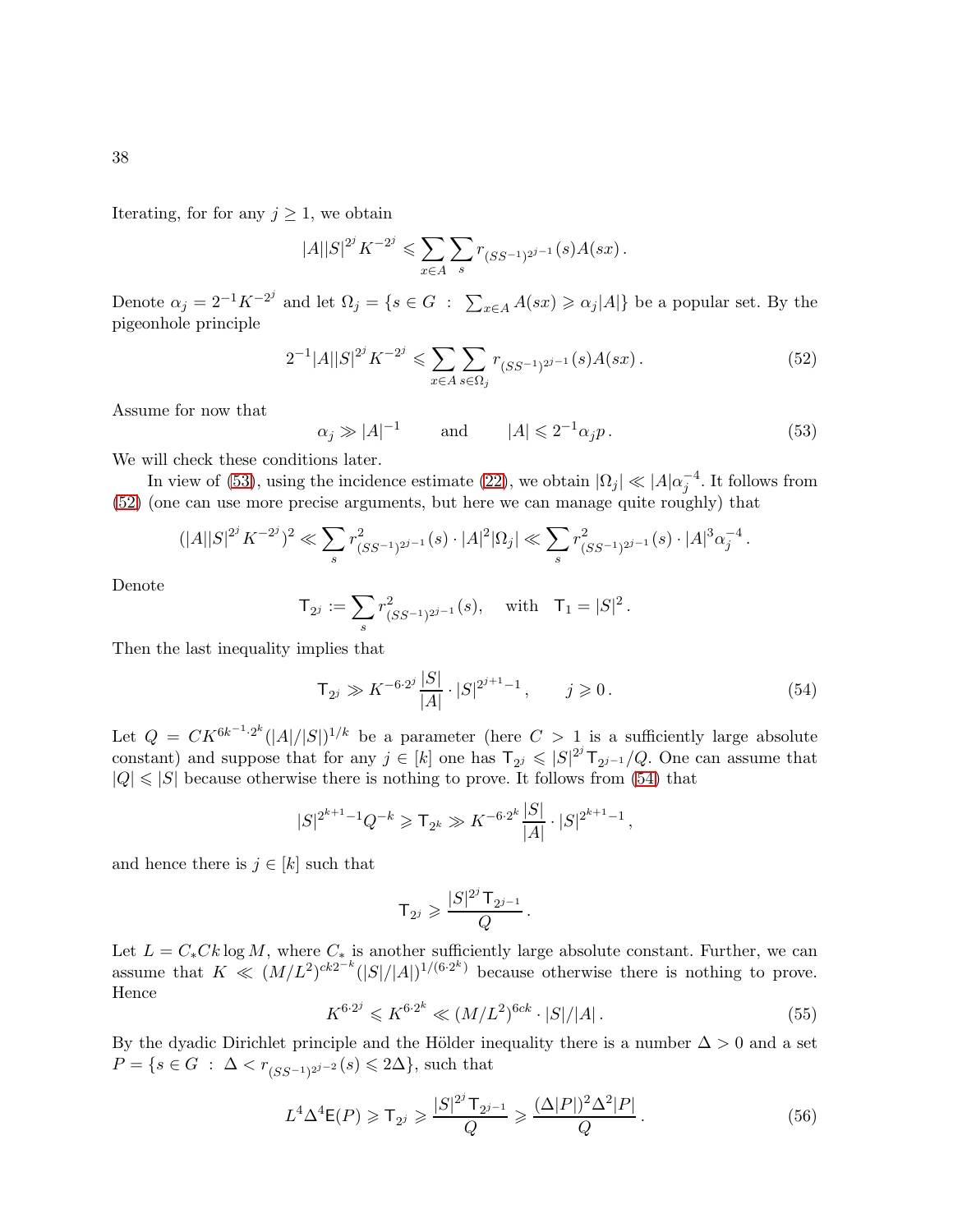Indeed, in view of [\(54\)](#page-37-2) we can assume that

$$
|S|^{2^{j-1}-1} \ge \Delta \gg K^{-6 \cdot 2^{j}} |S|^{2^{j-1}} |A|^{-1}
$$

and hence we do indeed have the upper bound  $(56)$  with the quantity L. Further from  $(56)$ , we obtain  $\Delta \geqslant L^{-4} \mathsf{T}_{2^j} |S|^{-3 \cdot 2^{j-1}}$  and

$$
\mathsf{E}(P) \gg L^{-4} \frac{|P|^3}{Q}.
$$

Also note that  $\Delta^4 \mathsf{E}(P) \leq \Delta^2 |P| (\Delta |P|)^2 \leq \mathsf{T}_{2^{j-1}} (\Delta |P|)^2$  and hence from [\(56\)](#page-37-3), we see that

<span id="page-38-0"></span>
$$
\Delta|P| \geqslant \frac{|S|^{2^{j-1}}}{L^2 Q^{1/2}}.
$$
\n(57)

Similarly,  $\Delta^4 \mathsf{E}(P) \leqslant (\Delta^2 |P|) |S|^{2^j-2} |P|^2 \leqslant \mathsf{T}_{2^{j-1}} |S|^{2^j-2} |P|^2$  and thus from [\(56\)](#page-37-3), we derive

$$
|P| \geqslant \frac{|S|}{L^2 Q^{1/2}}.\tag{58}
$$

By the non–commutative Balog–Szemerédi–Gowers Theorem, see [\[23,](#page-41-3) Theorem 32] or [\[42,](#page-42-6) Proposition 2.43, Corollary 2.46], we find  $q \in P$ ,  $P_* \subseteq q^{-1}P$  such that  $|P_*^3| \ll Q^{C_1} |P_*|, |P_*| \gg Q^{-C_1} |P|$ , where  $C_1 > 1$  is an absolute constant (by increasing which we can assume  $P_*$  to be sym-metric). Applying Theorem [5](#page-4-1) we find  $x \in G$  and a maximal abelian subgroup H such that  $|P_* \cap xH| \gg |P_*|/Q^{4C_1} \gg |P|Q^{-C_2}$  or  $Q^{3C_1}|P_*| \gg p|\pi(P_*)|$ .

In the former case, by definition of the set P, the inclusion  $qP_* \subseteq P$ , bound [\(57\)](#page-38-0) and the definition of  $M$ , we have

$$
|S|^{2^{j-1}}/M \ge \sum_{s \in qxH} r_{(SS^{-1})^{2^{j-2}}}(s) \ge \sum_{s \in qP_* \cap qxH} r_{(SS^{-1})^{2^{j-2}}}(s) > \Delta |qP_* \cap qxH|
$$
  

$$
\gg \Delta |P|Q^{-C_2} \gg \frac{|S|^{2^{j-1}}}{L^2 Q^{C_2+1/2}}.
$$

This gives us, say,  $Q \gg (M/L^2)^{c'}$  with an absolute constant  $c' > 0$  (which depends just on constants in the Balog–Szemerédi–Gowers theorem). Recalling the definition of  $Q$ , we obtain, for a certain absolute constant  $c = c(c') > 0$ , that

<span id="page-38-1"></span>
$$
K \gg (M/L^2)^{ck2^{-k}} (|S|/|A|)^{1/(6\cdot 2^k)},
$$
\n(59)

and [\(50\)](#page-36-0) follows.

Otherwise, let  $Q^{3C_1} |P_*| \gg p |\pi(P_*)|$ . Then  $Q^{3C_1} |P| \gg p$  and hence in view of [\(54\)](#page-37-2), we get

$$
K^{-6\cdot 2^{j}}|S|^{2^{j+1}}|A|^{-1}\ll \mathsf{T}_{2^{j}}\leqslant L^{4}\Delta^{4}|P|^{3}\leqslant L^{4}(\Delta|P|)^{4}/|P|\ll L^{4}Q^{3C_{1}}|S|^{2^{j+1}}/p\,.
$$

Again, we can assume that  $Q \ll (M/L^2)^{c'}$ , for otherwise there is nothing to prove, and the latter inequality, in view of [\(55\)](#page-37-4) yields

$$
p \ll |A| L^4 (M/L^2)^{c''} K^{6 \cdot 2^k} \ll |S| \cdot L^4 (M/L^2)^{Ck} \, \leqslant |A| \cdot L^4 (M/L^2)^{Ck}
$$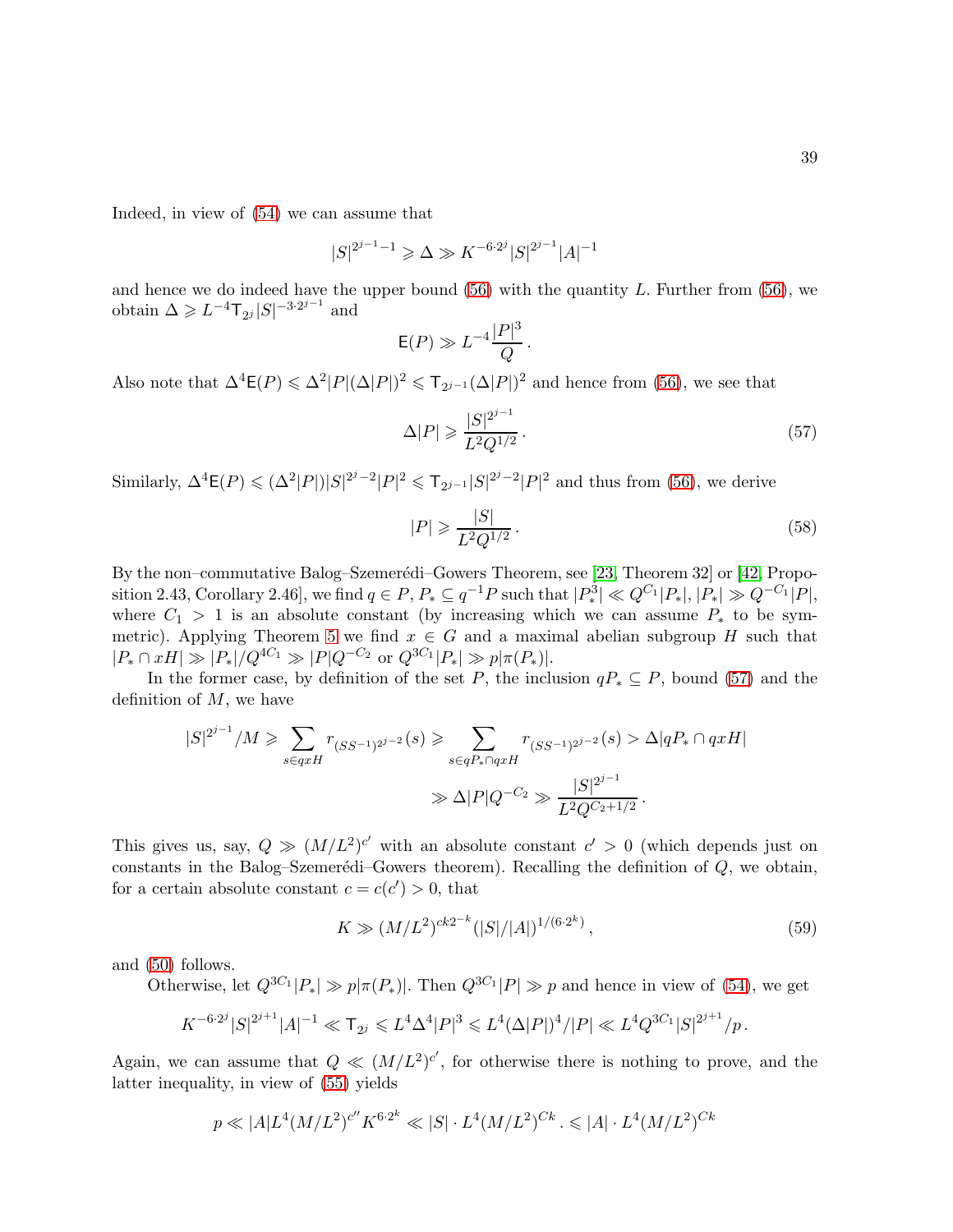This contradicts our assumption on A.

It remains to check the conditions [\(53\)](#page-37-0). The first inequality therein being violated implies a better estimate on K than [\(50\)](#page-36-0). If the second bound in [\(53\)](#page-37-0) fails, then  $4|A|K^{2^j} \geq p$ . This, combined with the converse of bound [\(59\)](#page-38-1) means that  $|A| \geq |A| \cdot (|S|/|A|)^{1/6} \gg p(M/L^2)^{-Ck}$ , which yields a contradiction with the assumption on  $p$  in the statement of the theorem. This completes the proof.  $\Box$ 

It is easy to see that the above argument yields a relatively short proof of the usual abelian Balog–Szemerédi–Gowers Theorem as well as a proof for groups  $\text{Aff}(\mathbb{C})$  and  $\text{Aff}(\mathbb{R})$  (in the latter case the conditions involving  $p$  obviously get dropped). Indeed, if the common energy of two subsets  $A, B$  of an abelian group is large, namely,  $\mathsf{E}^+(A, B) \geq |A||B|^2/M$ , then

<span id="page-39-4"></span>
$$
\sum_{b \in B} \sum_{a \in A} P(a+b) \ge \frac{|A||B|}{2M},\tag{60}
$$

where P is the set of all x such that the equation  $a + b = x, a \in A, b \in B$  has at least  $|B|/(2M)$  solutions. Clearly,  $|A|/(2M) \leq |P| \leq 2M|A|$  and hence size of P is comparable with |A| (one thinks of M as a rather small power of |B|). Equation [\(60\)](#page-39-4) has the same form as [\(51\)](#page-36-1), representing the action of affine transformations  $x \to x + b$ ,  $b \in B$  that belong to the unipotent subgroup  $U_0$ : this is a simplification of the scenario considered throughout the affine group part of this paper.

# Acknowledgement

The authors are extremely grateful to Oliver Roche-Newton and Audie Warren for having followed through many arguments in this paper, and whose critical eyes had helped them spot a few errors in its earlier version. Special thanks to Harald Helfgott for pointing out the quantitative saving in Corollary [1.](#page-3-2) More thanks to Oliver Roche-Newton for pointing out the non-symmetric (that is for  $|C| \neq |D|$ ) case of Lemma [21](#page-34-0) and the scope of its applications.

# <span id="page-39-3"></span>References

- [1] N. Alon, Eigenvalues, geometric expanders, sorting in rounds, and Ramsey theory, Combinatorica 6(3): 207–219, 1986.
- <span id="page-39-2"></span>[2] J. Bourgain, More on the sum-product phenomenon in prime fields and its applications, Int. J. Number Theory, 1(1):1–32, 2005.
- <span id="page-39-1"></span>[3] J. BOURGAIN, N. KATZ, T. TAO, A sum-product theorem in finite fields and applications, GAFA, 14:1 (2004), 27–57.
- <span id="page-39-0"></span>[4] J. BUTTON, C. RONEY-DOUGAL An explicit upper bound for the Helfgott delta in  $SL(2)$ , p), Journal of Algebra 421 (2015): 493–511.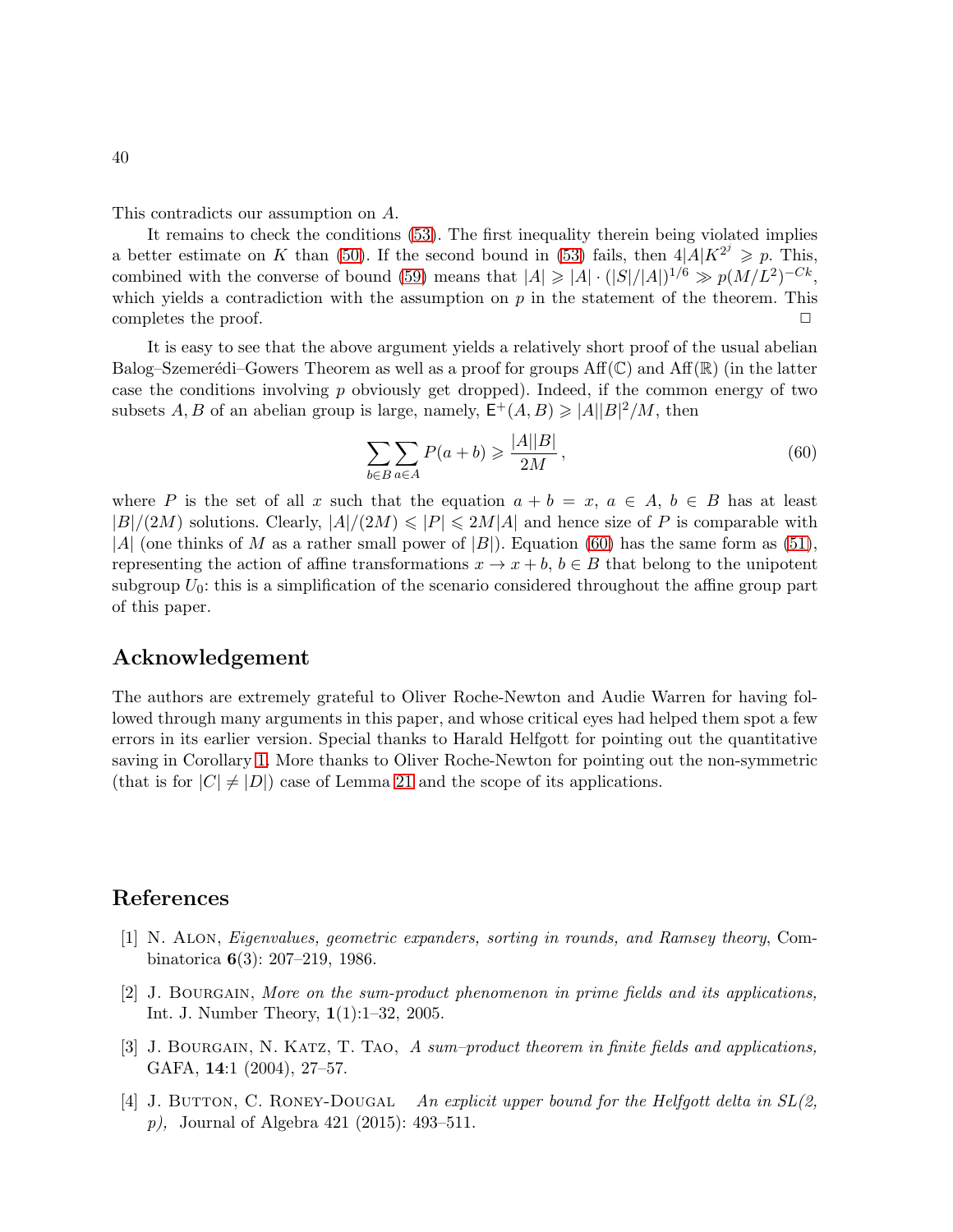- <span id="page-40-13"></span><span id="page-40-7"></span>[5] J. CHAPMAN, A. IOSEVICH, On rapid generation of  $SL_2(\mathbb{F}_q)$ , Integers  $\mathbf{9}(A4)$ : 47-52, 2009.
- <span id="page-40-5"></span>[6] G. Elekes, On linear combinatorics. I. Concurrency: an algebraic approach, Combinatorica, 17(4):447–458, 1997.
- <span id="page-40-8"></span>[7] G. Elekes, On the number of sums and products, Acta Arith., 81(4):365–367, 1997.
- <span id="page-40-9"></span>[8] G. Elekes, On linear combinatorics. II. Structure theorems via additive number theory, Combinatorica, 18(1):13–25, 1998.
- [9] G. ELEKES, SUMS versus PRODUCTS in number theory, algebra and Erdős geometry, In Paul Erdős and his mathematics, II (Budapest, 1999), volume 11 of Bolyai Soc. Math. Stud., pages 241–290. János Bolyai Math. Soc., Budapest, 2002.
- <span id="page-40-14"></span><span id="page-40-12"></span>[10] G. FROBENIUS, Über Gruppencharaktere, Sitzungsberichte der Königlich Preußischen Akademie der Wissenschaften zu Berlin, 985–1021, 1896.
- <span id="page-40-11"></span>[11] W. Fulton, J. Harris, Representation Theory, Graduate Texts in Mathematics 129. Berlin: Springer, 1991.
- <span id="page-40-15"></span>[12] M. Z. GARAEV, An Explicit Sum-Product Estimate in  $\mathbb{F}_p$ , Internat. Math. Res. Not. (IMRN) no. 11, Art. ID rnm035, 11 pp, 2007; DOI: 10.1093/imrn/rnm035.
- <span id="page-40-4"></span>[13] N. GILL, *Quasirandom group actions*, Forum of Mathematics, Sigma. Vol. 4. Cambridge University Press, 2016; doi:10.1017/fms.2016.8.
- [14] A. A. GLIBICHUK, S. V. KONYAGIN, Additive properties of product sets in fields of prime order, Additive combinatorics, 279–286, CRM Proc. Lecture Notes, 43, Amer. Math. Soc., Providence, RI, 2007.
- <span id="page-40-16"></span>[15] W.T. Gowers, Quasirandom groups, Combinatorics, Probability and Computer Science 17(3): 363–387, 2008
- <span id="page-40-1"></span><span id="page-40-0"></span>[16] H. A. HELFGOTT, Growth and generation in  $SL_2(Z/pZ)$ , Ann. Math., 167: 601–623, 2008.
- [17] H. A. HELFGOTT, *Growth in groups: ideas and perspectives*, Bull. Amer. Math. Soc. (N.S.) 52(3): 357–413, 2015.
- <span id="page-40-6"></span><span id="page-40-2"></span>[18] S. V. KONYAGIN, I. D. SHKREDOV, New results on sums and products in R, Proc. Steklov Inst. Math. 294:78, 2016; doi:10.1134/S0081543816060055
- <span id="page-40-3"></span>[19] E. Kowalski, Explicit Growth and Expansion for SL2, International Mathematics Research Notices, 24: 5645–5708, 2013.
- <span id="page-40-10"></span>[20] S. V. Konyagin, A sum-product estimate in fields of prime order, [arXiv:math/0304217,](http://arxiv.org/abs/math/0304217) 2003.
- [21] M. LARSEN, R. PINK, Finite subgroups of algebraic groups, J. Amer. Math. Soc. 24(4): 1105–1158, 2011.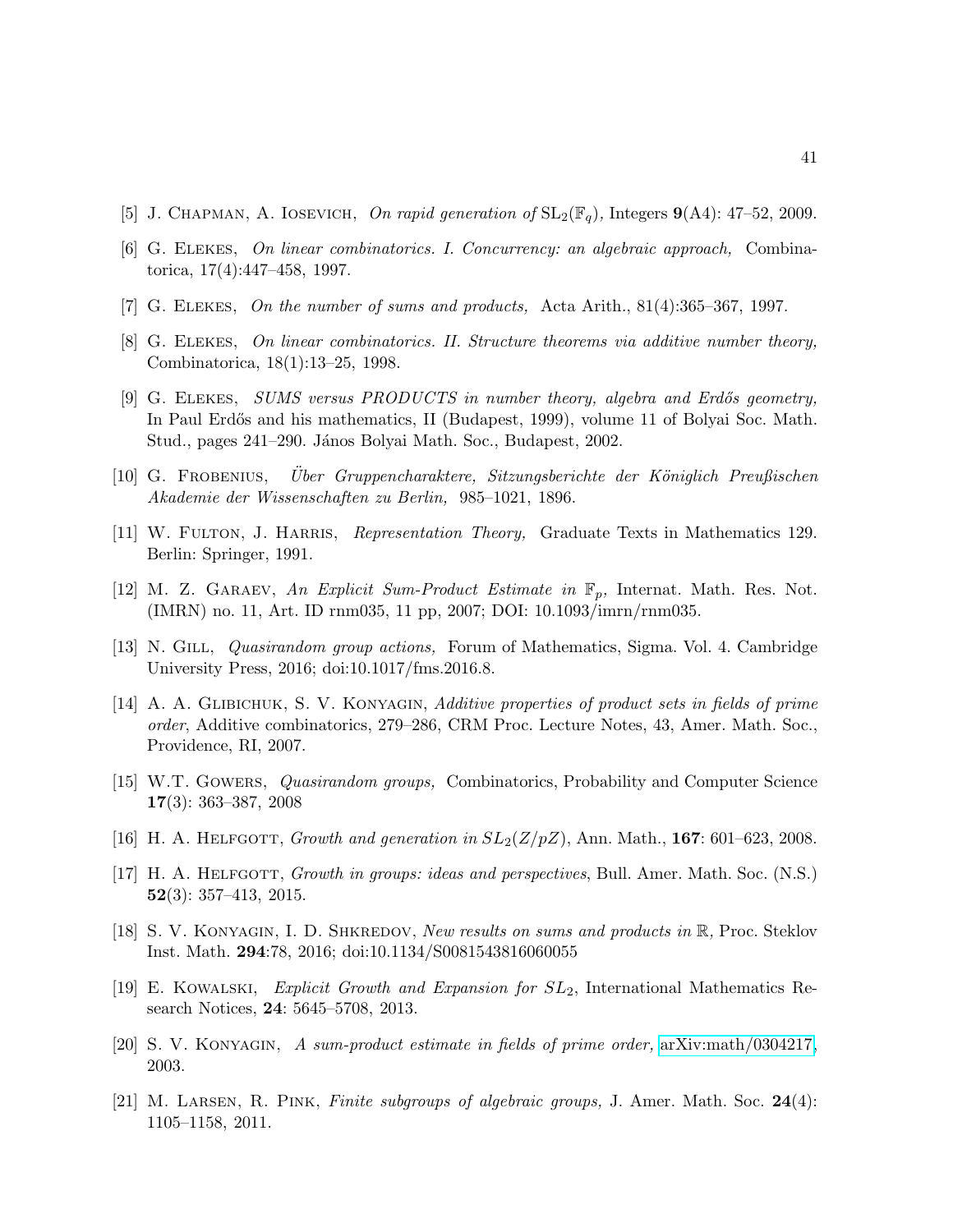- <span id="page-41-3"></span>[22] N.G. MOSHCHEVITIN, B. MURPHY, I.D. SHKREDOV, Popular products and continued fractions, [arXiv:1808.05845v](http://arxiv.org/abs/1808.05845)2 [math.NT] 23 Aug 2018.
- <span id="page-41-13"></span>[23] B. Murphy, Upper and lower bounds for rich lines in grids, [arXiv:1709.10438v](http://arxiv.org/abs/1709.10438)1 [math.CO] 29 Sep 2017.
- [24] B. Murphy, G. Petridis, O. Roche-Newton, M. Rudnev, I. D. Shkredov, New results on sum–product type growth over fields, arXiv: 1712.0041v3 [math.CO] 9 Mar 2017, accepted to Mathematika.
- <span id="page-41-9"></span><span id="page-41-7"></span>[25] B. MURPHY, O. ROCHE-NEWTON, I.D. SHKREDOV, Variations on the sum-product problem, SIDMA, Vol. 29, No. 1, (2015), 514–540.
- <span id="page-41-12"></span>[26] B. MURPHY, M.RUDNEV, I. D. SHKREDOV, YU. N. SHTEINIKOV On the few products, many sums problem, JTNB, accepted; arXiv: 1712.00410v1 [math.CO] 1 Dec 2017.
- <span id="page-41-5"></span>[27] N. Nikolov, L. Pyber, Product decompositions of quasirandom groups and a Jordan-type theorem, Journal of European Mathematical Society 13: 1063–1077, 2011.
- <span id="page-41-8"></span>[28] O. ROCHE-NEWTON, M. RUDNEV, I. D. SHKREDOV, New sum-product type estimates over finite fields, Adv. Math. 293: 589–605, 2016.
- [29] O. Roche-Newton, I.Z. Ruzsa, C.-Y. Shen, I. D. Shkredov, On the size of the set  $AA+A$ , JLMS, https://doi.org/10.1112/jlms.12177; [arXiv:1801.10431v](http://arxiv.org/abs/1801.10431)1 [math.CO] 31 Jan 2018.
- <span id="page-41-6"></span>[30] M. RUDNEV, An improved sum-product inequality in fields of prime order, Int. Math. Res. Not. (IMRN) no. 16, 3693–3705, 2012.
- <span id="page-41-0"></span>[31] M. RUDNEV, On the number of incidences between planes and points in three dimensions, Combinatorica, 38(1): 219–254, 2018.
- <span id="page-41-1"></span>[32] M. RUDNEV, G, SHAKAN, I. D. SHKREDOV, Stronger sum-product inequalities for small sets, [arXiv:1808.08465](http://arxiv.org/abs/1808.08465) [math.CO] 26 Sept 2018.
- <span id="page-41-11"></span>[33] I. Z. Ruzsa, Sums of Finite Sets, In: Chudnovsky D.V., Chudnovsky G.V., Nathanson M.B. (eds) Number Theory: New York Seminar 1991–1995. Springer, New York, NY.
- <span id="page-41-10"></span><span id="page-41-4"></span>[34] I.D. SHKREDOV, Some new results on higher energies, Transactions of MMS, 74:1 (2013), 35–73.
- [35] I. D. SHKREDOV, Some remarks on the asymmetric sum–product phenomenon, Moscow J. Comb. Number Th. 8: 5–41, 2019, DOI : 10.2140/moscow.2019.8.15
- [36] I. D. SHKREDOV, On asymptotic formulae in some sum–product questions, [arXiv:1802.09066v](http://arxiv.org/abs/1802.09066)2 [math.NT] 2 Mar 2018.
- <span id="page-41-2"></span>[37] J. Solymosi, Bounding multiplicative energy by the sumset, Advances in Mathematics Volume 222:2 (2009), 402–408.